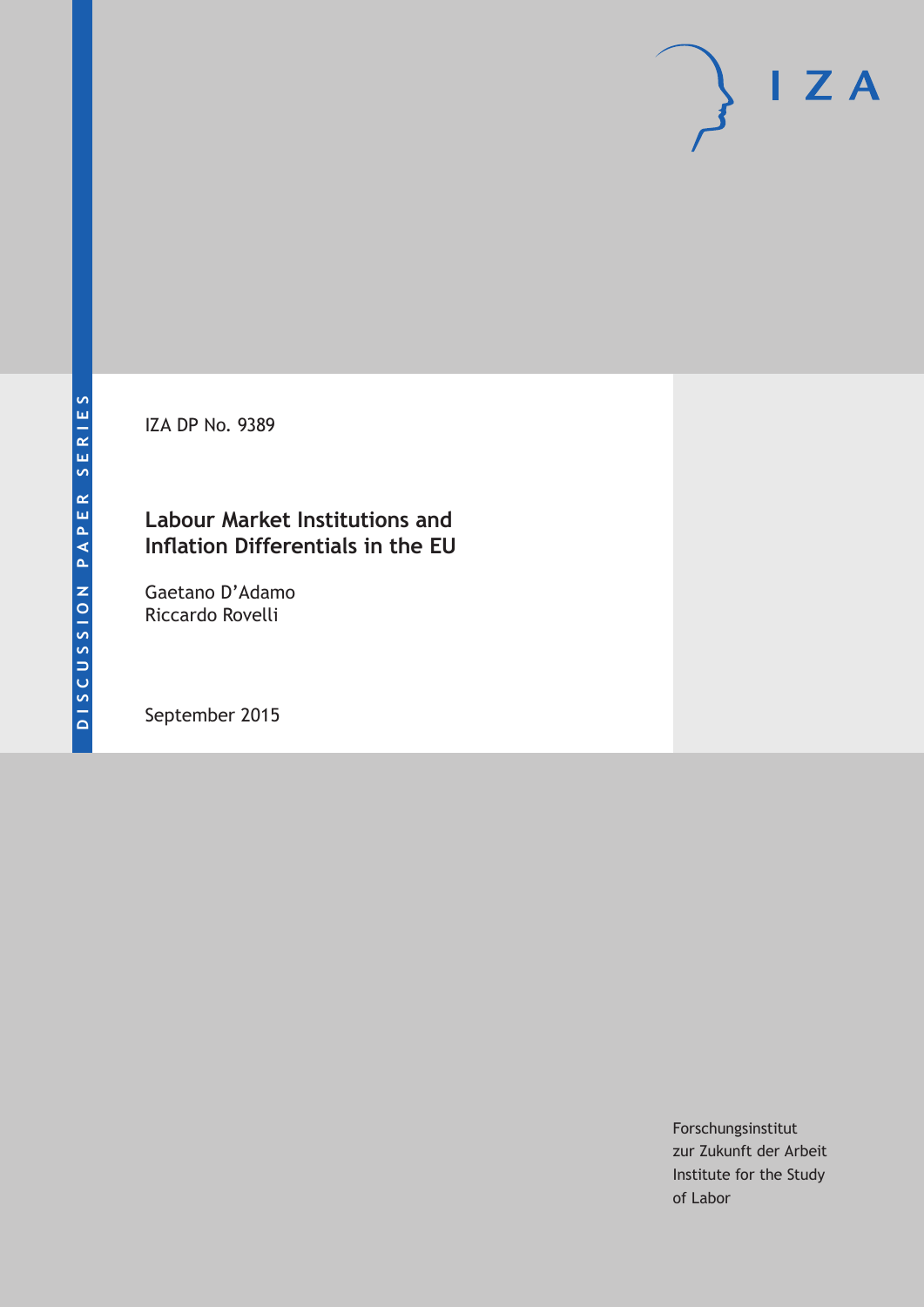# **Labour Market Institutions and Inflation Differentials in the EU**

## **Gaetano D'Adamo**

*University of Valencia* 

## **Riccardo Rovelli**

*University of Bologna and IZA* 

Discussion Paper No. 9389 September 2015

IZA

P.O. Box 7240 53072 Bonn **Germany** 

Phone: +49-228-3894-0 Fax: +49-228-3894-180 E-mail: iza@iza.org

Any opinions expressed here are those of the author(s) and not those of IZA. Research published in this series may include views on policy, but the institute itself takes no institutional policy positions. The IZA research network is committed to the IZA Guiding Principles of Research Integrity.

The Institute for the Study of Labor (IZA) in Bonn is a local and virtual international research center and a place of communication between science, politics and business. IZA is an independent nonprofit organization supported by Deutsche Post Foundation. The center is associated with the University of Bonn and offers a stimulating research environment through its international network, workshops and conferences, data service, project support, research visits and doctoral program. IZA engages in (i) original and internationally competitive research in all fields of labor economics, (ii) development of policy concepts, and (iii) dissemination of research results and concepts to the interested public.

IZA Discussion Papers often represent preliminary work and are circulated to encourage discussion. Citation of such a paper should account for its provisional character. A revised version may be available directly from the author.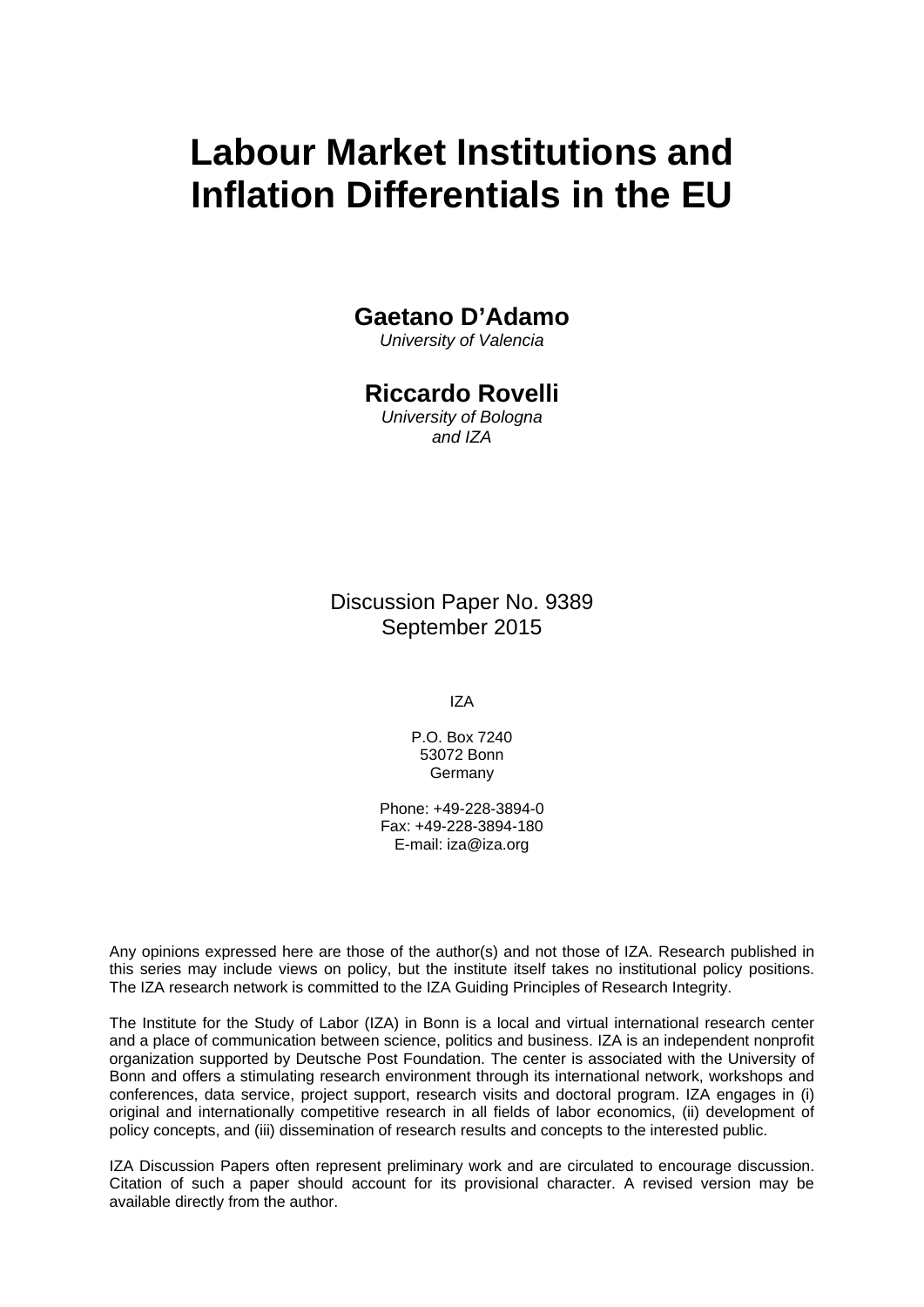IZA Discussion Paper No. 9389 September 2015

## **ABSTRACT**

## **Labour Market Institutions and Inflation Differentials in the EU**

Adopting a simple Phillips curve framework, we show that different labour market institutions across EU countries are associated with significant differences in the response of inflation to unemployment and exchange rate shocks. More wage coordination and higher union density flatten the Phillips curve and increase the inflation response to the real exchange rate, i.e. the exchange rate pass-through. In addition, using a new approach to the classification of goods and services as "traded" or "non-traded", we show that both these institutional effects are significantly stronger for the more exposed (traded) sector.

JEL Classification: E31, J50, J60

Keywords: labour market institutions, inflation determinants, sectoral inflation differentials, EU 27

Corresponding author:

Riccardo Rovelli Department of Economics University of Bologna Strada Maggiore 45 40125 Bologna Italy E-mail: riccardo.rovelli@unibo.it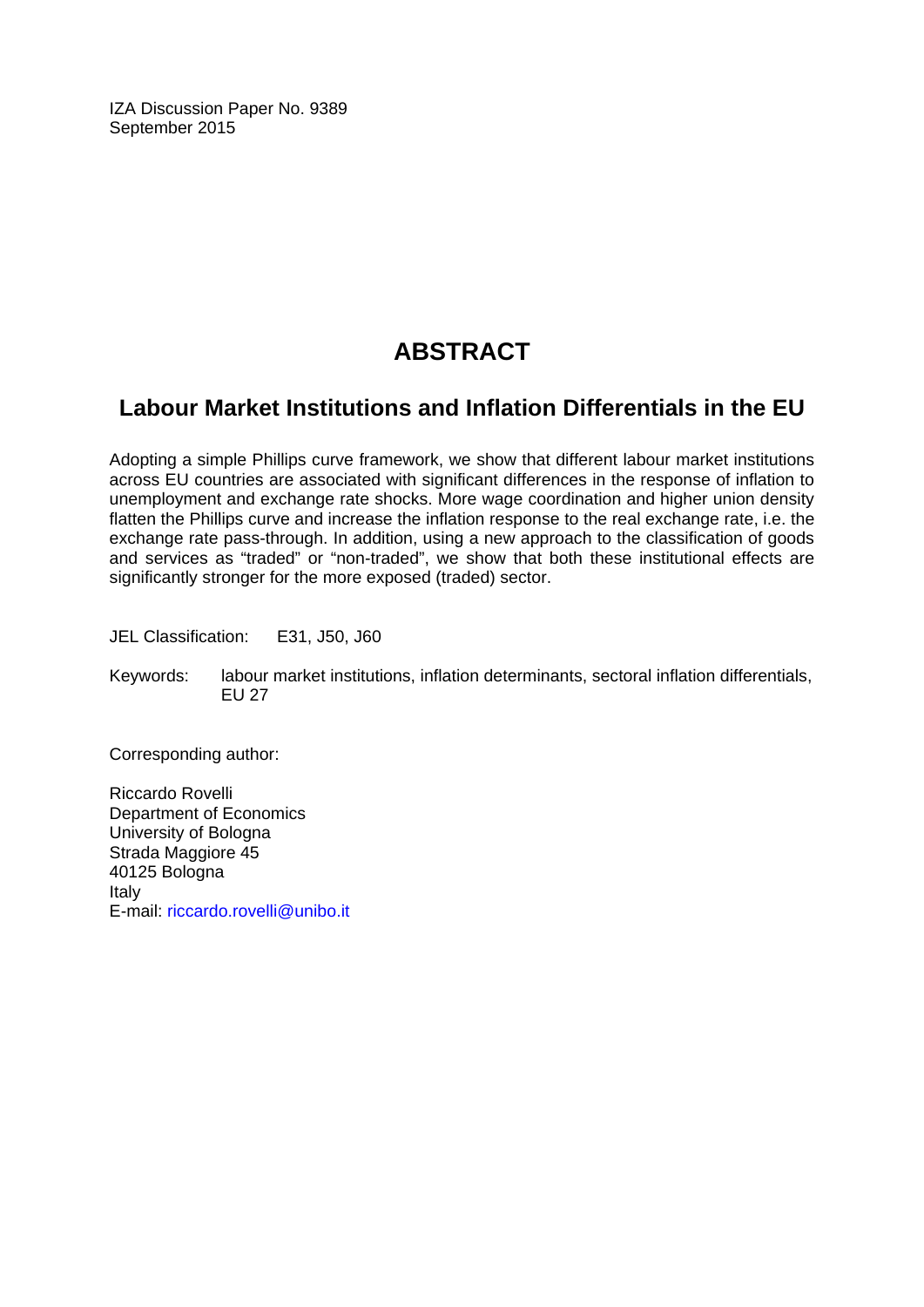IZA Discussion Paper No. 9389 September 2015

## **NON-TECHNICAL SUMMARY**

Does the rate of change of the prices of goods and services depend on their degree of tradability? In addition, do these differences in sectoral inflation vary across countries? And is it possible that they are related to the rigidity of labor market institutions?

Since prices of traded goods and services are a prime determinant of a country's competitiveness, we believe that it is interesting also from a policy perspective to understand what determines sectoral inflation and how institutions affect the response of inflation to macroeconomic shocks.

In our paper we focus on whether, and to what extent, some characteristics of the labor market (in particular, union density and the degree of coordination in wage bargaining) may modify the response of inflation to macroeconomic shocks. Our approach allows these characteristics to have different effects on inflation in the traded versus the non-traded sectors.

Our results (based on a study of 26 EU countries from 1994 to 2012) show that different labour market institutions (LMI) are associated with important heterogeneity in inflation adjustment across countries. First, we find that the inflation rate is generally higher for the non-traded sectors, relative to the traded ones. On average, the within-country differential was 2.8% in 1994-98, 2.0% in 1999-2007, and then shrunk to 0.3 in 2008-2012 (a period of almost deflation, throughout Europe).

Second, we find that this differential varies across countries, as a function of their LMI: in general, stronger wage coordination and higher union density increase inflation everywhere, but especially in the traded sector.

Third, we also find that stronger or more rigid institutions tend to reduce the adjustment to unemployment and increase the exchange rate pass through. Again, this effect is significantly larger for the traded sector.

These findings suggest that different LMI may be at the root of some unfavourable patterns of price competitiveness, especially in the euro area. Another implication is that differences in the common monetary policy may have asymmetric transmission effects across the euro area, depending on each country's LMI. Thus, institutionally heterogeneous labour markets may be associated with significant departures from an optimal monetary area.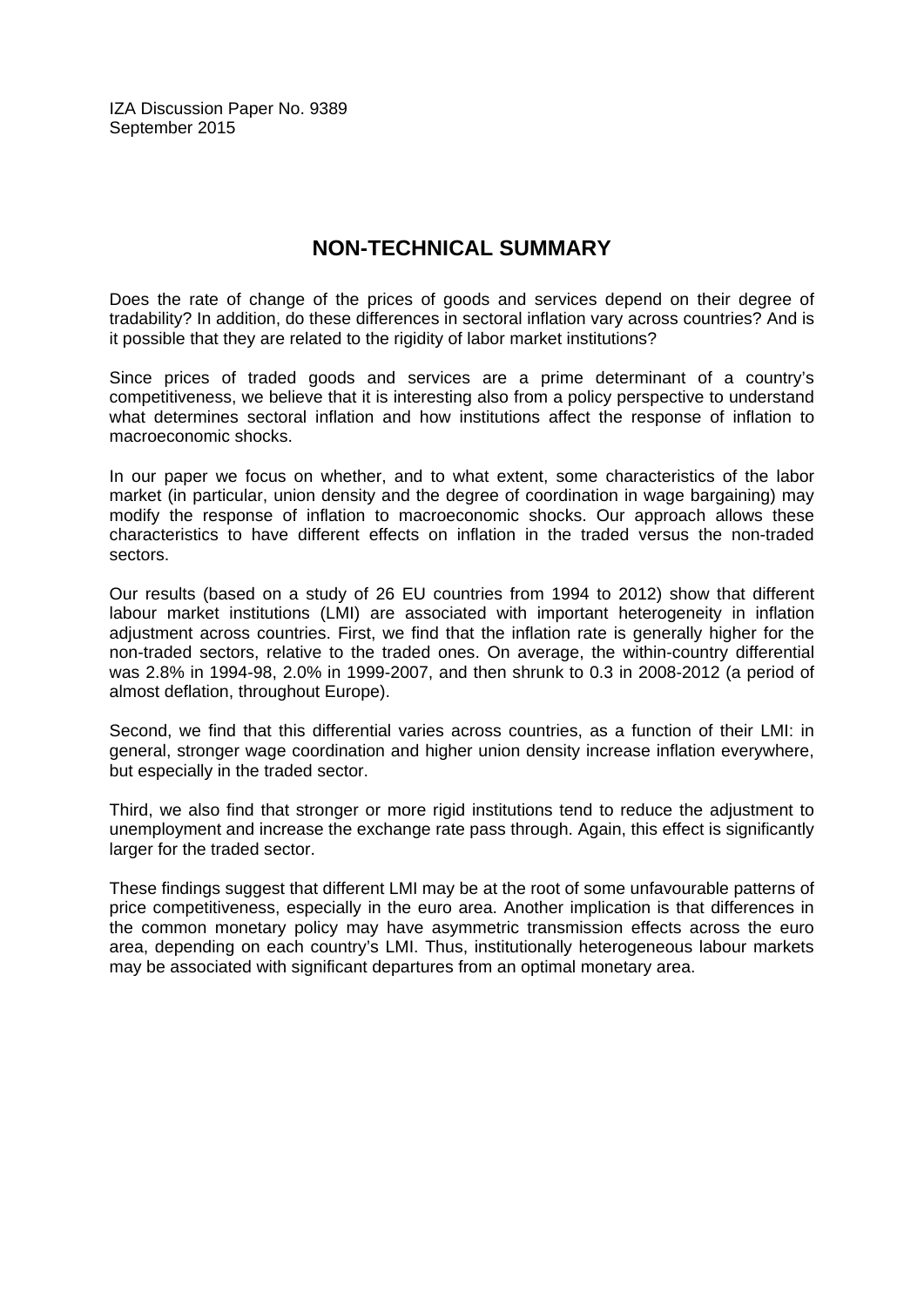#### **1. Introduction**

l

Modern versions of the Phillips curve describe the key relation between unemployment and inflation in most macro models. Within this broad framework, a wide array of theoretical models and empirical works show how inflation may be further affected by macroeconomic shocks such as to the oil price, international prices and the exchange rate.<sup>1</sup>

Empirical estimates of the inflationary impact of different types of shocks vary a lot both across countries and across different sectors in the same country. These differences are influenced, among other things, by the degree of openness of the economy and by the tradability of specific goods and services: in a small open economy we expect prices of traded goods (more precisely, the prices of goods and services produced in sectors more exposed to foreign price competition) to be internationally determined, while the prices of non-traded goods or services (which are produced in the more sheltered sectors) may also be affected by domestic factors. Indeed, it is a well-established stylized fact that the inflation rate measured for the non-traded sector is higher than that measured for the traded sector. A reason for this, according to the Scandinavian model of inflation (Aukrust, 1970) is that labour productivity grows faster in the traded sector; as wages increase there, due to free labour mobility across sectors, firms in the sector producing nontradable goods or services will have to raise wages as well, and compensate wage increases with higher prices.<sup>2</sup>

<sup>1</sup> See Svensson (1997 and 2000), Gali and Monacelli (2005), Bowdler and Nunziata (2007), Biroli, Mourre and Turrini (2010).

<sup>&</sup>lt;sup>2</sup> In the original formulation of the Scandinavian model, wages are set exogenously. However, as Paunio and Halttunen (1976) observe, "there is an implicit 'theory' about the determination of wages: productivity changes in the exposed industries and world market prices determine them if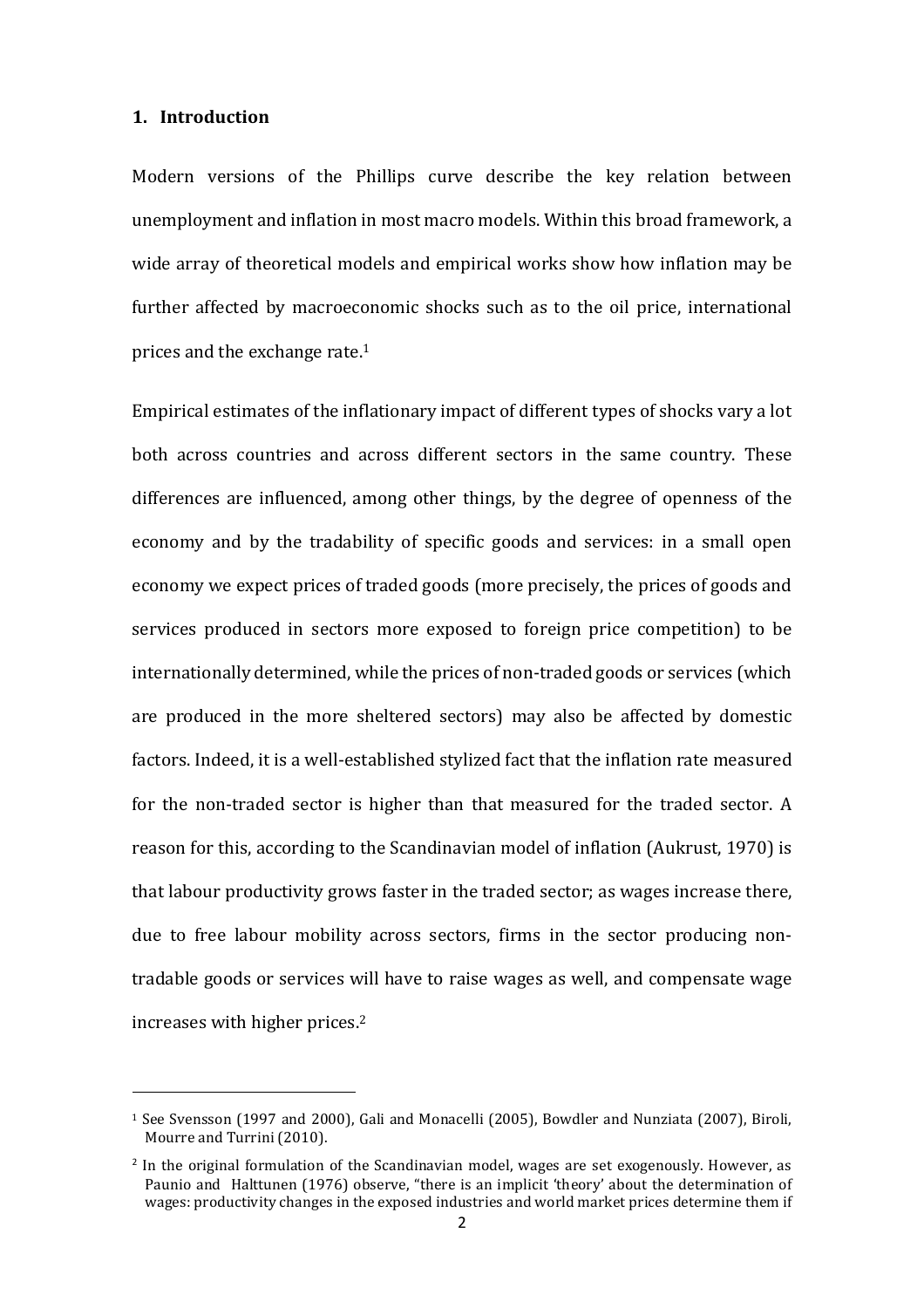In addition, while relative inflation is generally higher in the non-traded sector, the two are not perfectly correlated, which may reflect the fact that prices in these two sectors respond with different speed and intensity to the same macro shocks. Figure 1 shows the evolution of both measures of inflation in the EU-27 between 1994 and 2012. The average correlation between the two series is 0.85, but inflation is generally higher in the non-traded sector, with few exceptions especially in more recent years.<sup>3</sup>

#### **[Insert Figure 1 here]**

Since prices in the traded sector are a prime determinant of a country's competitiveness, we think that it is interesting also from a policy perspective to understand the determinants of sectoral inflation and how institutions affect the response of inflation to macroeconomic shocks. In these respect, many policy analyses have stressed the importance of increasing labour market flexibility to restore the competitiveness of those EMU countries that have accumulated large external imbalances. As these countries do not have the possibility of adjusting the nominal exchange rate vis-à vis each other, adjustments must occur via internal devaluation, that is through wage and price adjustments.

In this paper we focus on whether, and to what extent, some characteristics of the labour market (in particular, union density and the degree of coordination in wage bargaining) may modify the response of inflation to macroeconomic shocks. Our approach allows these characteristics to have different effects on inflation in the

l

the exchange rate is fixed". This same mechanism may be used to rationalize the Balassa-Samuelson effect in catching up economies (see Section 2 below).

 $3$  Since 1997, the average annual inflation rate for tradables in the EU-27 has been 1.9%, while that for non-tradables has reached 2.7%, but the standard deviation of the former is more than double than the latter. The higher cyclical volatility of inflation for tradables was especially evident in the recession year 2009.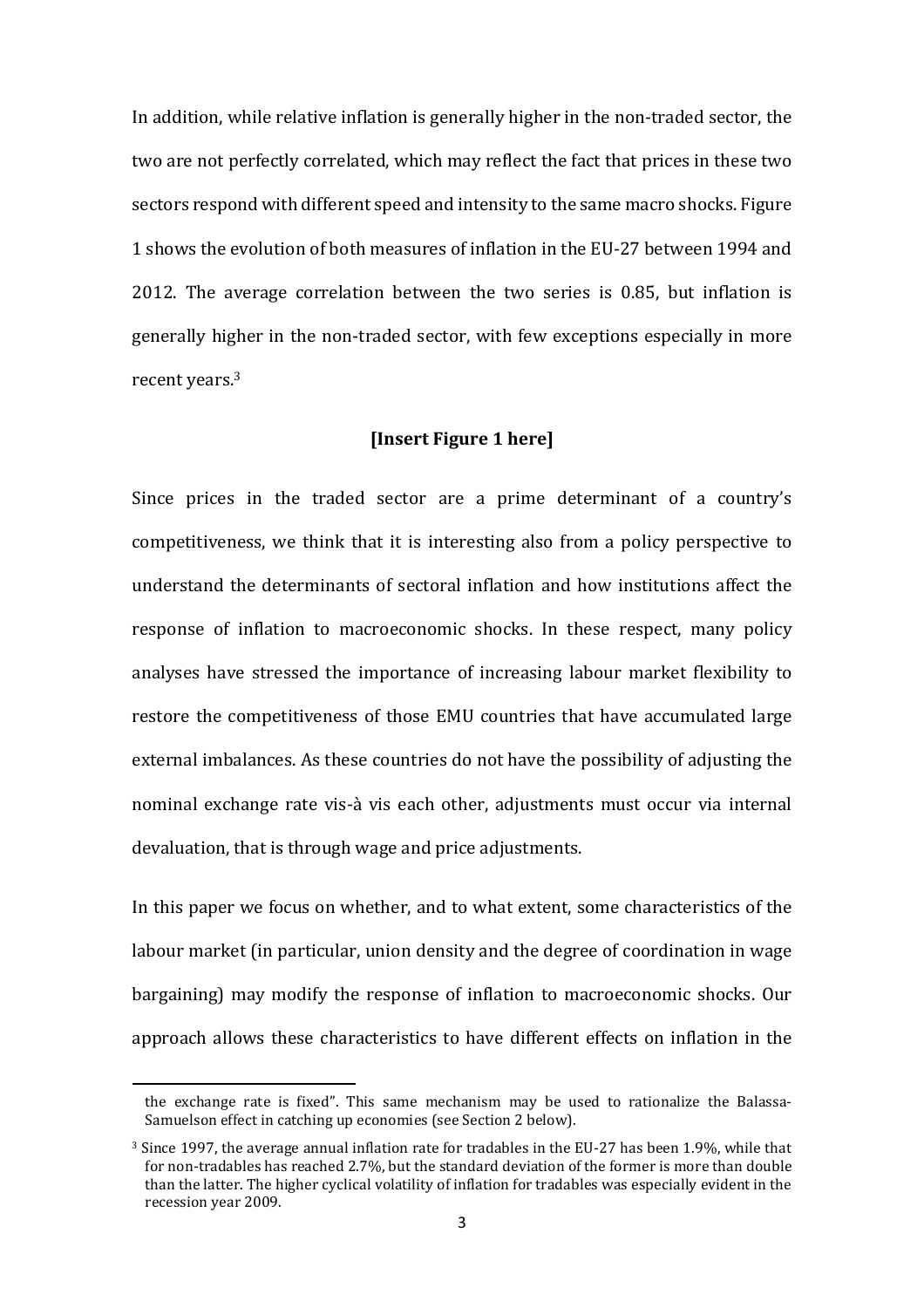traded versus the non-traded sectors. In general, we follow the approach set by Bowdler and Nunziata (2007) to estimate a simple reduced-form equation for inflation (a Phillips curve), adding interactions between macroeconomic variables and labour market institutional indicators as explanatory variables, and we apply this approach separately for the price indexes of traded and non-traded goods.

Our results show that there are important differences in inflation adjustment across countries, due to labour market institutions (LMI). We find that stronger or more rigid institutions tend to reduce the adjustment to unemployment and increase the exchange rate pass through. This effect is significantly larger for the traded sector.

The paper is organized as follows. Section 2 reviews the relevant literature. Section 3 introduces the dataset and the empirical model. In Section 4 we describe the methodology for classifying traded and non-traded goods and services. We evaluate the empirical results in Section 5. Section 6 concludes.

#### **2. Literature review**

There is a wide amount of theoretical and empirical macroeconomic literature on inflation determination. Since Phillips (1958), and then following the critiques and reformulations of Phelps (1967) and Friedman (1968), research on the issue has generally modelled inflation as being determined by the economic cycle (i.e. the deviation of unemployment from the long-run level or the output gap); inflation expectations, generally modelled as a weighted average of past inflation and other inflation indicators; the exchange rate and/or imported inflation, for a small open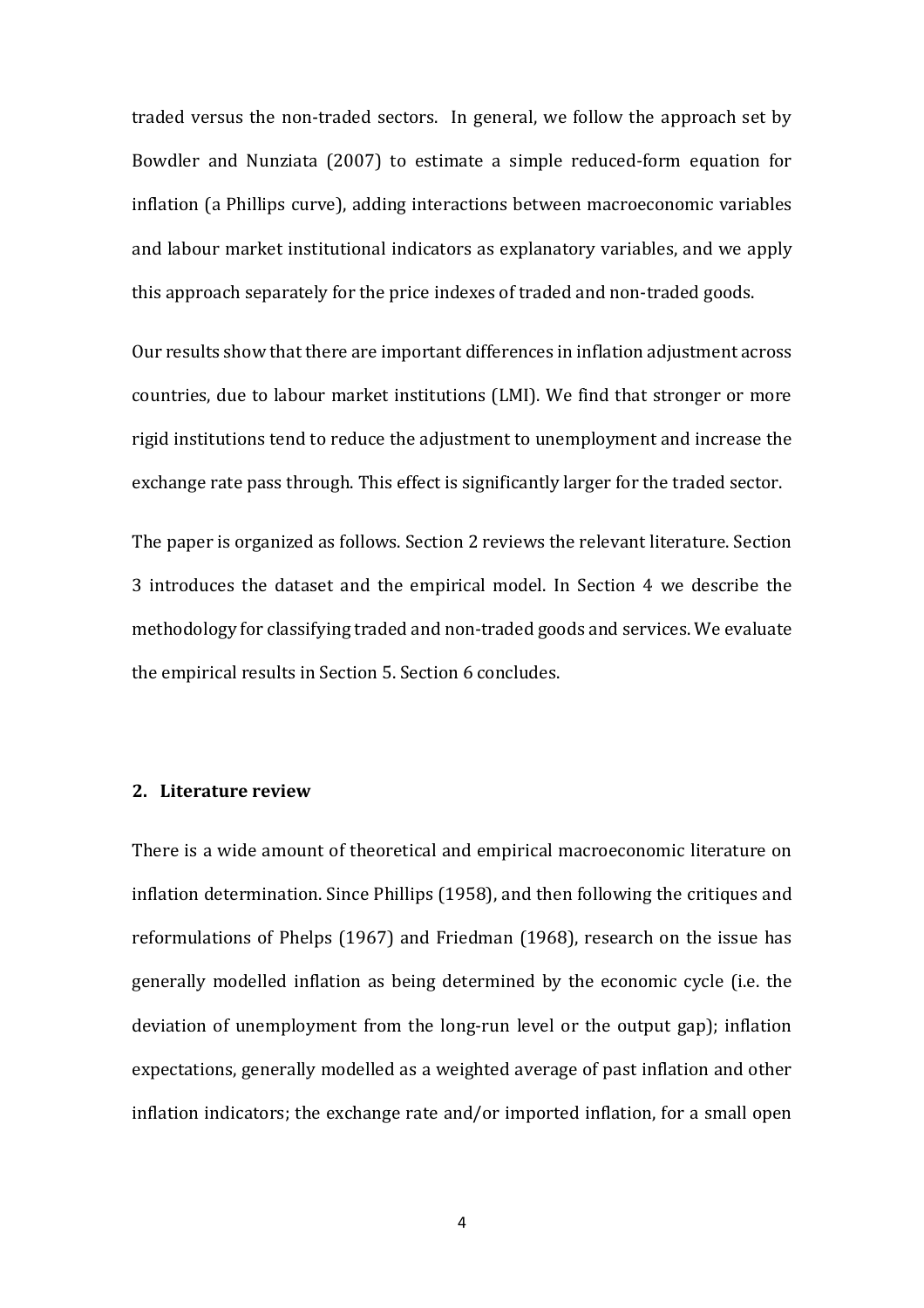economy; and some variable representing the government's fiscal policy (for example, indirect taxes and/or the public deficit to GDP ratio)<sup>4</sup>.

One issue that has been investigated in specific reference to the Euro Area is the reason for the persistence of inflation differentials within the same currency area. A large part of these differentials can be explained as a consequence of price level convergence between countries with different levels of income per capita (as suggested by the Penn effect), and also by movements in the effective exchange rate and the business cycle.<sup>5</sup>

Other researchers have explored the potential role of labour and product market institutions in affecting price formation and possibly also on inflation. It is natural to expect that LMI may have an impact on price formation by affecting the marginal cost of labour and by changing transaction costs relate to the hiring and firing of workers<sup>6</sup>; however, this in general does not help to explain persistent changes in the inflation rate. Similarly, product market regulations may strengthen the market power of firms and, as a result, allow for higher mark-ups and thus for higher prices, but again this does not generally have direct implications on the evolution of inflation over time.

 In this respect, simple specifications of the inflation process do not generally find that LMI contribute to its explanation. However, a different brand of literature

 $\overline{\phantom{a}}$ 

<sup>4</sup> See, among others, Svensson (1997 and 2000) and Gali and Monacelli (2005).

<sup>5</sup> See Stavrev (2007), Angeloni and Ehrmann (2007). de Haan (2010) surveys this literature.

<sup>6</sup> For instance, Nunziata (2005) shows that stricter employment protection, higher union density and higher unemployment benefits are associated with a higher aggregate wage, while coordination in wage bargaining has a significant negative effect on wages. Also Layard, Nickell and Jackman (1991) and Nickell, Nunziata and Ochel (2005) show that, by allowing wages to be set at a higher level than the market-clearing one, stricter LMI reduce labour demand and therefore are associated with higher unemployment.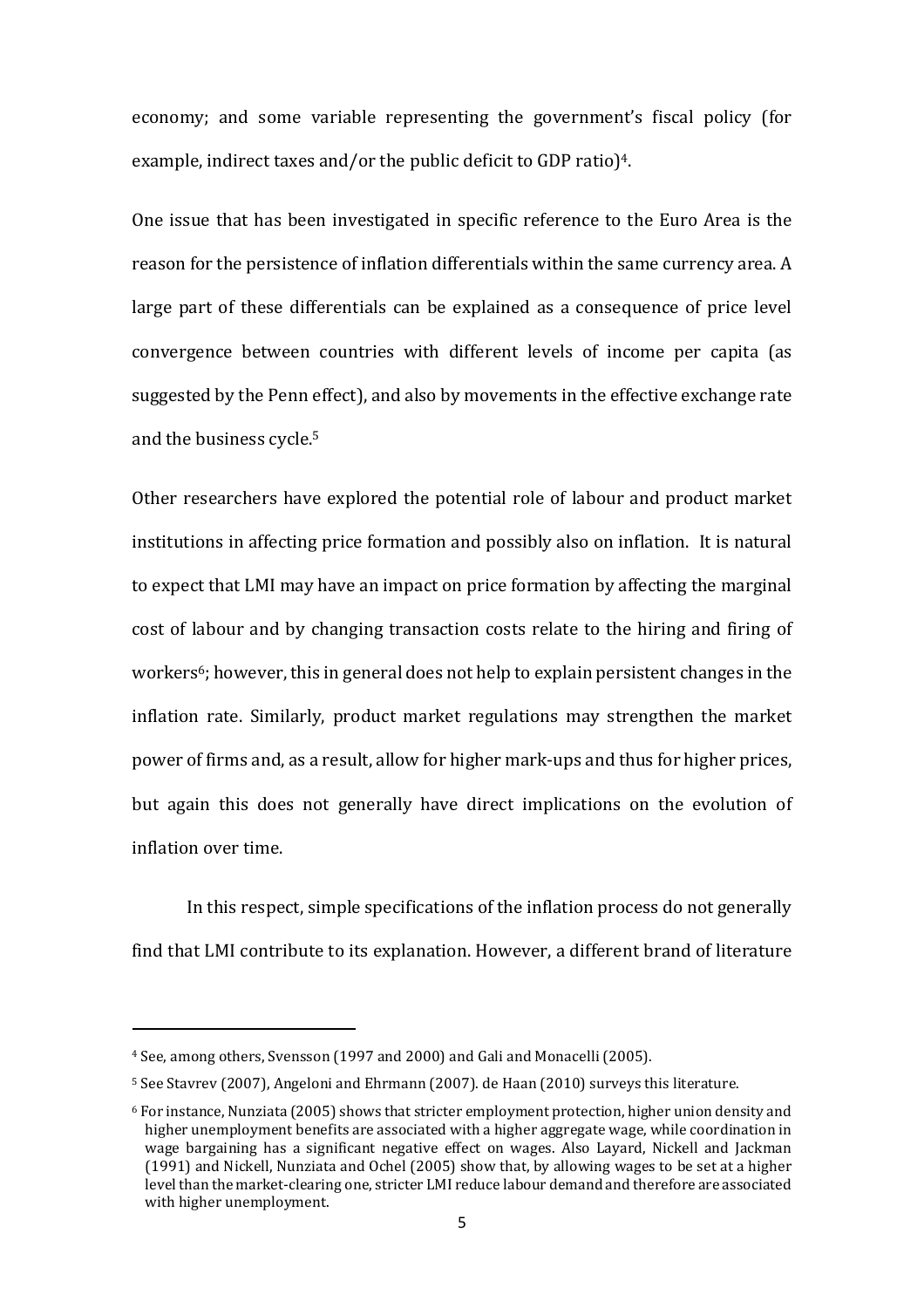has taken a more subtle approach, which builds on the earlier approach of Blanchard and Wolfers (2000). These authors showed that, while neither macro shocks nor institutions per se can explain the persistence of high unemployment through time, it is really the interactions of shocks and institutions that lead to a larger and more persistent effect of shocks on unemployment. In a similar spirit, Andres, Ortega and Vallés (2008), in a two-country model which is calibrated to mimic large euro area countries, show that inflation reacts faster to macroeconomic shocks in countries where markets are more competitive. Along this line, Bowdler and Nunziata (2007) and Jaumotte and Morsy (2012) use a traditional backward-looking Phillips curve framework to estimate the effect of labour and product market institutions on the reaction of inflation to different types of shocks. In both cases, their evidence, respectively based on a sample of 20 OECD countries for 1961-1995 and on 10 euro area countries for 1983-2007, supports the hypothesis that more rigid labour market structures weaken the responsiveness of inflation to macro unemployment shocks and also to changes in the import prices or the exchange rate.

In this paper, we focus on the interactions between LMI and macro shocks to explain the dynamic behaviour of inflation (with the modifications that will be discussed below). We leave aside the role that might be played by product market regulations (PMR) for two reasons. First, PMR are predominantly related to the services sector. Second, introducing PMR measures together with measures of LMI would create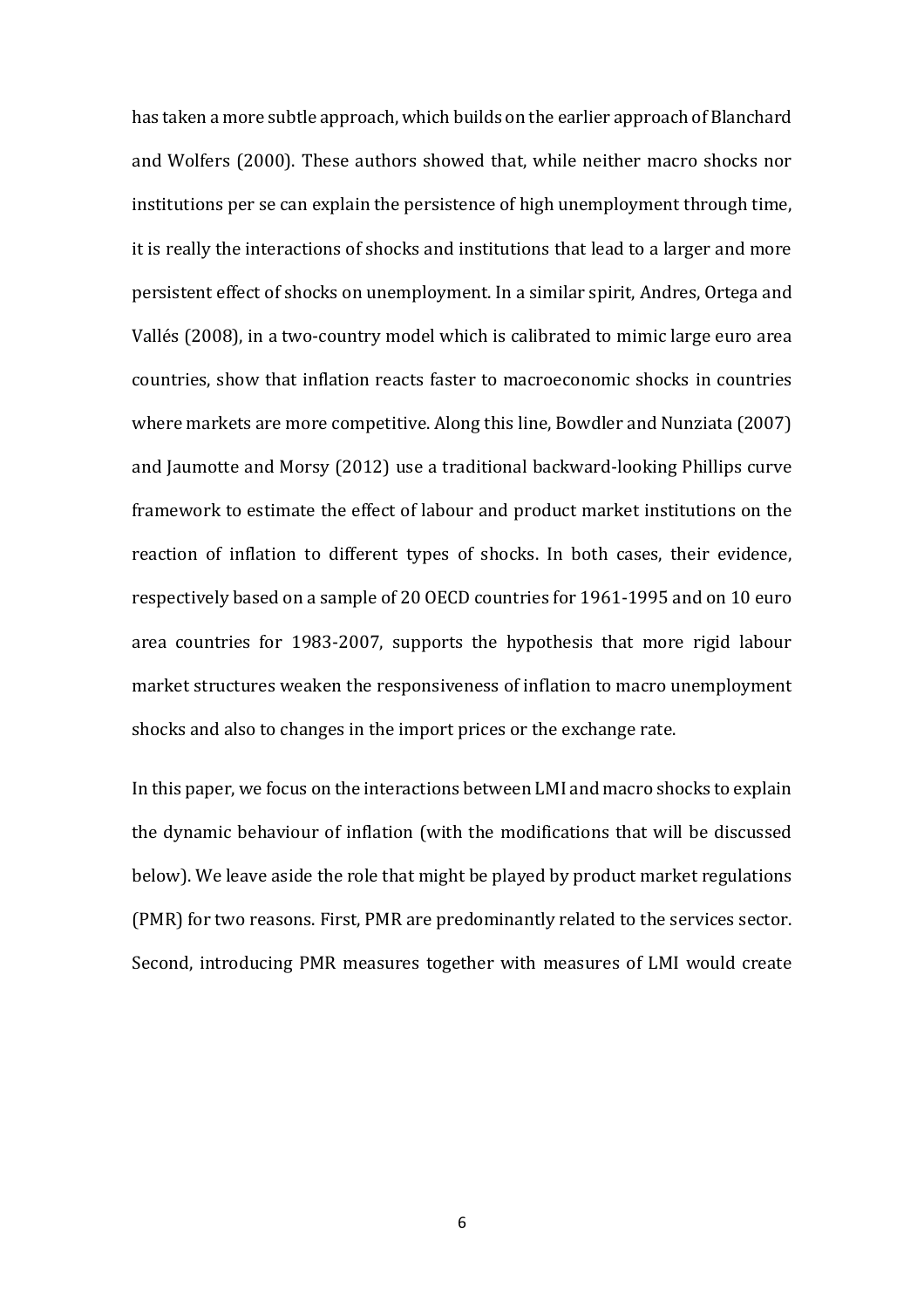serious problems of multicollinearity in our model,7 and this would make it difficult to disentangle the effects of the two types of regulations.<sup>8</sup>

Our approach to modelling the inflationary impact of the interactions between shocks and institutions differs from that pursued so far in the literature in two main respects. First, as already anticipated, we maintain throughout the analysis a distinction between sectors producing traded and non-traded goods and services. This distinction is necessary to assess the relevance of Balassa-Samuelson (B-S) effects to explain the different competitive performance of EU countries. The B-S hypothesis states that those countries that are in the process of catching up will experience an appreciation of the real exchange rate; this is due to the fact that productivity grows faster in the tradable goods sector than in the non-tradable sector, thus pushing up wages (but not unit costs) in the former. Since inter-sectoral labour mobility ensures wage equalization across domestic macro sectors, wages in the non-tradable sector increase in parallel: this pushes up prices in the non-traded sector, which ultimately causes an appreciation of the real exchange rate (with, in principle, no loss of competitiveness). In the literature on convergence, different authors have used alternative approaches to assess the importance of the B-S effect but, broadly speaking, the main result is that it can account only for a minor part of the excess inflation observed in Central and Eastern European Countries (CEEC) since the early 1990's(see Egert *et.al.,* 2003 and Egert, 2007). These results suggest

 $\overline{\phantom{a}}$ 

<sup>7</sup> Results of the models estimated in Section 4 including PMR measures are available from the authors upon request. The correlation between PMR and LMI measures interacted with the macroeconomic variables is always above 0.80.

<sup>8</sup> This problem is compounded by the fact that the OECD index of economy-wide PMR is available only for 3 years, making an econometric analysis unfeasible for the group of countries we are interested in, while the annual index of PMR available from the OECD is mostly representative of services as it refers to airlines, telecoms, electricity, gas, post, rail, and road freight, and is not available until 2007 for Slovenia and Estonia, and until 2002 for Slovakia.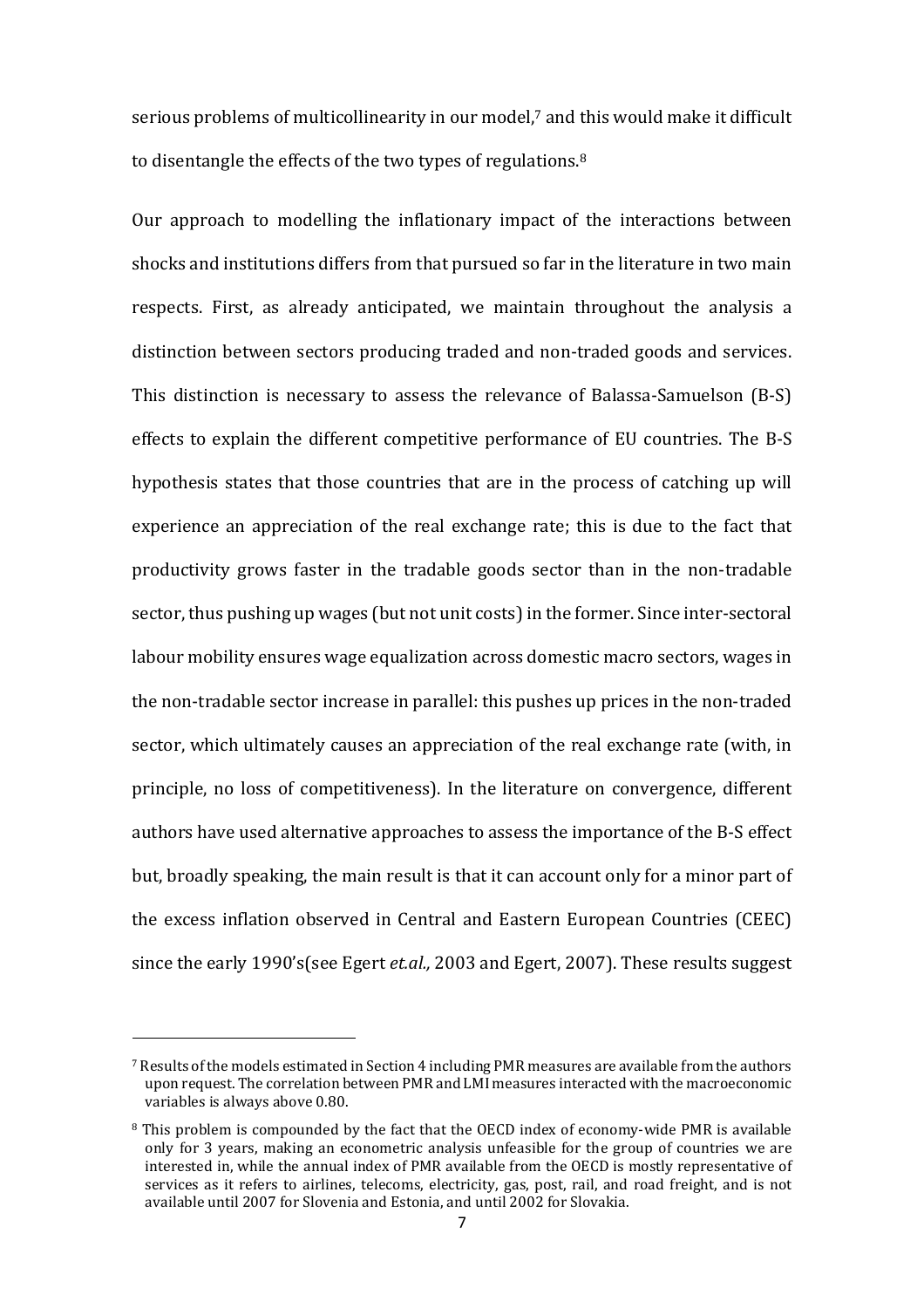that other factors may indeed be at play<sup>9</sup>, and here we wish to explore the possible role of LMI in this respect.

Second, we differ from most papers adopting a Phillips curve approach, as we do not include lagged measures of inflation (our dependent variable) nor measures of inflation expectations. The main motivation is that, for EU countries (including those that became members in 2004 or 2007) both actual and expected inflation were well anchored to the medium-run target of two percent (similar targets were also adopted by non-EMU members, such as Denmark, Sweden and UK, and also by those that adopted the euro later on, such as the Baltic states). This anchoring of inflation expectations precludes the use of those proxies that are often included in models applied to periods of high and volatile inflation. In addition, these proxies are not available in our case: first, because in a relatively short time-horizon (1994-2012, with annual data) it is not feasible to estimate a panel including the lagged dependent variable; second, because independent measures of inflation (such as survey data) are not available for the generality of the countries in our dataset; third, because in any case we would need these measures computed at our level of disaggregation (traded vs. non traded). In any case, as we discuss below, we test adequately for the exclusion of these variables from our specifications, and find no signs of mis-specification.

 $9$  One effect that has been suggested in particular is related to Engel's law, which postulates that, during the catching up process, consumers move to higher-quality goods, thus indirectly pushing up the observed CPI (Égert and Podpiera 2008 and Egert 2010).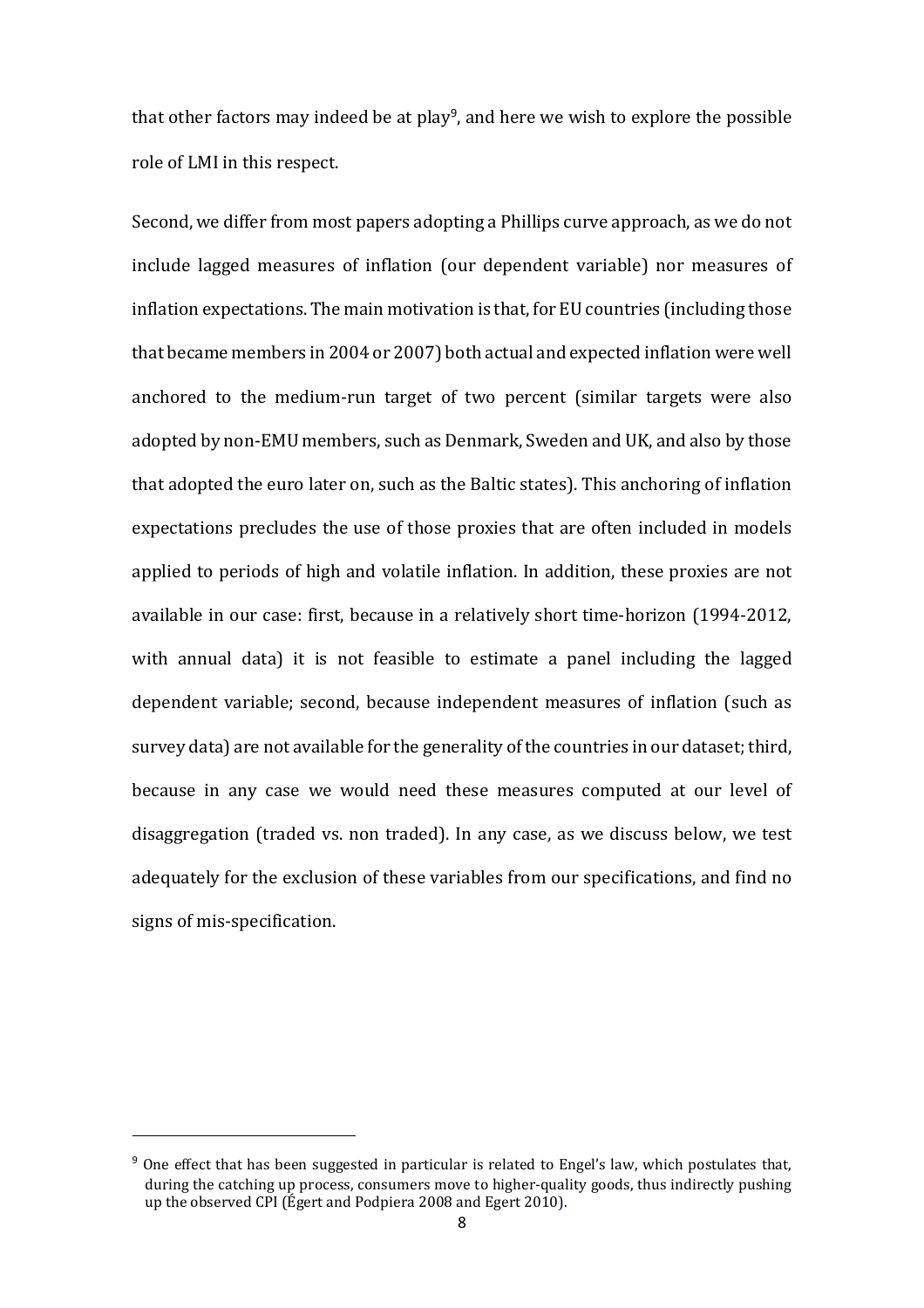#### **3. Data and econometric methodology**

We use annual data from 1994 to 2012 for the EU-27 countries. The shortness of the sample is due to the availability of price series for traded and non-traded goods for some of the countries, Germany in particular; moreover, we excluded Malta from the sample due to lack of data (see Section 4). We consider two alternative samples: EU-27 minus Malta and EU-21, i.e. the EU member States that are also in the OECD. The more restricted sample enables us to take into account some institutional variables that are available only for OECD countries. This sample excludes also Bulgaria Cyprus, Latvia, Lithuania, Romania.

A common practice in the empirical literature<sup>10</sup> has been to approximately identify the traded sector with the production of goods and the non-traded sector with that of services. In general, this is a reasonable empirical assumption, especially when looking at the more distant past<sup>11</sup>. However, trade in services is now increasing at a fast pace, and such a sharp distinction is gradually losing plausibility. In fact, it is easy to find examples of non-traded goods, and symmetrically of highly traded services. Also, the distinction itself between goods and services is becoming increasingly imprecise.<sup>12</sup> For this reason, in the next section we will identify traded and non-traded sectors by calculating their degree of tradability, or openness.

 $\overline{\phantom{a}}$ 

<sup>10</sup> See Mihaljek and Klau (2004) for a review.

<sup>11</sup> As an example, note that the share of services in total EU -27 Gross Value Added (excluding the construction industry) was 77.6% in 2011, while that in total EU- 27 exports was only 24,4% (Source: Eurostat).

 $12$  See Christensen (2013), who concludes that "The increasing complexity of production, inertia in changes to statistical systems and the increasing integration of manufacturing products and services are some of the primary and interrelated explanations for this lack of precision". In addition, as Nordas and Kim (2013) observe, the competitiveness of services in also a key ingredient for manufacturing competitiveness.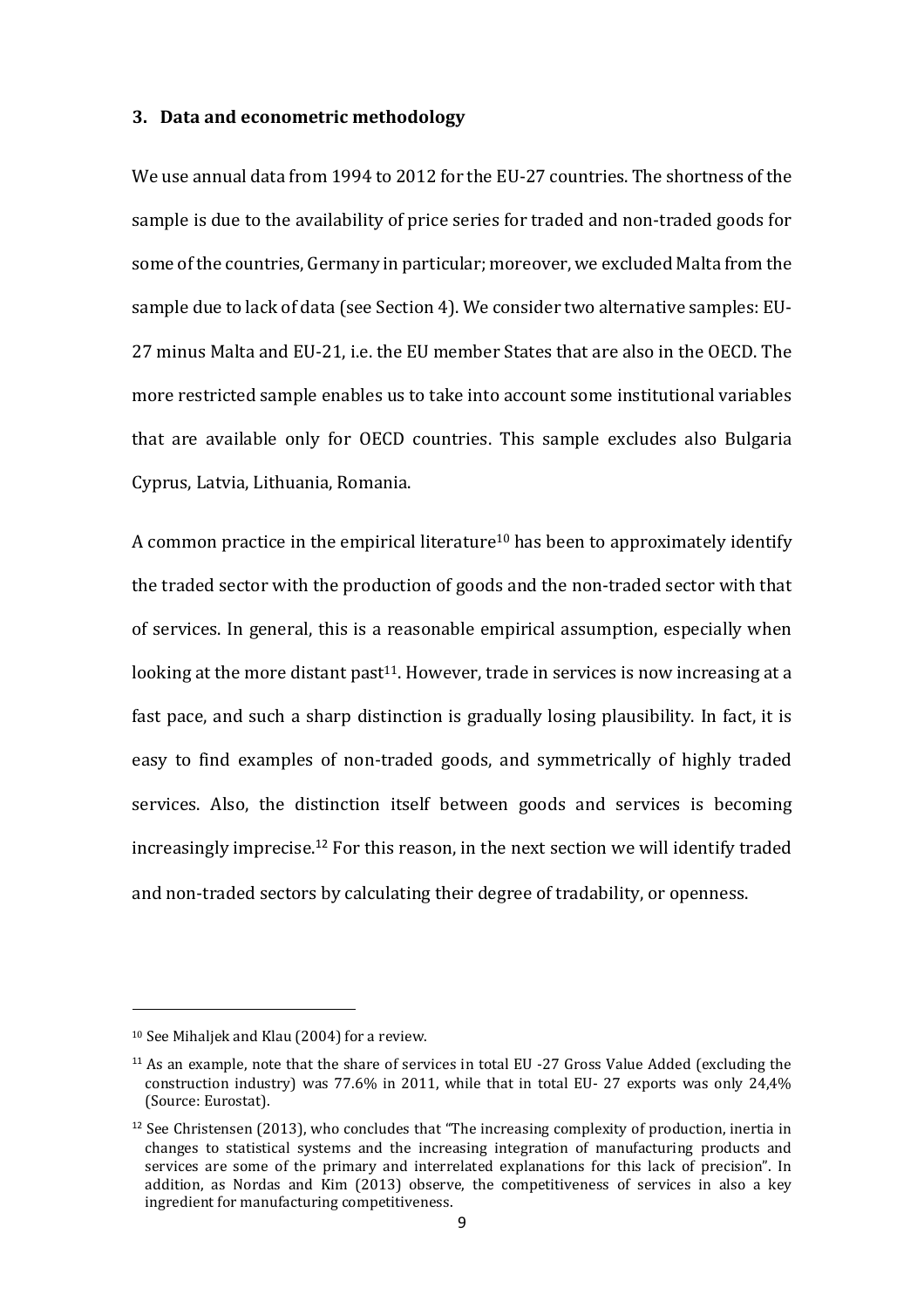Data on LMI come from the OECD and the ICTWSS database.13 The inflation equation that we estimate, separately for the traded and non-traded sectors, is the following:

$$
inf_{ij,t} = \alpha_{ij} + \delta_{jt} + \beta_j X_{i,t} + \gamma_j Z_{i,t} * X_{i,t} + \varepsilon_{ij,t}
$$
\n(1)

where  $i = N$ , T refers to non-traded and traded sectors respectively and  $i = 1, ..., 26$ are the countries. The  $\alpha$  represent country fixed effects and  $\delta$  represent year dummies.  $X$  is a vector of "macroeconomic variables", and  $Z$  is a vector of "institutional variables".

The macroeconomic variables included are the deviation of unemployment from its long-run trend  $(ucycle)^{14}$  and the real effective exchange rate  $(REER)$ . To avoid endogeneity problems, and because the exchange rate may affect inflation with some lag, REER is lagged one year. This is also consistent with the fact that changes in international prices may affect domestic prices with some delay.<sup>15</sup>

The institutional or policy variables that we include are Wage Coordination ( $WCOOR$ ), which measures the degree of coordination in wage bargaining, and Union Density (UD), which measures the share of the employed who are members of a union, as a proxy of unions' bargaining power. 16

l

<sup>13</sup> Detailed definitions of all the variables and sources are reported in the Data Appendix.

 $14$  The unemployment trend has been removed with an HP filter. As a robustness check, we have also performed the estimations using a model-based natural unemployment rate.

<sup>15</sup> In a preliminary analysis, the following macroeconomic variables were also included: growth rate of labour productivity (measured as gross value added per person), percentage changes in the indirect tax wedge, and imported inflation. However, none come out to be significant. The finding that productivity growth does not impact (negatively) on inflation suggests that all productivity gains are transferred to the factors of production, via higher profits or wages. Also note that a better measure of productivity growth would have been the rate of change of gross value added per hour worked; however using this measure would have seriously reduced our sample in both the time and space dimensions.

<sup>16</sup> The degree of Employment Protection (*EPL*) and the Minimum Wage Ratio, as measured by the OECD were also included in a preliminary analysis but never came out to be significant, confirming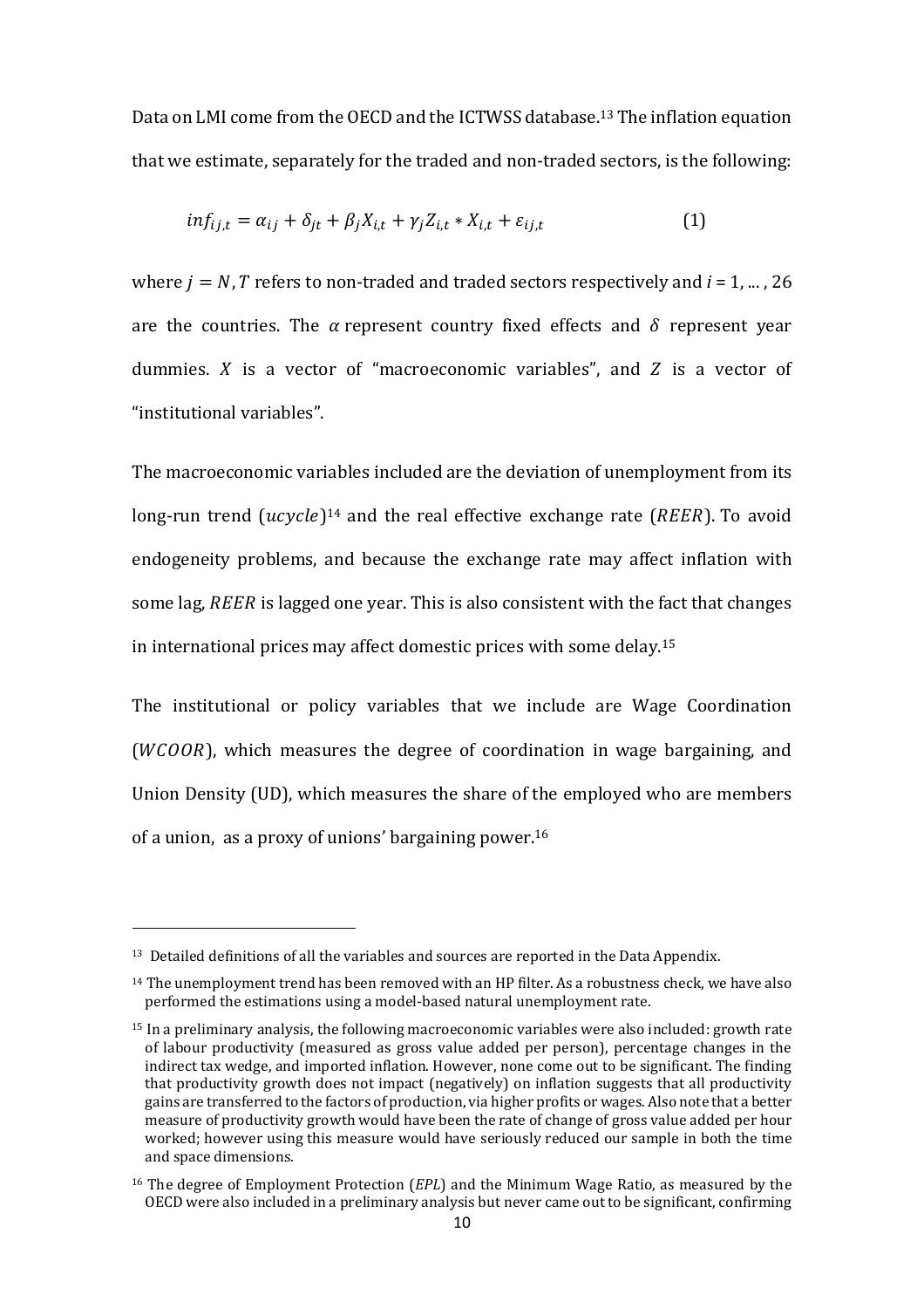To interpret the regression results, note that the  $\nu$  coefficients in eq. (1) measure the marginal effect of LMI on the adjustment of inflation to, respectively, the unemployment rate and the real exchange rate. These marginal effects will therefore vary across countries and through time following the different characteristics of LMI and their evolution in time. Thus, the marginal effect on inflation in country *i* , sector *j,* time *t* of a macroeconomic variable, say *ucycle*, will be given by the sum of two components:

$$
\beta_j X_{i,t} + \gamma_j Z_{i,t} X_{i,t} \tag{2}
$$

where  $X_{i,t}$  = *ucycle (i,t).* Notice that, for any macro shock, the only idiosyncratic (country-specific) element in a country's response to that shock is the specific value attributed to the LMI included in vector *Zit*.

To estimate equation (1), we use a fixed effects OLS regression. The validity of OLS depends on whether the variables included in the model are I(0) or cointegrated. As *ucycle* is constructed as the deviation of unemployment from the HP trend, it is stationary by definition. All tests confirm that also REER is stationary, while in the case of traded and non-traded goods inflation nonstationarity is rejected by most of the tests carried out. Since panel unit root tests on the residuals of the regressions performed always reject the nonstationarity of residuals, we can safely proceed with OLS.17 Note that these tests also validate our exclusion of the lagged dependent variable.

the finding (for EPL) of Bowdler and Nunziata (2007). Centralization in wage bargaining (*CENT* in the ICTWSS database) was also excluded, due to serious problems of multicollinearity with *WCOOR*. <sup>17</sup> We performed Pesaran's (2007) CADF test, that also accounts for cross-section dependence (CSD), which is pervasive in our sample, as shown by a previous CSD test (Pesaran, 2004). Results of CSD and panel unit root tests are available on request.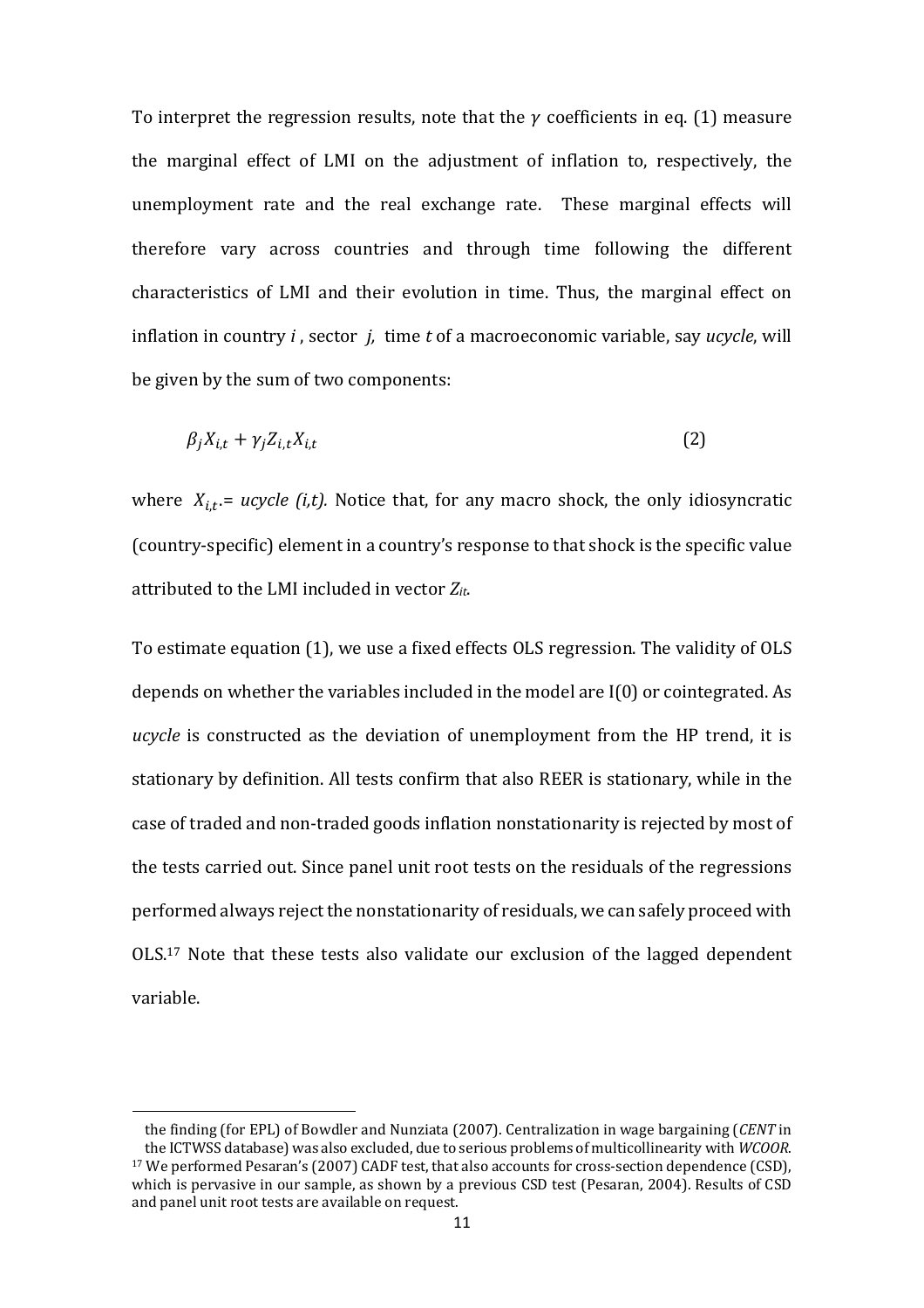An additional issue concerns the assumption that the slope coefficients  $\beta_i$  are homogeneous across countries. This assumption is quite rigid, but also necessary to ensure the validity of our adopted specification. However, in the context of our model, we relax this rigidity, as we allow different slopes to arise out of the interactions between the macro and institutional variables, as shown in equation (2). However, as the different degree of trade openness may be an additional cause of heterogeneity, we also performed the regressions correcting the macro regressors using the degree of openness (as in Bowdler and Nunziata, 2007). The results were unchanged.

#### **4. The classification of "traded" and "non-traded" sectors**

As discussed in Section 3, the definition of the "traded" versus "non-traded" sectors must be handled with care. In fact, although this distinction is generally sharp in the literature, it is much less extreme in reality. Most researchers identify the open sector with industry and the sheltered sector with services or "all the rest". This is the case, among others, of Egert (2002, 2003a, 2003b) and Golinelli and Orsi (2002). Halpern and Wyplosz (2001) compare price behavior for services versus non-food manufacturing. Also Coricelli and Jazbec (2004) exclude agriculture from the traded sector, while Nenovsky and Dimitrova (2002) include constructions in the traded sector.

In this paper we choose a different, evidence-based approach. In order to separate between traded and non-traded sectors, we ordered all sectors according to their *degree of tradability*, defined as the ratio between the value of international trade for sector *i* and gross added value of that sector: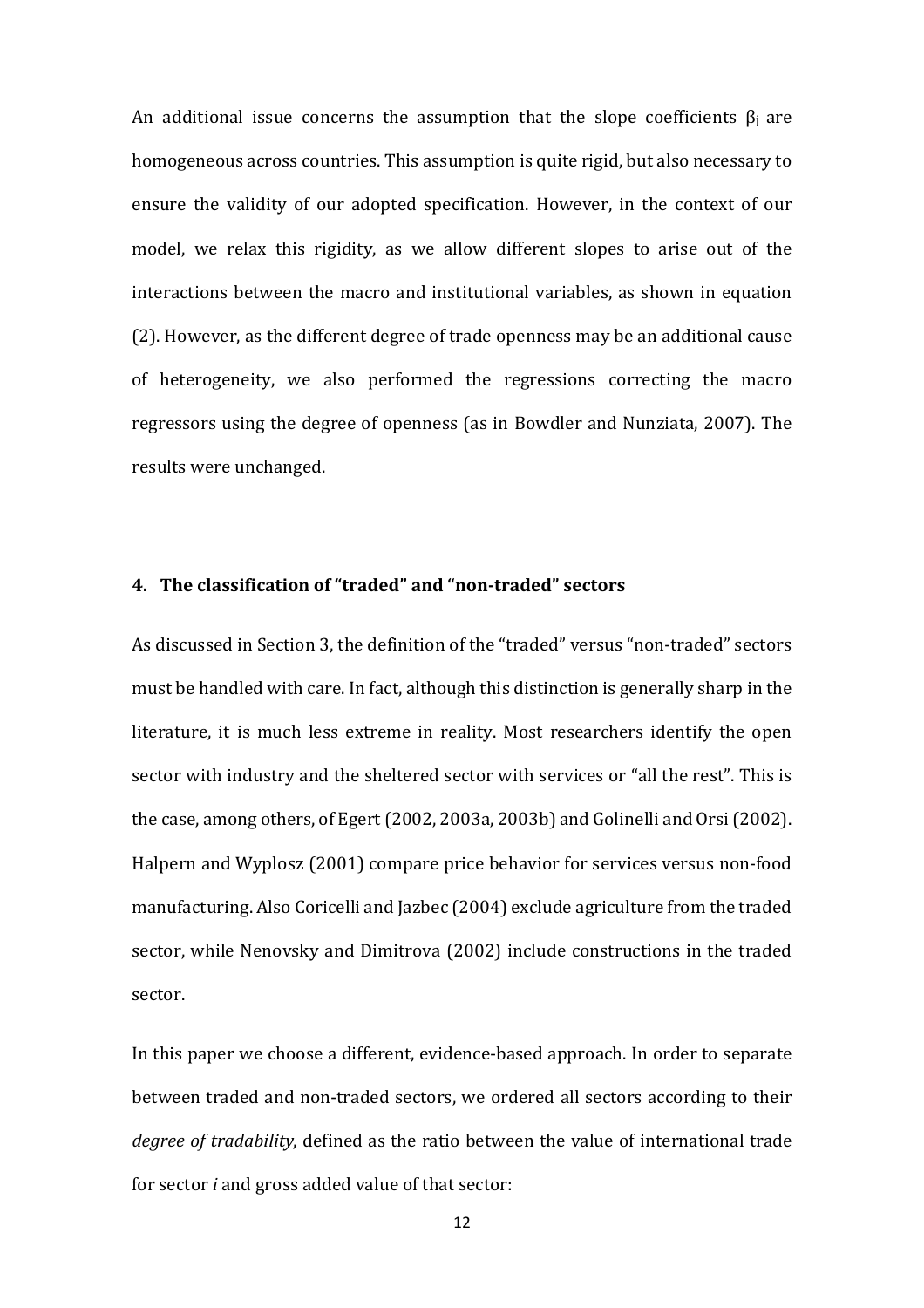$$
tr_i = \frac{ex_i + im_i}{gva_i}
$$

where *tr* is the degree of tradability, *ex* is the aggregate of all EU countries' exports (both intra- and extra-EU), *im* is the aggregate of all EU imports and *gva* is the gross value added in sector i. We calculate this measure for each sector as the EU-27 average over the sample period (1994-2012). This allows us to order all sectors from the most open until the least open<sup>18</sup>.

How did we define the sectors? For value added, we used Eurostat NACE-R2 classification with 64 sectors. However, to have a more detailed decomposition of exports and imports, for goods we used trade data from the SITC classification, and for services from Balance of Payment (BoP) data<sup>19</sup>. As the NACE, SITC and BoP data are based on different sector classifications, we merged the data, as shown in Table 1, in twenty-five groups. Of the 64 NACE-R2 sectors, ten do not have import-export data, so we consider them "by definition" non-traded. They are listed at the bottom of Table 1 and indicated with "NT" (Non-Traded)20. Table 2 shows the 25 sectors ordered according to their tradability in the EU-27 in the average of 1994-201221. There is a clear distinction between goods and services: the output of all top 9 sectors is goods, and that of all the 16 bottom sectors is services. On the other hand, however, some services clearly have a degree of tradability comparable to that of goods.

 $\overline{\phantom{a}}$ 

<sup>&</sup>lt;sup>18</sup> All data come from Eurostat. We used GVA instead of total output by sector to obtain a larger sample size (due to data availability).

<sup>&</sup>lt;sup>19</sup> As far as services are concerned, balance of payment data are only available for the EU-28 from 2004 onwards, while they are available for the EU-15 also from 1985. Therefore, we report the results for the EU-28 here. The calculation using also pre-2004 data on EU-15 gave qualitatively similar results.

 $20$  Detailed information on the composition of NACE-R2 sectors and the relationship with previous classifications is available at: http://epp.eurostat.ec.europa.eu/cache/ITY\_OFFPUB/KS-RA-07- 015/EN/KS-RA-07-015-EN.PDF.

 $21$  For services, we take the average of 2004-2012. See the text below for comments.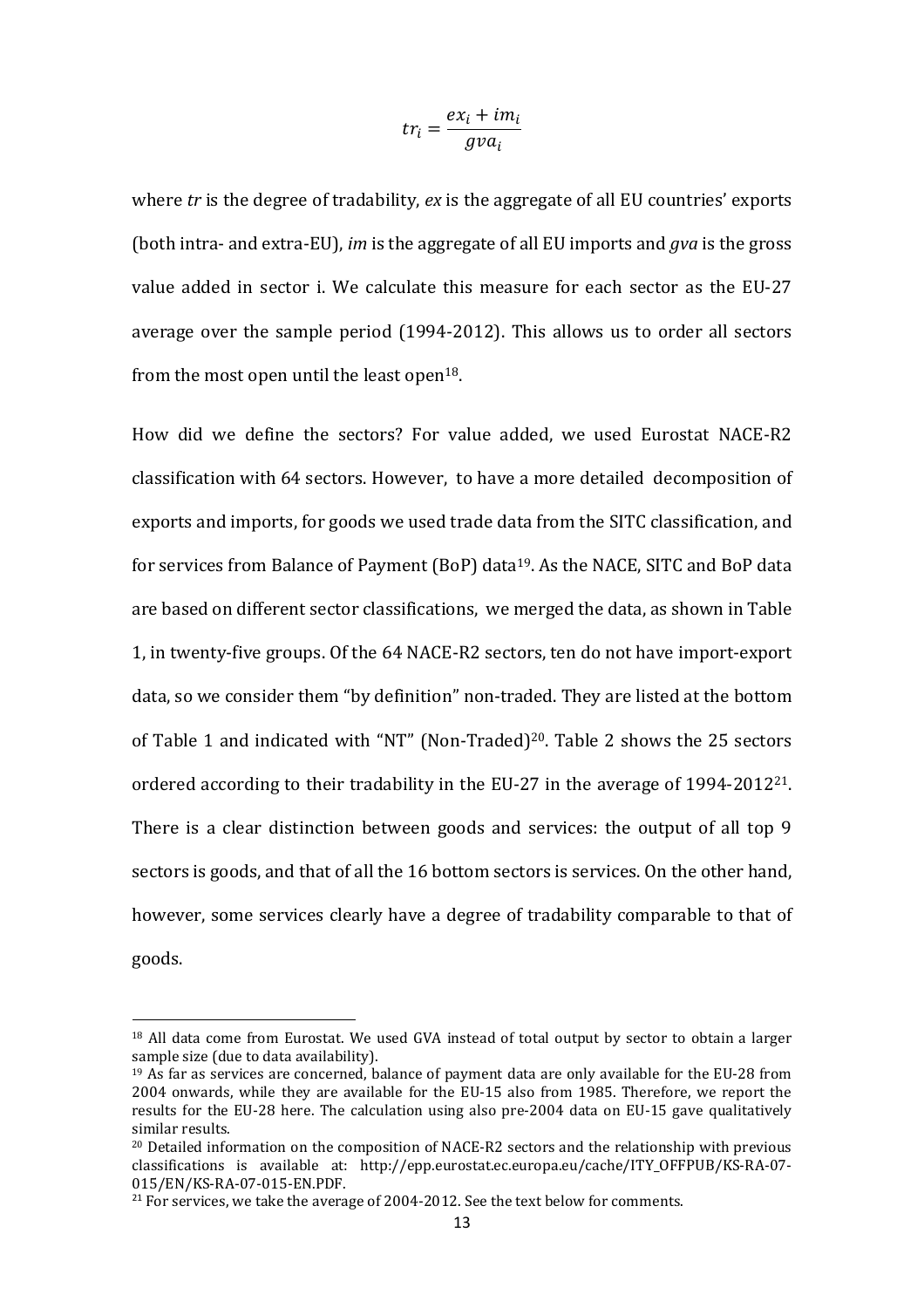#### **[ Insert Tables 1 and 2 here ]**

A reasonable criterion for separating between traded and non-traded sectors is to choose a cutoff point at  $tr_i = 1$ . All sectors with a value of the index higher than one are taken to be "traded". Sectors with  $1 < tr_i \leq 0.25$  are included in a "grey area" and excluded from the empirical analysis. Sectors with  $tr_i < 0.25$  are classified as "non-traded". We believe this approach yields a satisfactory classification. All goodsproducing sectors (except for constructions) are in the traded group, together with some services. Also notice that while the index for goods is computed over the whole sample (1994-2012), it includes only the period 2004-2012 for services. As trade in goods within the EU increased significantly after 2004, if anything the index is more "conservative" for goods than for services. To verify the validity of our choice, we also calculated the same indexes for each country. Overall, the ranking indicated in Table 2 and in particular the distinction between traded and non-traded sectors appears to be valid for all countries, with only few exceptions like, for example, finance and insurance in the UK and Luxembourg. We will go back to this point in section 5.2.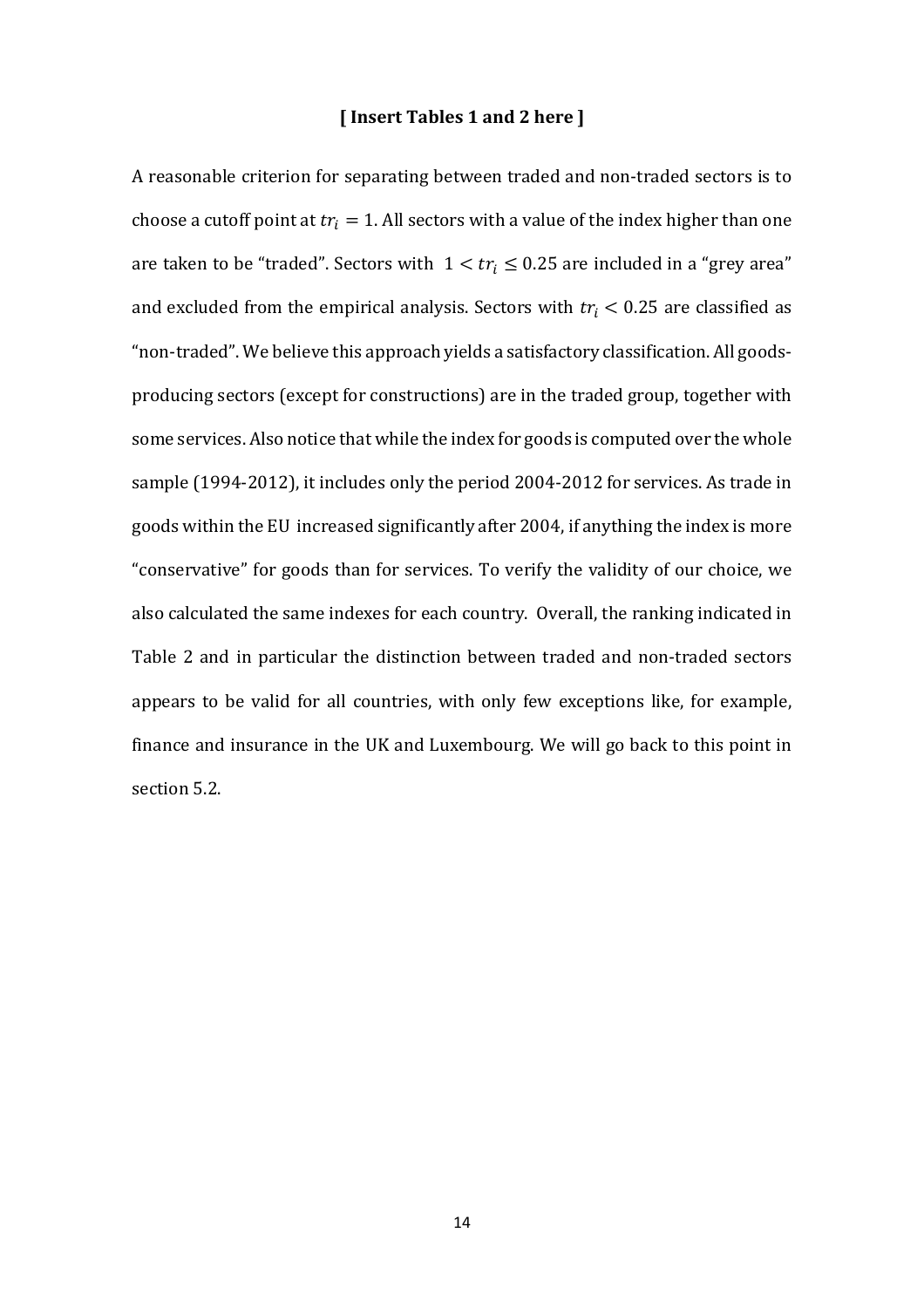#### **5. Facts and findings**

#### **5.1.Regression results**

As Figure 1 shows, inflation in the non-traded sector has generally been higher than in the traded sector. To look at the data in more detail, Table 3a reports the means of some key variables for the three periods 1994-98 (before the euro); 1999-2007 (early euro years), and 2008-2012 (Great Recession). Table 3b shows the same data for each country.

#### **[Insert Tables 3a, 3b here]**

Looking at Table 3a, we observe that: (i) inflation for both the traded and non-traded sector has been declining through the three periods, and the difference between the two sectors has narrowed; (ii) inflation in both sectors has become less persistent, as measured by the correlation with the previous year's inflation; (iii) the structure of labour markets has become more flexible: wage setting is less coordinated and union density has declined (a pattern which confirms a trend observed in previous periods for many countries, also outside the EU; see Riley, 1997).

Table 3b reports the means of our key variables by country, which summarize the diversity in macroeconomic conditions within the EU-26 sample. In this table, we also report GDP per capita at the beginning of the sample period, 1995. We shall use this indicator in the next section to divide the sample countries into groups. In the table, we also observe that UD has its lowest level in France, which apparently contradicts this country's high union coverage<sup>22</sup>. In this case, we believe that UD is not a good proxy for union power in France and, to avoid that this waters down our

 $22$  The coverage rate of wage bargaining agreements in France, adjusted for those sectors where bargaining is not possible, was 90% in 2008 according to ICTWSS data.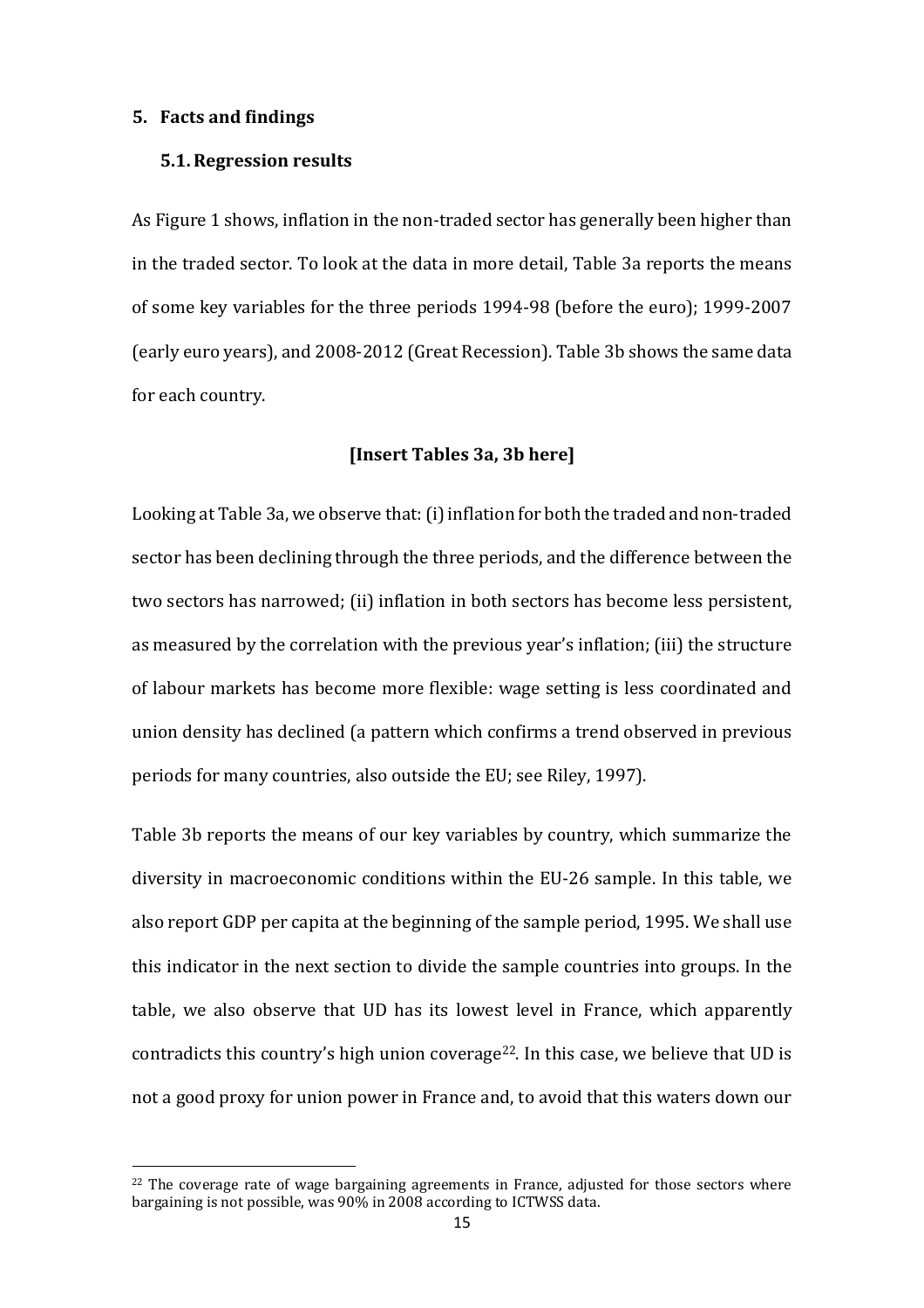results, we shall perform the regressions that include this independent variable both with and without France (see Section 5.2).

Our empirical strategy is first to estimate a simple Phillips curve (the "base inflation equation"), which only includes the macro explanatory variables (vector  $X$  in equation 1). Then, we estimate the complete models with interactions.

#### **[Insert Table 4 here]**

Table 4 reports the results of the OLS estimation of the base inflation equation for the EU-26, including country fixed effects and year dummies. All macro variables are significant and signed according to our expectations. Columns (1) and (2) show the results for the traded and non-traded sectors respectively. An increase of the unemployment rate by 1% above trend causes inflation to fall by 0.25% in the traded sector and by 0.60% in the non-traded sector, and a 1% real depreciation (a fall in REER) increases inflation by 0.13% and 0.19% respectively. To test whether these differences are significant, column (3) reports the results of using relative inflation,  $\inf l_{T}-\inf l_{N}$ , as a dependent variable. This confirms that the impact of unemployment and real exchange rate changes on inflation in the non-traded sectors is significantly larger (in absolute value) than in the traded sectors. The plausible explanation for this difference is that non-traded sectors are more likely to be characterized by mark-up pricing, while traded sectors are characterized by pricing to market and subject to international competition. Hence, non-traded sector prices are more responsive to domestic macroeconomic shocks.

In the next stage, we introduce in the base regressions the interactions between the macro and institutional variables (vector  $Z$  in equation 1). Results are reported in Table 5. The introduction of LMI may create a problem of multicollinearity with the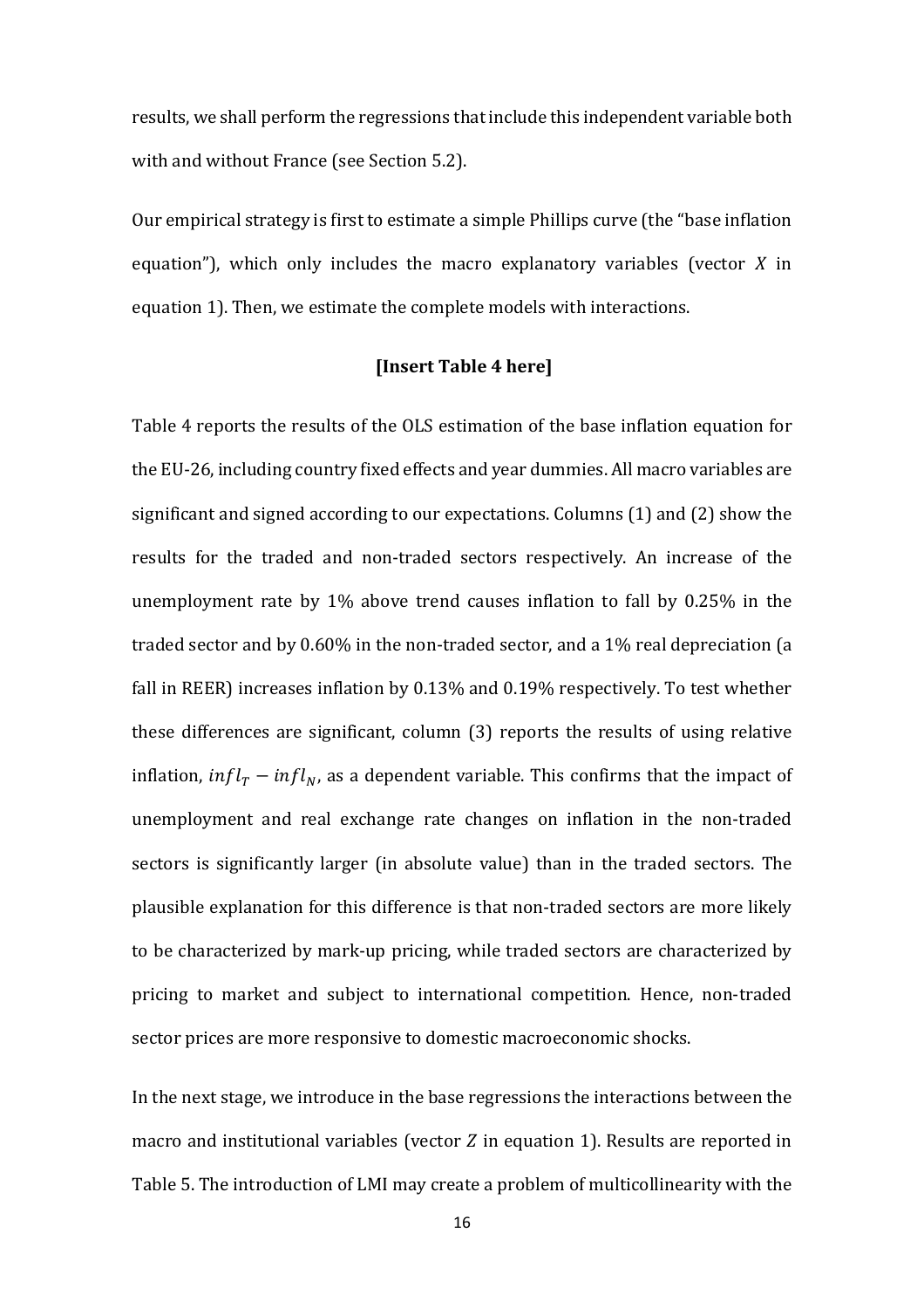country fixed effects, as there is often very little within country variation. For this reason, we change our regression model to replace country fixed effects with country groups fixed effects, as in Rovelli and Zaiceva (2013). In fact, one may argue that differences in inflation levels across the EU countries are due to some factors, like in particular convergence *à la* Balassa-Samuelson, that are common to more countries, and plausibly related (as suggested by the literature on the Penn effect) to each country's per capita GDP level. Accordingly, we formed country groups based on the ranking of the EU-26 countries according to their GDP per capita at the beginning of the sample. We thus replace the vector  $\alpha_{ij}$  of country fixed effects with vector  $\mu_{ij} = [bgro_{ij}, baltic_{ij}, ceec_{ij}, periph_{ij}]$ , where *bgro* is a dummy equal to 1 for Bulgaria and Romania and zero otherwise; *baltic* is equal to 1 for Estonia, Latvia and Lithuania; *ceec* is equal to 1 for the Czech Republic, Slovakia, Slovenia, Hungary and Poland; and *periph* is the dummy for Ireland, Portugal, Cyprus, Spain and Greece. The residual group includes the remaining 11 countries (all among the "old" EU members) in our sample.

#### **[Insert Table 5 here]**

Table 5 reports the results of the estimation of equation (1) including, alternatively, *WCOORD* or *UD*. We include these two institutional variables separately because they are unsurprisingly collinear, as the impact of unions' bargaining power is likely to be well proxied by measures of the degree of wage coordination<sup>23</sup>.

In general, this analysis confirms all the previous results from the baseline model on the roles of unemployment and the real exchange rate. Moreover, we now find that, other things equal, more wage coordination and higher union density imply higher

<sup>&</sup>lt;sup>23</sup> See Nunziata (2005), Nickell and Layard (1999) and Boeri, Brugiavini and Calmfors (2001).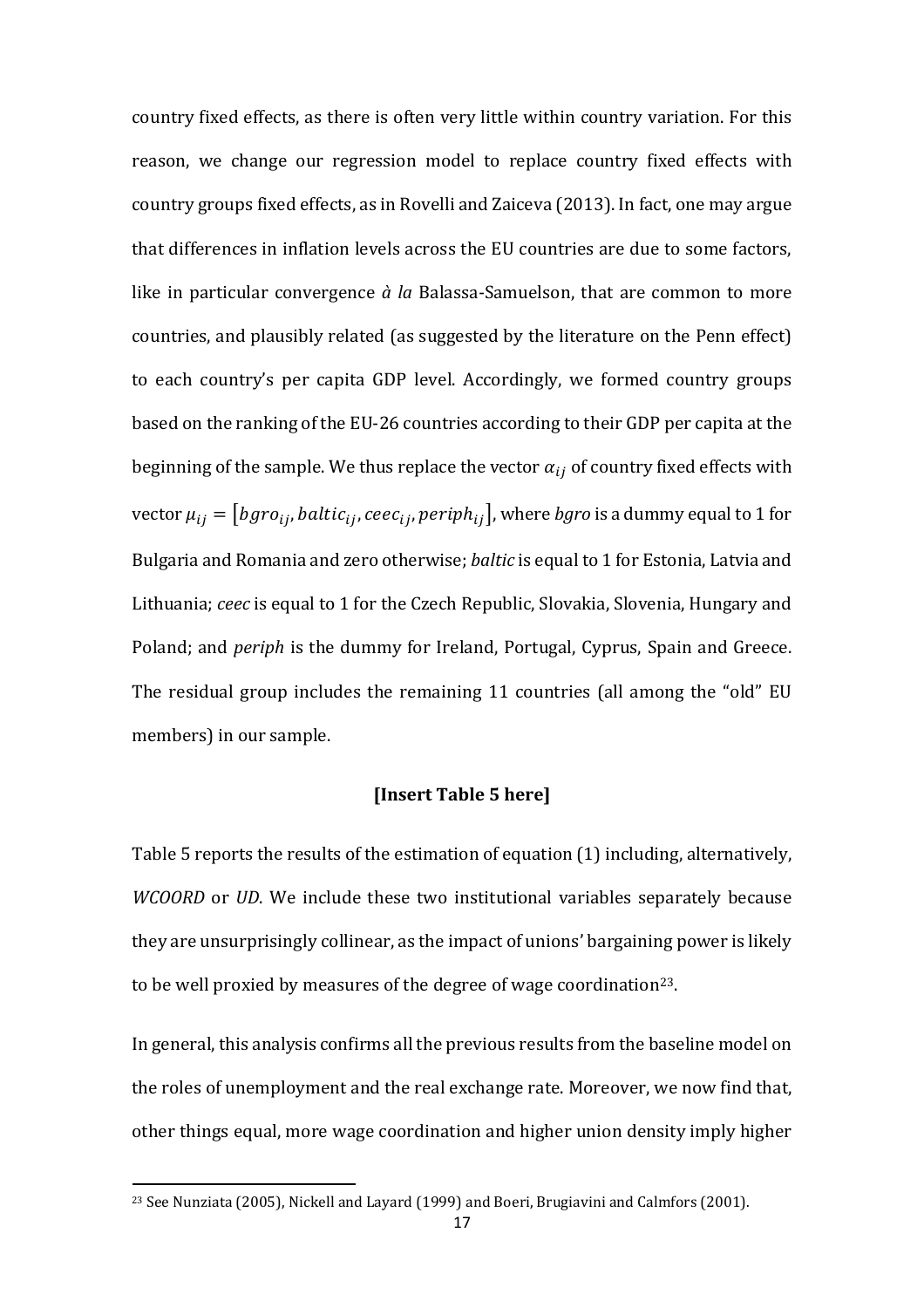inflation, both in the traded and non-traded sectors. These institutional arrangements also reduce the impact of unemployment on inflation, i.e. they flatten the Phillips curve, while they increase the exchange rate pass-through. We interpret the former result as suggesting that more centralized wage coordination and higher union membership act as a buffer between wages and cyclical shocks, which then results in a flatter Phillips curve. Regarding the response to the real exchange rate, it is consistent with the plausible joint hypothesis that (a) more centralized wage bargaining and/or higher union membership allow unions to negotiate higher wages following a real depreciation in order to avoid losses in workers' purchasing power, and (b) that this in turn translates into higher inflation. We notice that the effects of *WCOOR* and *UD* are always qualitatively identical. As in the baseline model, we also performed the regression on relative inflation  $(\inf l_{T}-\inf l_{N})$ , in order to investigate whether such differences are significant. As we had previously found in the baseline model, also in this case we confirm that both *ucycle* and *REER* have a significantly larger absolute impact in the non-traded sector (see columns (3) and (6) of Table 5). Also, notice that, while *WCOOR* has a larger impact on inflation in the traded sector, it does not have a differential impact on the slope of the Phillips curve, which is almost equally "flattened" by greater *WCOOR* for both sectors. Instead, greater *WCOOR* increases the extent of exchange rate pass-through significantly more in the traded sector than in the non-traded one.

Another insight offered by Table 5 corroborates the choice of focusing on group fixed effects. This is the fact that the magnitude of the coefficient of the group dummies follow the group rankings in terms of GDP per capita: it is higher for Bulgaria and Romania, followed by the Baltics, the CEECs and finally the Eurozone Periphery. For the last group, the coefficient is not always significant, indicating that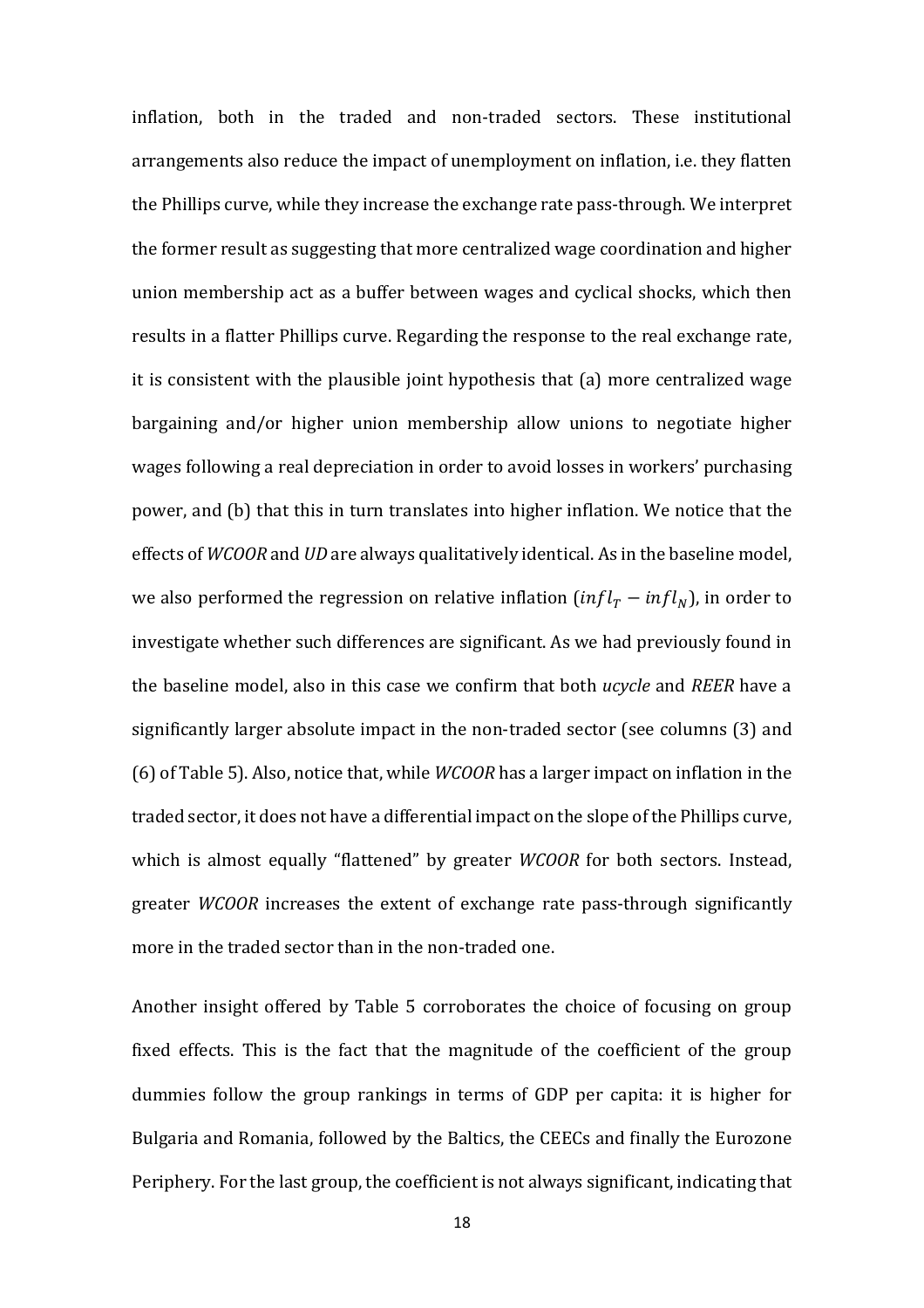inflation behaves in a similar way to that of the core EU members. All this is fully consistent with the hypothesis of price convergence à la Balassa-Samuelson.

While the regressions for the traded sector inflation and relative inflation do not point to any evidence of serial correlation (neither in the base equation nor when we include LMI), we see evidence of first order autocorrelation in all the equations for non-traded sector inflation. This motivates us to test the robustness of our results in this respect (see next section).

A different way to look at our results is to compute how they explain the different patterns of inflation adjustment in the different countries. For this purpose, in the four panels of Figure 2, we graphically show the estimated point values of inflation response to unemployment and real exchange rate shocks, for all the EU-26 countries. The coefficients are computed as in equation (2), where the  $\beta$  and the  $\gamma$ coefficients in the inflation equations for the traded and non-traded sectors are taken from the estimates in columns  $(1)$  and  $(2)$  of Table 5, respectively.<sup>24</sup> In each panel of Figure 2 we show, for each country, the sum of the estimated adjustment coefficient of sectoral inflation to a macro shock (which is the same for all countries) plus the idiosyncratic adjustment term, estimated from the interaction term between each country's LMI and the macro shock variable.

#### **[Insert Figure 2 here]**

Panels (a) and (b) of Figure 2 show how inflation in the traded and non-traded sectors, respectively, reacts to unemployment shocks. The response of non-traded inflation to unemployment shocks is generally larger than in the traded sector (on

 $\overline{\phantom{a}}$ 

<sup>&</sup>lt;sup>24</sup> These two models have been selected on the basis of the standard error of the regression.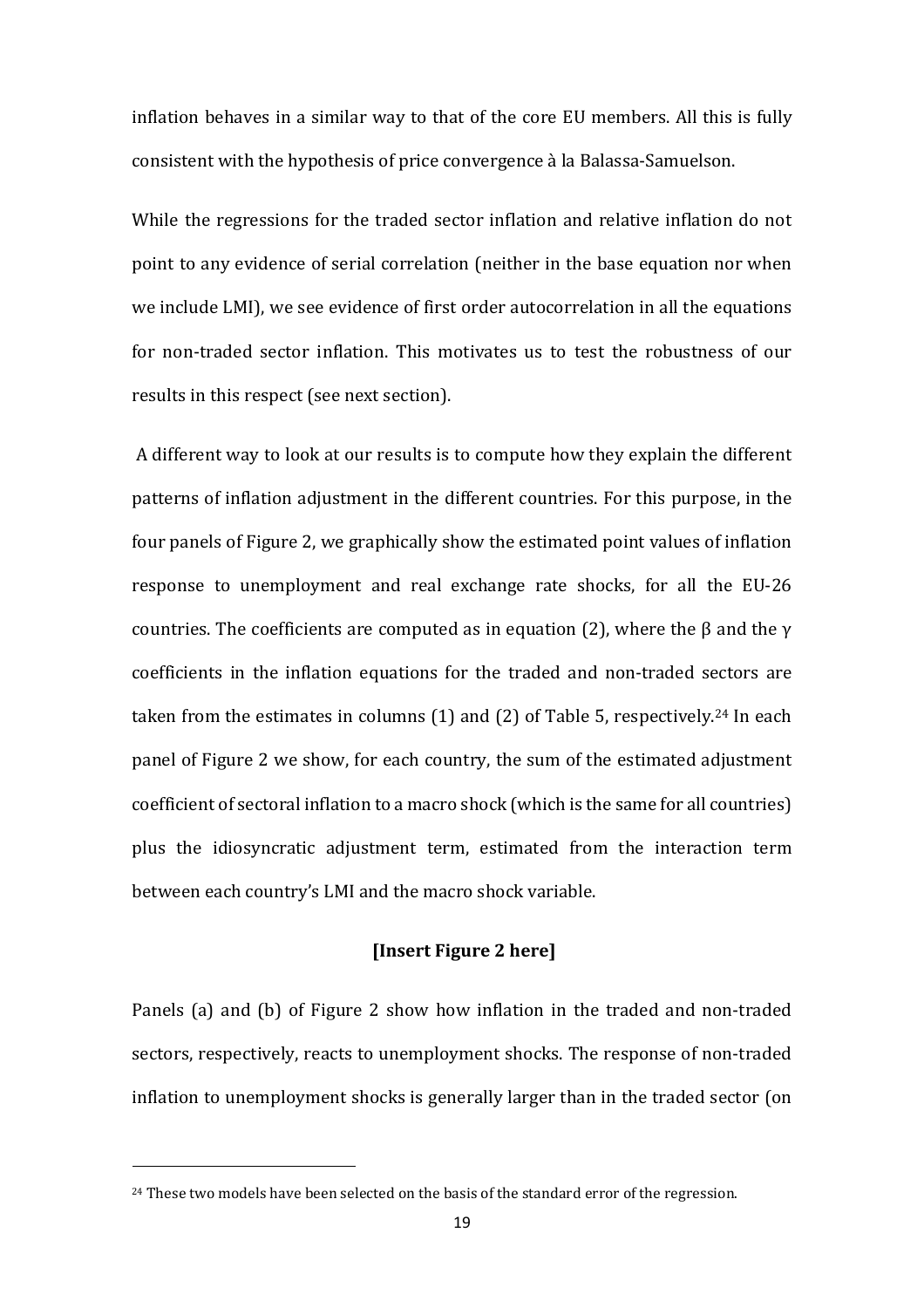average, -0.20 for traded and -0.52 for non-traded). However, there are large differences in each country's responsiveness, which are related to their different levels of coordination in wage bargaining. Where coordination is high, responsiveness to unemployment shocks is lower (or even negative, as it happens for the traded sector in Austria, Denmark, Belgium and Finland). Where it is low, the Phillips curve is steeper, as is the case for both sectors in the Baltics, Poland and the UK.

Panels (c) and (d), instead, show an opposite different idiosyncratic response of sectoral inflation to exchange rate shocks: in both sectors, the pass-through is much larger in countries where *WCOOR* is higher, and smaller in countries where it is low (as in the Baltics, Poland, and the UK).

#### **5.2.Robustness checks**

We check the robustness of our estimates in several ways: (i) including only the pre-2009 years, in order to remove the effects of the recession and the euro crisis; (ii) using different measures of cyclical unemployment; (iii) modifying the classification of traded and non-traded sectors; (iv) changing the estimation technique and (v) the model specification. Results of robustness checks (i) – (iii) are reported in Table 6; (iv) and (v) are reported in Table 7.

#### **[Insert Table 6 here]**

For (i), the results of removing the years from 2009 onwards are reported in columns (1)-(6) of Table 6. Despite the shorter sample, previous results are confirmed: the inflation response to unemployment and real exchange rate shocks is stronger (in absolute value) in the non-traded sectors than in the traded ones, whereas LMI, and UD in particular, have a stronger impact on traded inflation.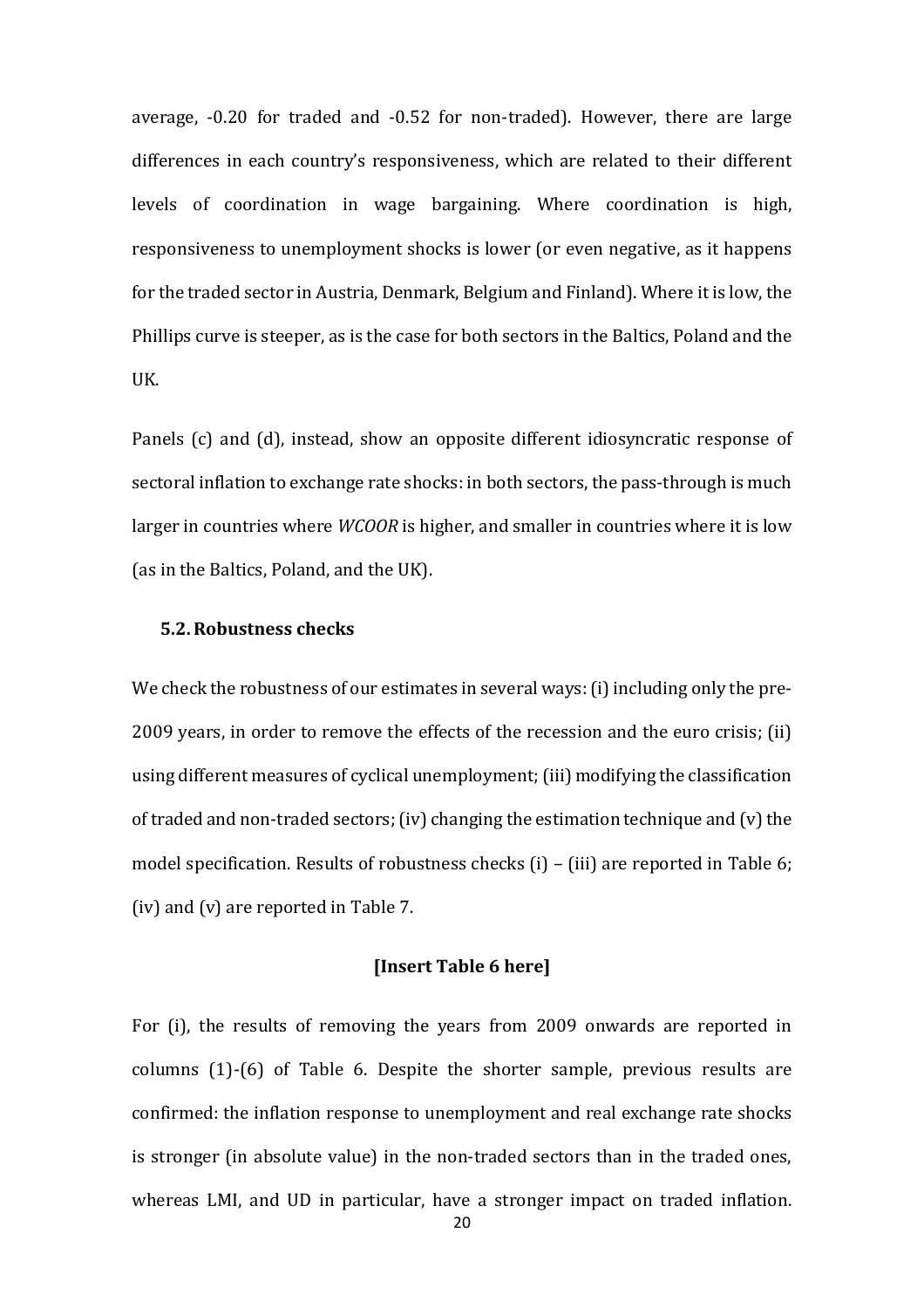Coefficients are in general larger than in Table 5, but the qualitative results are all confirmed.

For (ii), recall from section 3 that we estimated the unemployment cycle variable using a Hodrick-Prescott (HP) filter on observed unemployment rates. The use of the HP filter has been criticized on several grounds, in particular as it may amplify cycles and it is sensitive to the length of the sample over which the trend is estimated. For this reason, we alternatively used a simple "model-based" measure of the natural rate, taking the fitted values from a regression of the unemployment rate on union density and wage coordination. The model-based cyclical unemployment rate is thus defined as:

$$
ucycle^M_{it} = unemp_{it} - \widehat{unemp}_{it}
$$

where the second term on the right hand side is the predicted unemployment rate from the regression. As it can be seen from the estimates in columns (5)-(8), all previous results are confirmed.

For (iii), we might doubt whether the classification of traded vs. non traded sectors described in section 4 remains valid for all countries. Some types of services may have a very different degree of openness across the EU, for preference or regulatory differences. This is especially evident for financial and insurance services. In these sectors, the openness of Luxembourg and the UK sets them apart from the other countries. As we observed in Section 4, Finance and Insurance fall in our "grey area" and were not included in our regression analysis. However, since this sector also represents a sizable share of GDP in both Luxembourg and the UK, we repeated the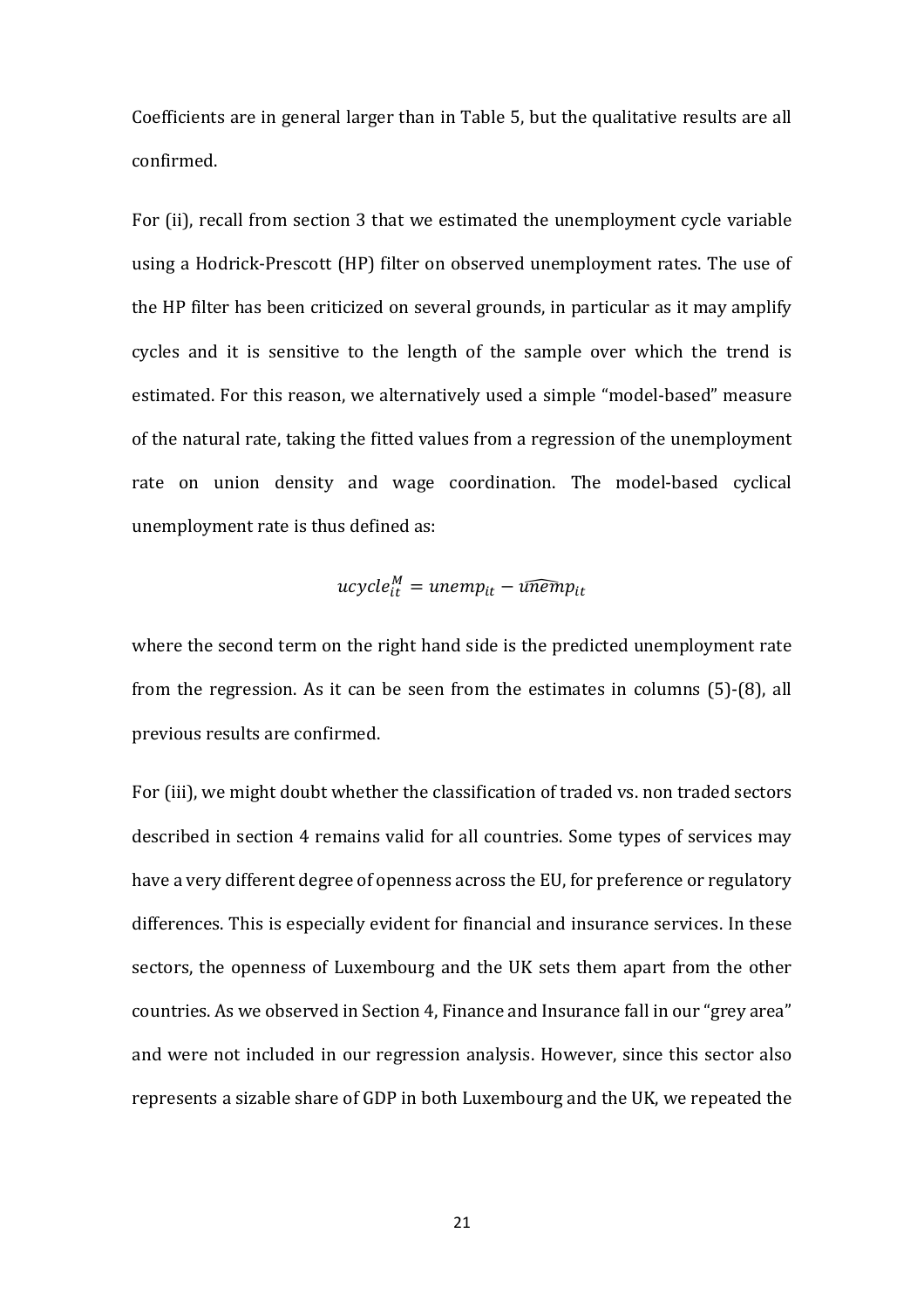empirical analysis alternatively excluding one of these countries from the sample. As shown in columns  $(9) - (12)$ , results are unchanged<sup>25</sup>.

For (iv) and (v), we noted in section 5.1 that the estimated residuals from the inflation equations for the non-traded sector are autocorrelated. To address this issue, we re-estimated the model assuming AR(1) disturbances as in Baltagi and Wu (1999) (see Table 7, columns (1)-(2)). Alternatively, observed autocorrelation may signal the omission of relevant information from the model. In particular, it may be the case that previous year inflation from the other sector affects the current inflation rate in each sector. To account for this, we expand the specification in equation (1) to include cross-sector lagged inflation (see columns (3)-(6)).

#### **[insert Table 7 here]**

In all cases, changes in the estimation method or the specification do not alter our previous results. The one exception is that, for the non-traded sector, now WCOOR affects inflation significantly only through its interaction with *ucycle* (see columns (1) and (4)). More generally, the inclusion of cross-lagged dependent variables provides evidence of significant inflation spillovers across the two sectors. On the other hand, we must remark that the inclusion of these additional variables does not eliminate the auto correlation of the estimated residuals for the non-traded sector. However, the results from GLS estimation (columns (1) and (2)) strongly support the conclusion that our main results on the role of LMI in the inflation equations are robust also in this respect.

<sup>&</sup>lt;sup>25</sup> Reported equations in columns  $(9)$  –  $(12)$  exclude Luxembourg. Results for the UK are similar. Results are also robust to the exclusion of France, which, as discussed in section 5.1, is characterized by very low union density in spite of high union coverage. Results of all the additional robustness checks are available from the authors upon request.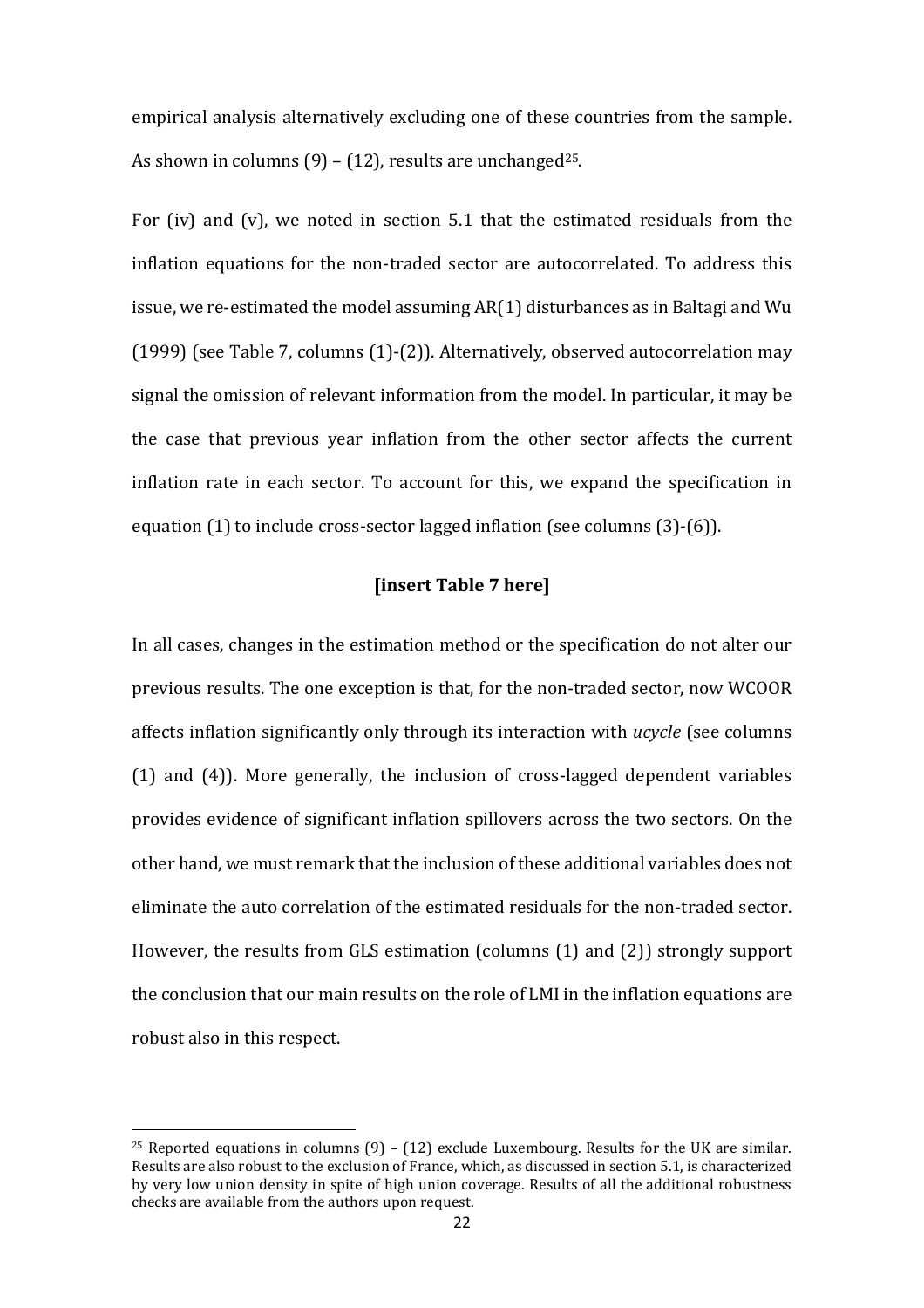#### **6. Conclusions**

In this paper we have analysed how LMI may affect the adjustment of inflation to macroeconomic events, allowing for the adjustment to be different for the prices of traded and non-traded goods or services. Using a sample of 20 OECD countries for 1961-1995, Bowdler and Nunziata (2007) had shown that, in general, more rigid LMI tend to curb the adjustment of inflation to changes in macroeconomic variables. In our case, we chose to analyse inflation in the traded and non-traded sectors separately, since the two sectors face different competitive pressures, and because price developments in each sector may have very different implications for the external competitiveness of an economy.

Focusing on a sample of 26 EU countries for 1994-2012, we measured the degree of output tradability for different sectors. We confirm that goods are generally more tradable than services, albeit with some important exceptions (in particular, for professional services, accommodation and transport services).

In the econometric part of the paper, we model inflation in a simple augmented Phillips curve framework. We find that the patterns of inflation adjustment are different between tradables and non-tradables. The reaction of non-tradables inflation to unemployment and real exchange rate shocks is significantly more pronounced. This confirms the basic hypothesis that, for relatively small open economies, domestic factors are less relevant in determining the evolution of the prices of traded goods.

These results are confirmed when we introduce LMI in the analysis, and we explicitly model their interactions with macro shocks. First, we observe that, other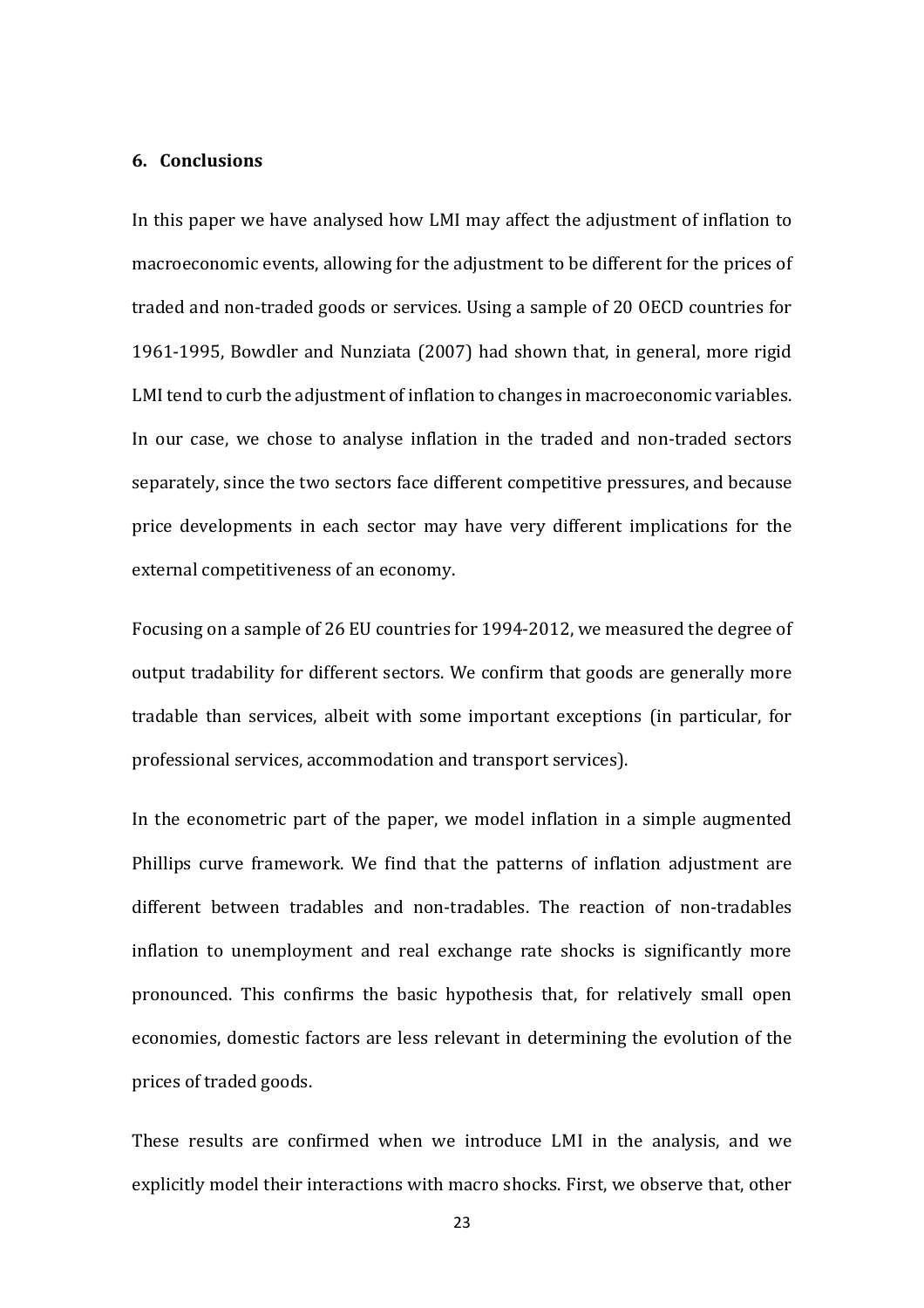things equal, stronger coordination in wage bargaining and higher union density are associated with higher inflation in both sectors, but this effect is stronger for tradables. In respect of the responsiveness to macro shock, we find that stronger coordination in wage bargaining and higher union density have two main effects: they curb the effect of unemployment shocks on inflation, i.e. they flatten the Phillips curve, and generate a stronger reaction of inflation to real exchange rate shocks.

These results suggest that differences in these LMI contribute to generate significant cross-country differences in inflation dynamics: as wage coordination and/or union strength increase, wages and henceforth prices become less sensitive to unemployment shocks. On the other hand, unions that are more powerful may be able to obtain wages increases to avoid losses in purchasing power after a real depreciation, thus causing a higher (in absolute value) exchange rate pass-through to inflation.

These observations may be important from a normative viewpoint. In a monetary union, such as the euro area, differences in LMI imply that monetary policy may have asymmetric transmission effects across countries. Thus, institutionally heterogeneous labour markets may be associated with significant departures from an optimal monetary area.

#### **References**

- Angeloni, I., and Ehrmann, M. (2007) "Euro area inflation differentials". *The B.E. Journal of Macroeconomics* 7 (1), Article 24.
- Andrés, J., Ortega, E., and Vallés, J. (2008) "Competition and inflation differentials in EMU". *Journal of Economic Dynamics and Control* 32 (3), pp. 848-874.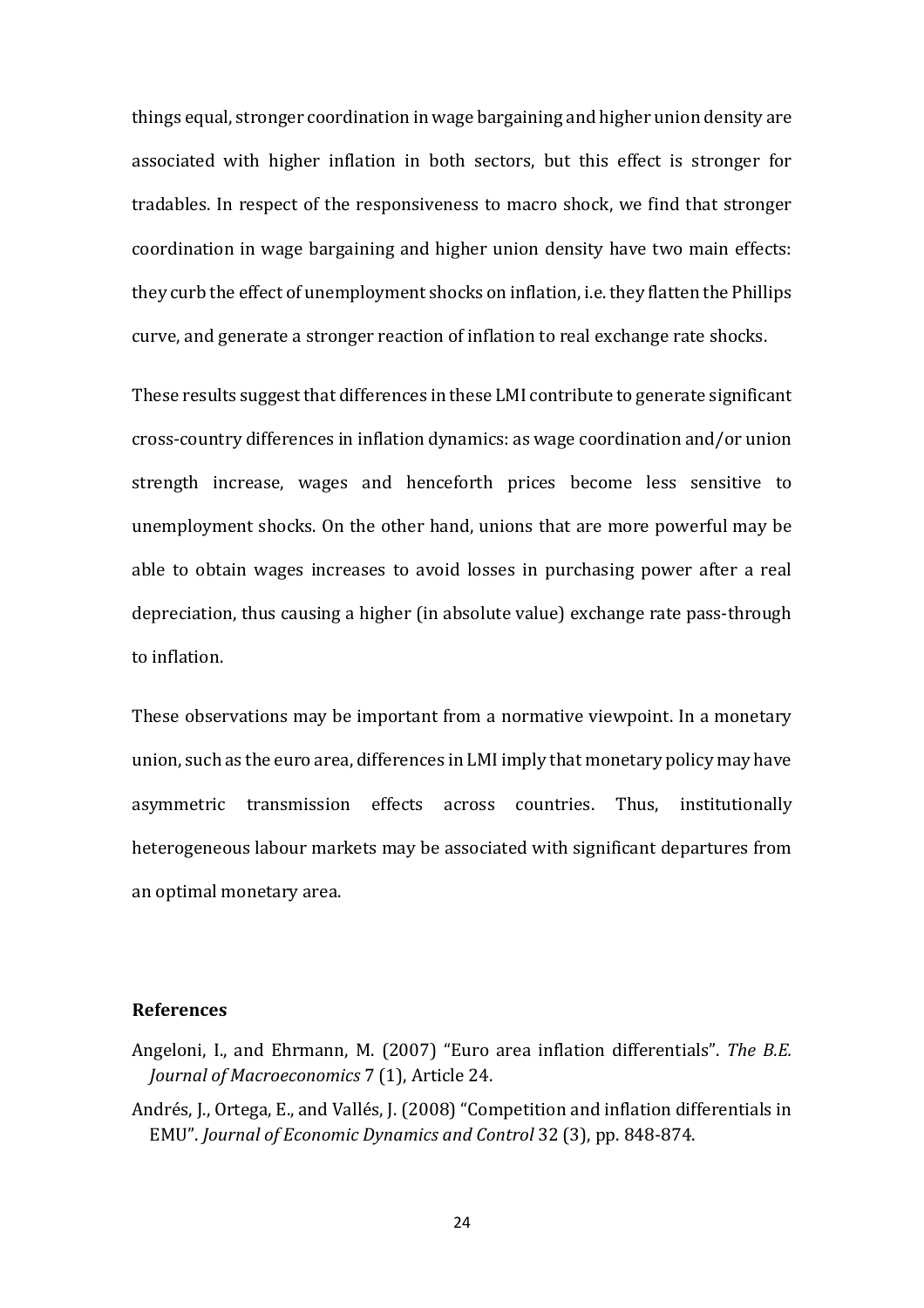- Aukrust, O. (1970) "PRIM 1: A model of the price and income distribution mechanism of an open economy". *The Review of Income and Wealth* 16 (1), pp. 51- 78.
- Baltagi, B. (1995) *Econometric analysis of Panel Data*, New York: Wiley.
- Baltagi, B. H., and Wu, P. X. (1999). "Unequally spaced panel data regressions with AR(1) disturbances". *Econometric Theory* 15, pp. 814-823.
- Biroli, P., Mourre, G., and Turrini, A. (2010) "Adjustment in the euro area and regulation of product and labour markets: an empirical assessment". *CEPR Discussion Paper* No. DP 8010.
- Blanchard, O., and Wolfers, J. (2000) "The role of shocks and institutions in the rise of european unemployment: the aggregate evidence". *The Economic Journal* 110, pp. C1-C33.
- Bowdler, C. and Nunziata, L. (2007) "Inflation adjustment and labour market structures: evidence from a multi-country study". *Scandinavian Journal of Economics* 109(3), pp. 619-642.
- Christensen, J.L. (2013) "The ability of current statistical classifications to separate services and manufacturing". *Structural Change and Economic Dynamics* 26, pp. 47-60.
- de Haan (2010) "Inflation Differentials in the Euro Area: A Survey. In: J. de Haan and H. Berger (eds.), *The European Central Bank at Ten*, Berlin Heidelberg: Springer-Verlag, pp.11-32.
- Drukker, D. M. 2003. Testing for serial correlation in linear panel-data models. Stata Journal (3)2: 168-177.
- Egert, B. (2007) "Real convergence, price level convergence and inflation in Europe". *Bruegel Working Paper* N° 2007/02.
- Egert, B. (2010) "Catching up and inflation in Europe: Balassa-Samuelson, Engel's Law and other culprits". *OECD Economics Department Working Paper* N° 792, OECD Publishing.

Egert, B., Drine, I., Lommatzsch, K., and Rault, C. (2003) "The Balassa-Samuelson effect in Central and Eastern Europe: myth or reality?". *Journal of Comparative Economics* 31 (3), pp. 552-72.

- Egert, B., and Podpiera, J. (2008) "Structural inflation and real exchange rate appreciation in Visegrad-4 countries: Balassa-Samuelson or something else?" CEPR Policy Insight No. 20, London: CEPR.
- Friedman, M. (1968) "The role of monetary policy." *American Economic Review* 58 (1), pp. 1–17.
- Gali, J. and Monacelli, T. (2005) "Monetary policy and exchange rate volatility in a small open economy", *Review of Economic Studies* 72, pp. 707 – 734.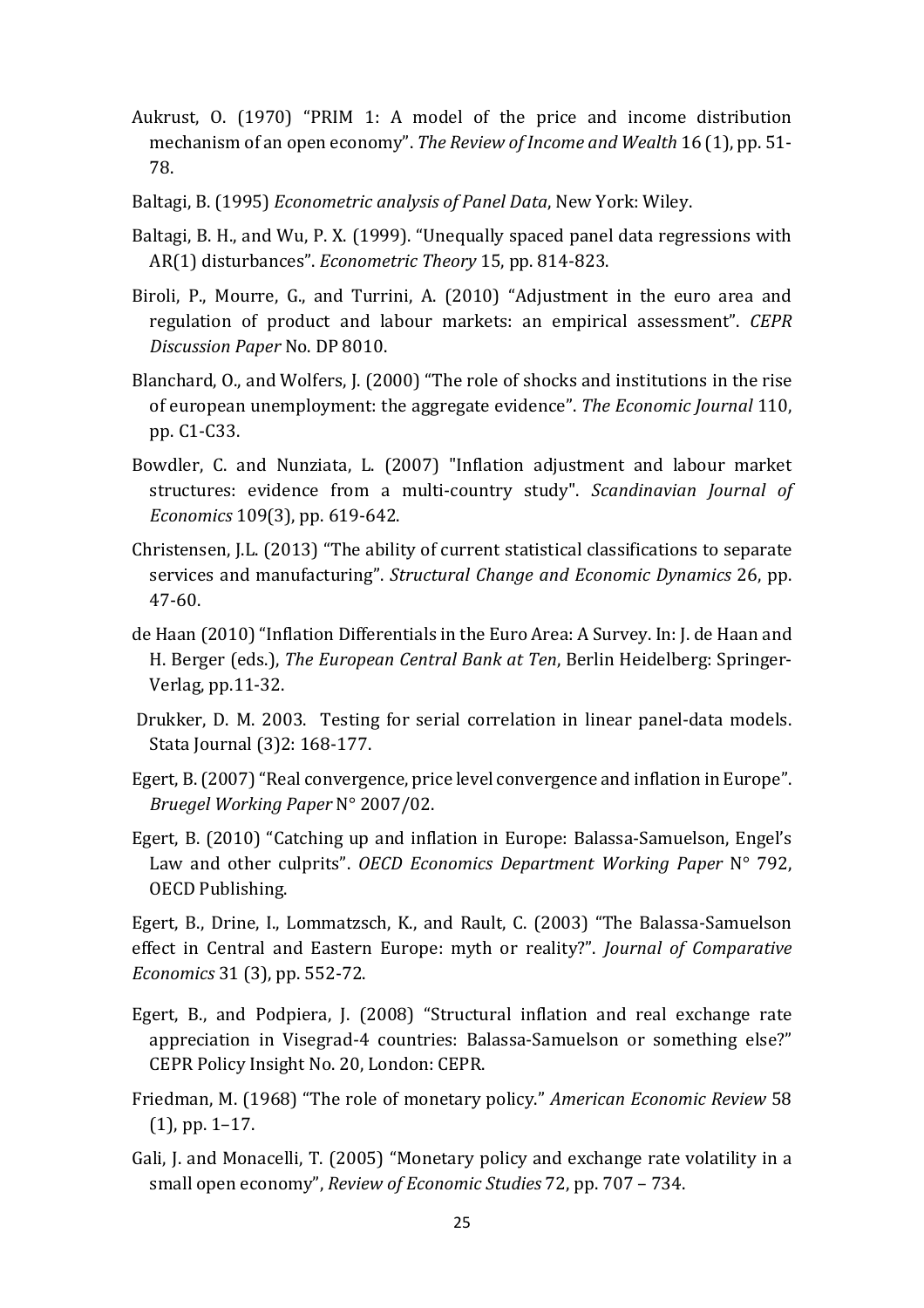- Jaumotte, F. and H. Morsy (2012) "Determinants of inflation in the Euro Area: the role of labour and product market institutions", *IMF Working Paper* WP/12/37.
- Layard, R., Nickell, J. S. and R. Jackman (1991). *Unemployment: Macroeconomic Performance and the Labour Marke*t, Oxford: Oxford University Press.
- Mihaljek, D. and M. Klau. 2004. "The Balassa-Samuelson effect in Central Europe: a disaggregated analysis". *Comparative Economic Studies*, 46(1), pp. 63-94.
- Nickell, S., Nunziata, L., and Ochel, W. (2005) "Unemployment in the OECD since the 1960s. What do we know?" *The Economic Journal*, 115, pp. 1-27.
- Norda, H.K., and Kim, Y. (2013) "The role of services for competitiveness in manufacturing". *OECD Trade Policy Papers* No. 148, OECD Publishing.
- Nunziata, L. (2005) "Institutions and wage determination: a multi-country approach". *Oxford Bulletin of Economics and Statistics* 67: 435-466.
- Paunio, J.J., and Halttunen, H. (1976) "The 'Nordic' approach to inflation: interpretation and comments". In: M. Parkin and G.Zis (eds.) *Inflation in the world economy.* Manchester: Manchester U.P., pp. 259-272.
- Phelps, E.S. (1967) "Phillips curves, expectations of inflation and optimal employment over time." *Economica* 34 (3), pp. 254–281.
- Phillips, A. W. (1958). "The relationship between unemployment and the rate of change of money wages in the United Kingdom 1861-1957". *Economica* 25 (100), pp. 283–299.
- Riley, N.M. (1997) "Determinants of union membership: a review". *Labour* 11 (2), pp. 265-301.
- Stavrev, E. (2007) "Growth and inflation dispersions in EMU: reasons, the role of adjustment channels, and policy implications". *IMF Working Papers* 07/167, International Monetary Fund.
- Svensson, L.E.O. (1997) "Inflation forecast targeting: implementing and monitoring inflation targets". *European Economic Review* 41, pp. 111 – 1146.
- Svensson, L.E.O. (2000) "Open-economy inflation targeting", *Journal of International Economics* 50, pp. 155-183.
- Visser, J. (2011) "Database on institutional characteristics of trade unions, wage setting, state intervention and social pacts, 1960-2010 (ICTWSS)". Downloaded from: http://www.uva-aias.net/208 .
- Wooldridge, J. M. 2002. Econometric Analysis of Cross Section and Panel Data. Cambridge, MA: MIT Press.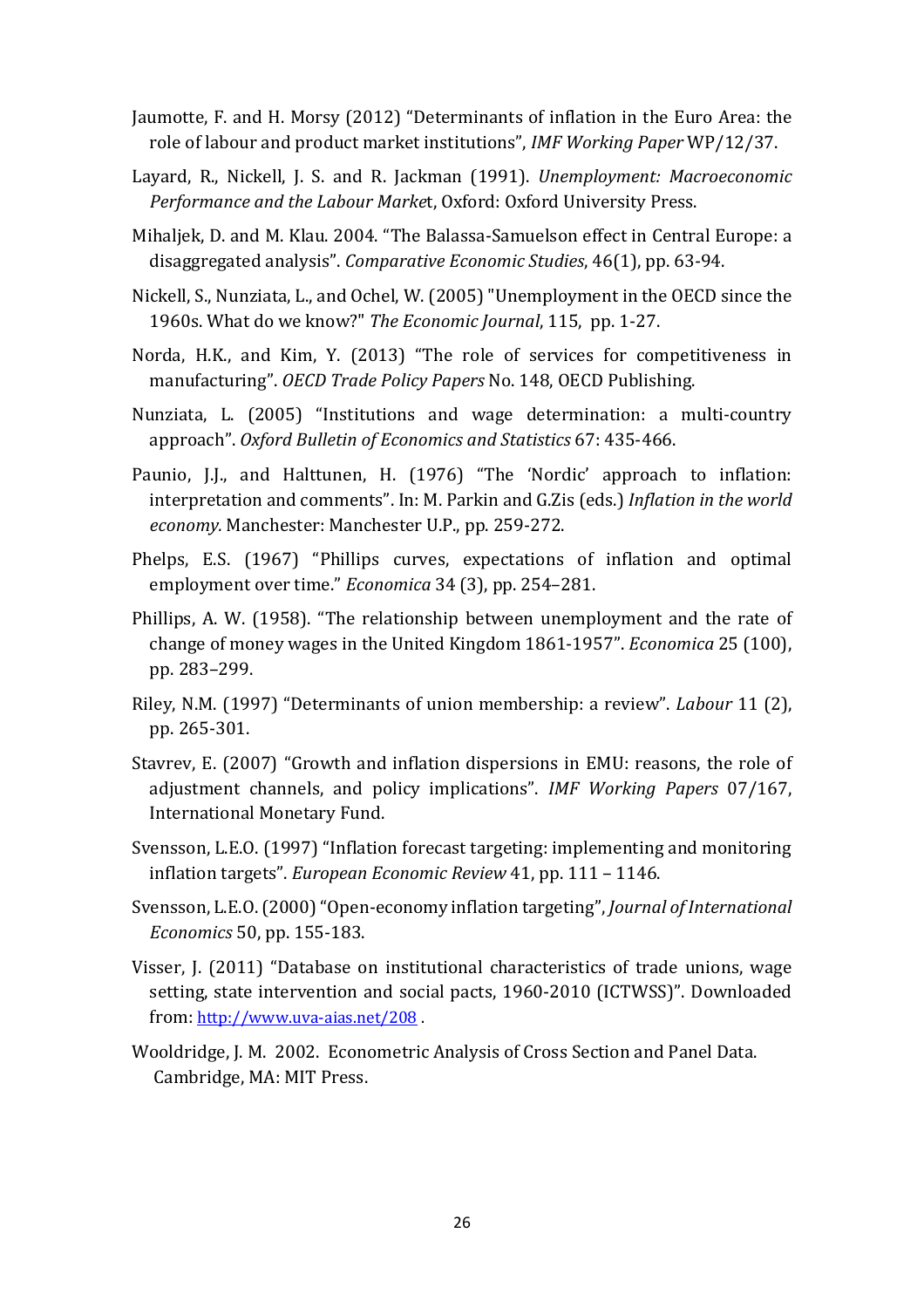## **Data Appendix**

| Variable          | Definition and Source                                           |
|-------------------|-----------------------------------------------------------------|
| infl <sub>T</sub> | Annual % change in the HCPI for traded sector. Source: Eurostat |
|                   | and authors' calculations.                                      |
| $infl_N$          | Annual % change in the HCPI for non-traded sector. Source:      |
|                   | Eurostat and authors' calculations.                             |
| ucycle            | Unemployment rate, de-trended with HP filter. Source: Eurostat. |
| <b>REER</b>       | Real Effective Exchange Rate. Source: International Financial   |
|                   | Statistics, IMF.                                                |
| <b>UD</b>         | <b>Union Density; Source: OECD Statistics</b>                   |
| <b>WCOOR</b>      | Wage Coordination. Source: ICTWSS Database, http://www.uva-     |
|                   | aias.net/208                                                    |
| exp               | Exports, intra- and extra-EU. Source: Eurostat.                 |
| imp               | Imports, intra- and extra-EU. Source: Eurostat.                 |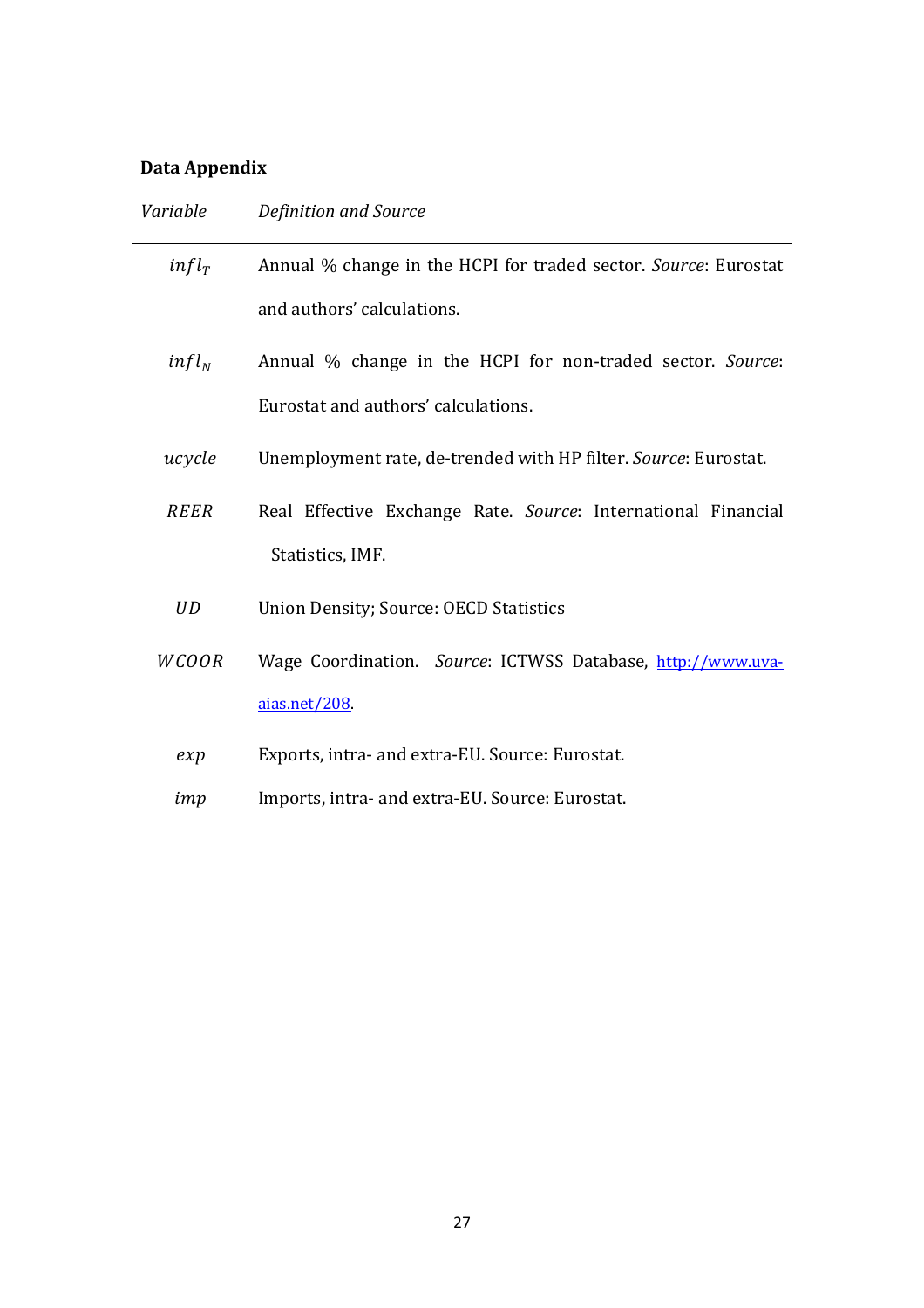

*Source:* Eurostat*.*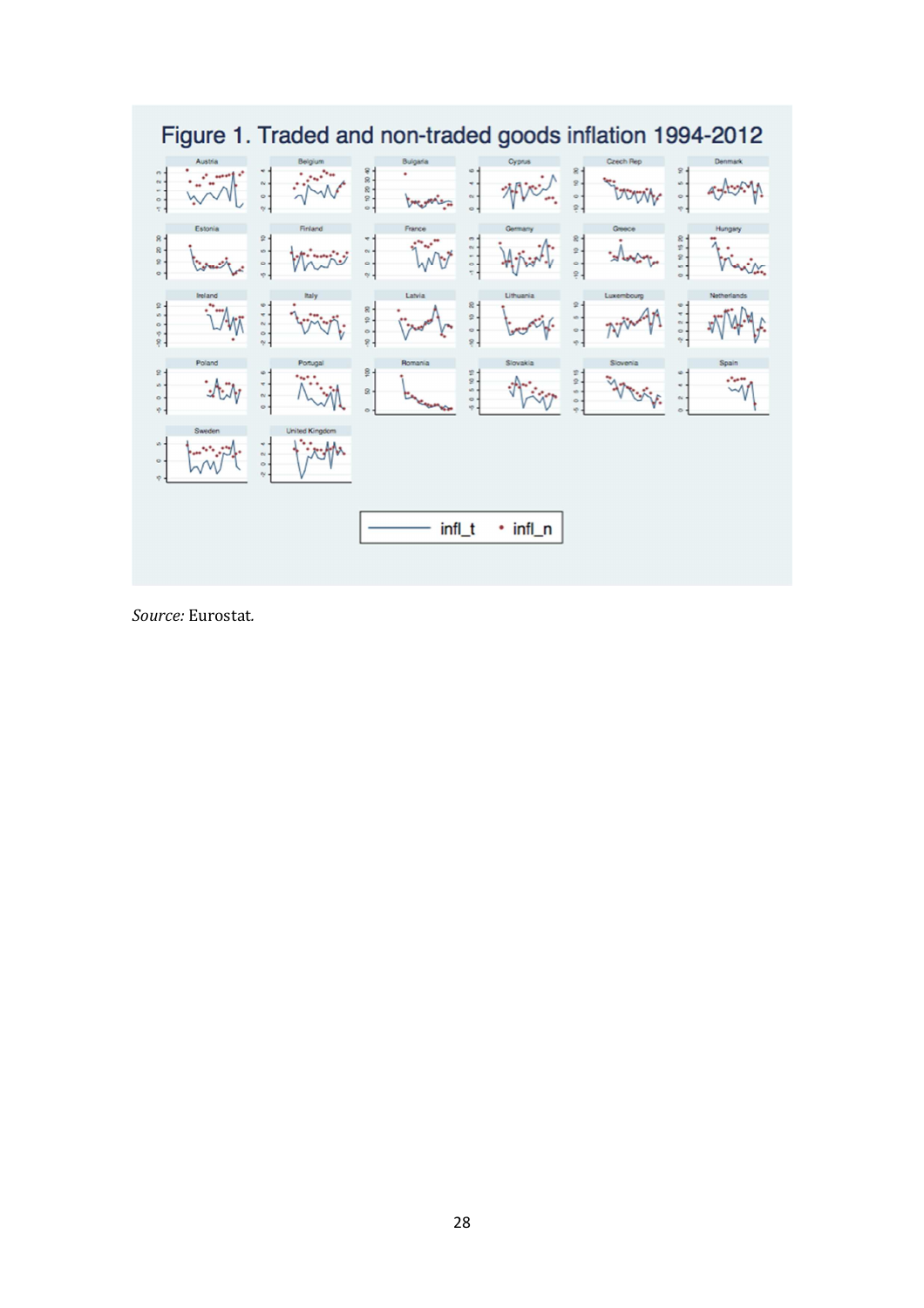

Figure 2. Inflation response to macro shocks by country

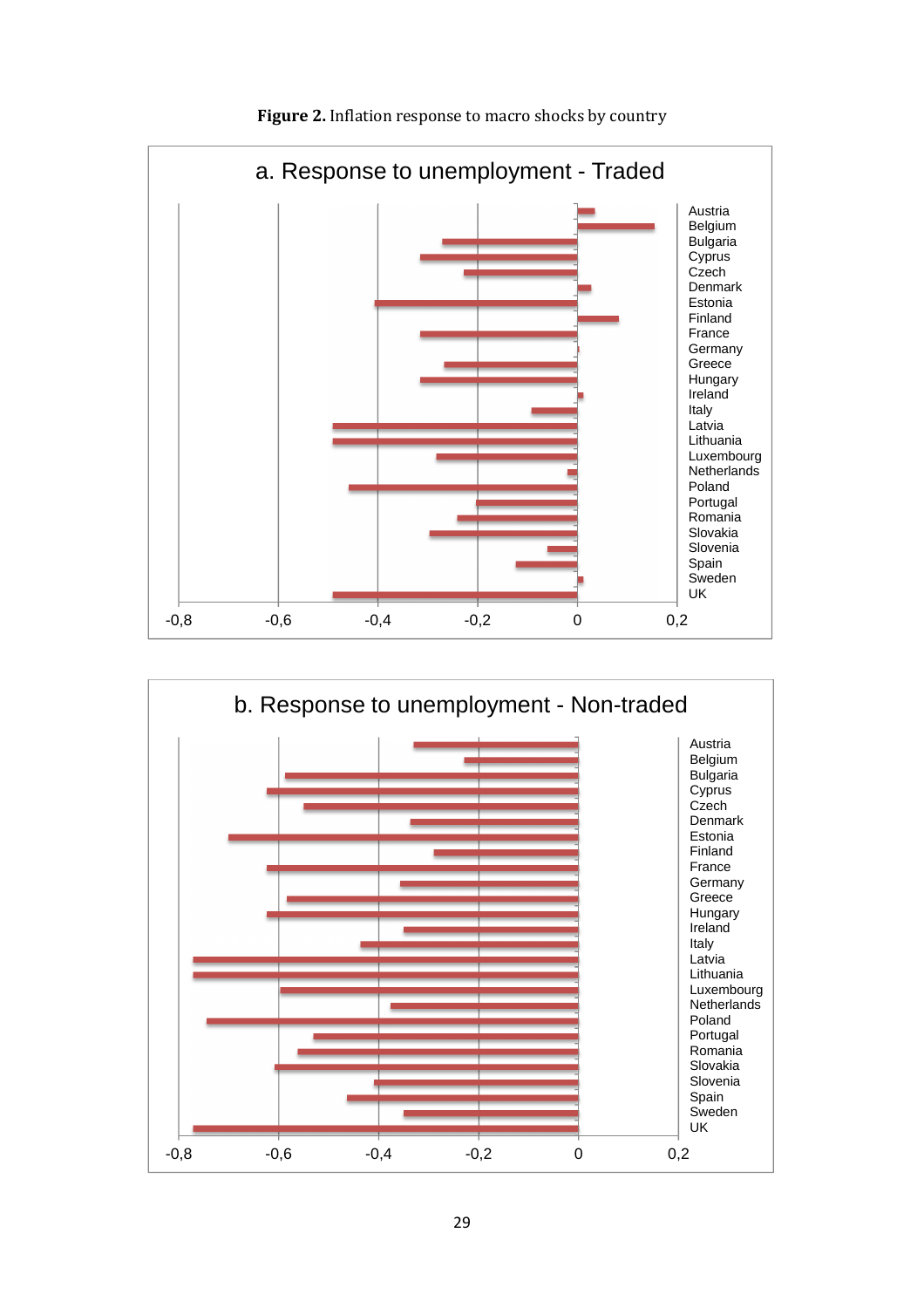

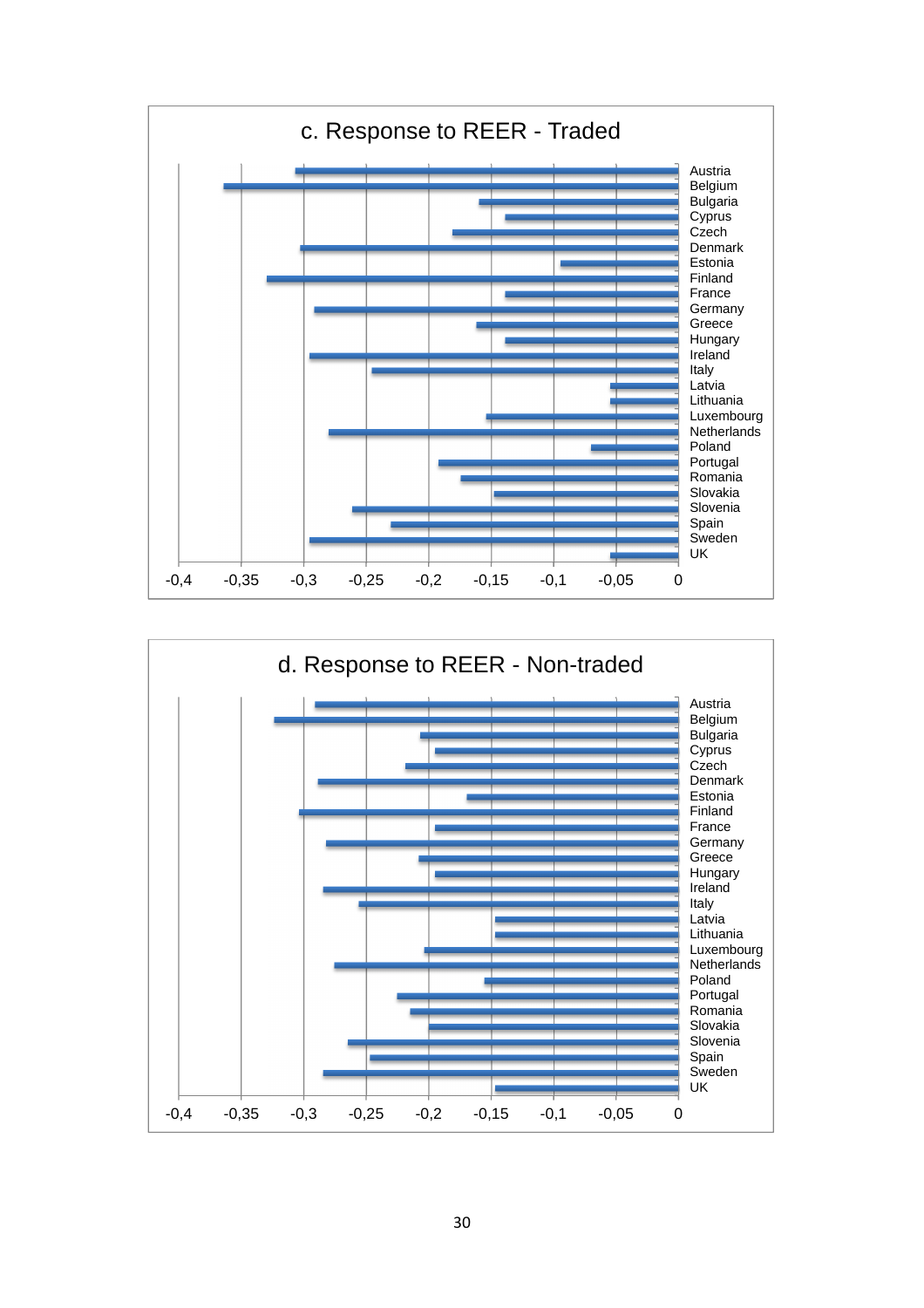| No.            | NACE-<br>R2     | <b>GVA NACE-R2 Sector</b>                                                                                                             | <b>Trade data Sector with</b><br>classification number                                                                                                                                                                             |  |  |  |
|----------------|-----------------|---------------------------------------------------------------------------------------------------------------------------------------|------------------------------------------------------------------------------------------------------------------------------------------------------------------------------------------------------------------------------------|--|--|--|
|                | A01             | Crop and animal production, hunting and related<br>service activities                                                                 | 0. Food and live animals<br>1. Beverages and tobacco                                                                                                                                                                               |  |  |  |
|                | A02             | Forestry and logging                                                                                                                  | 2. Crude materials, inedible,<br>except fuels                                                                                                                                                                                      |  |  |  |
| $\mathbf{1}$   | A03             | Fishing and aquaculture                                                                                                               |                                                                                                                                                                                                                                    |  |  |  |
|                | C10<br>$-C12$   | Manufacture of food products; beverages and<br>tobacco products                                                                       | 4. Animal and vegetable oils,<br>fats and waxes                                                                                                                                                                                    |  |  |  |
|                | B               | Mining and quarrying                                                                                                                  | 3. Mineral Fuels, Lubricants                                                                                                                                                                                                       |  |  |  |
| $\overline{2}$ | D               | Electricity, gas, steam and air conditioning supply                                                                                   | and related materials (coke,<br>petroleum, electric current,<br>gas)                                                                                                                                                               |  |  |  |
| C16            |                 | Manufacture of wood and of products of wood<br>and cork, except furniture; manufacture of<br>articles of straw and plaiting materials | 6.0 Complete industrial plant<br>appropriate to section 6<br>6.1 Leather, leather manuf.<br>6.2 Rubber manufactures                                                                                                                |  |  |  |
|                | C17             | Manufacture of paper and paper products                                                                                               | 6.3 Cork and wood manufact.                                                                                                                                                                                                        |  |  |  |
|                | C18             | Printing and reproduction of recorded media                                                                                           | 6.4 Paper,                                                                                                                                                                                                                         |  |  |  |
| 3              | C19             | Manufacture of coke and refined petroleum<br>products                                                                                 | 6.5 Textile yarns, fabrics,<br>6.6 Nonmetallic mineral                                                                                                                                                                             |  |  |  |
|                | C22             | Manufacture of rubber and plastic products                                                                                            | manufactures n.e.s.                                                                                                                                                                                                                |  |  |  |
|                | C <sub>23</sub> | Manufacture of other non-metallic mineral<br>products                                                                                 | 6.7 Iron and Steel<br>6.7 Non-ferrous metals                                                                                                                                                                                       |  |  |  |
|                | C <sub>24</sub> | Manufacture of basic metals                                                                                                           | 6.9 Manufactures of metals,                                                                                                                                                                                                        |  |  |  |
|                | C <sub>25</sub> | Manufacture of fabricated metal products, except<br>machinery and equipment                                                           | n.e.s.                                                                                                                                                                                                                             |  |  |  |
| $\overline{4}$ | C13<br>$-C15$   | Manufacture of textiles, wearing apparel, leather<br>and related products                                                             | 8.3 Travel goods, handbags<br>8.4 Articles of apparel and<br>clothing accessories<br>8.5 Footwear                                                                                                                                  |  |  |  |
|                | C <sub>20</sub> | Manufacture of chemicals and chemical products                                                                                        | 5. Chemical and related                                                                                                                                                                                                            |  |  |  |
| 5              | C <sub>21</sub> | Manufacture of basic pharmaceutical products<br>and pharmaceutical preparations                                                       | products                                                                                                                                                                                                                           |  |  |  |
|                | C <sub>26</sub> | Manufacture of computer, electronic and optical<br>products                                                                           | 7.1 Power-generating<br>machinery                                                                                                                                                                                                  |  |  |  |
|                | C27             | Manufacture of electrical equipment                                                                                                   | 7.2 Machinery specialized for<br>specific industries                                                                                                                                                                               |  |  |  |
|                | C28             | Manufacture of machinery and equipment n.e.s.                                                                                         | 7.3 Metalworking machinery<br>7.4 General ind. machinery                                                                                                                                                                           |  |  |  |
| 6              | C <sub>33</sub> | Repair and installation of machinery and<br>equipment                                                                                 | 7.5 Office machines<br>7.6 Telecommunication<br>equipment<br>7.7 Electrical equipment<br>8.7 Professional, scientific and<br>controlling instruments<br>8.8 Photographic apparatus,<br>equipment and supplies and<br>optical goods |  |  |  |

**Table 1.** Sectors in the Nace-R2, SITC and Balance of Payments classifications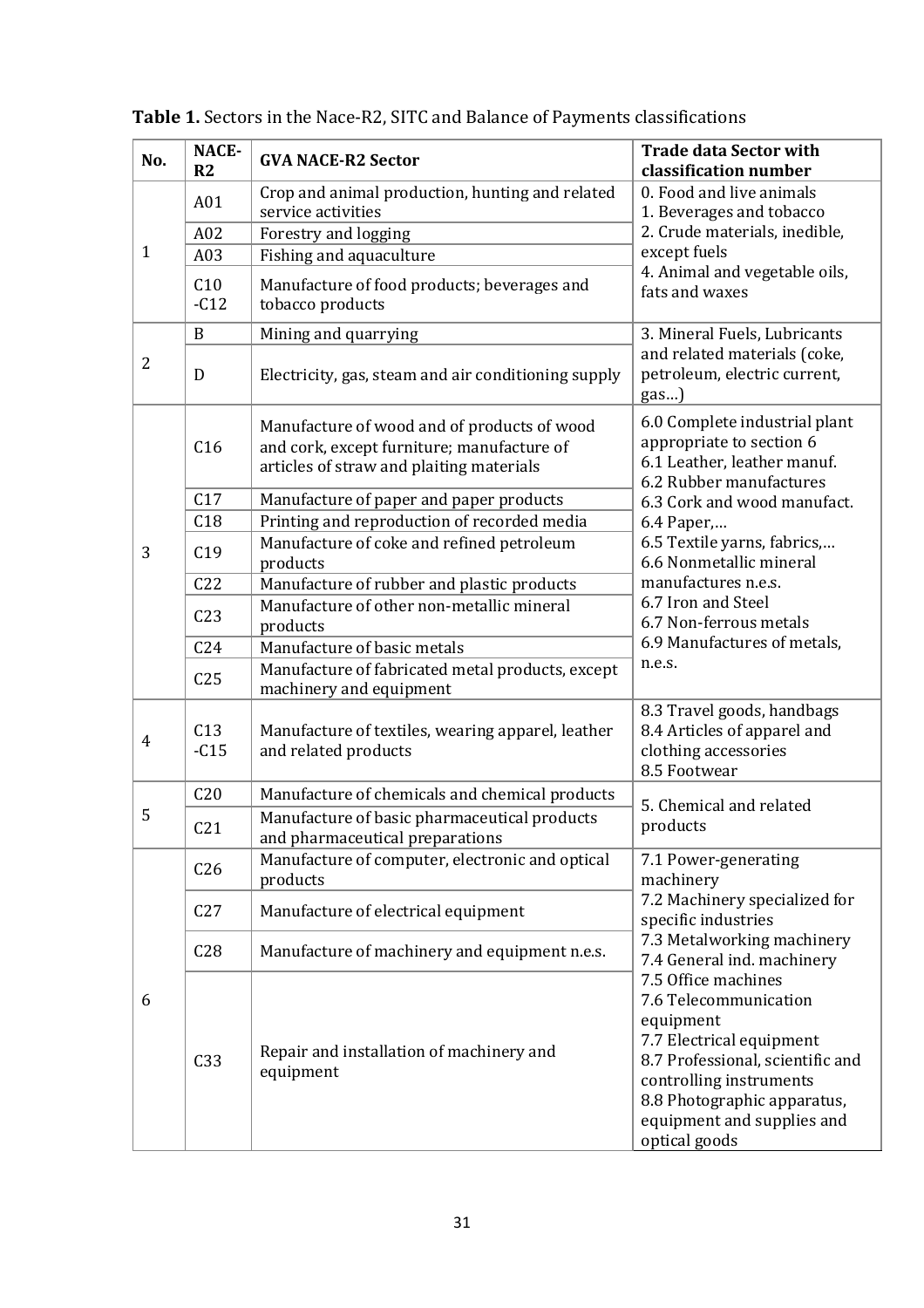| $\overline{7}$ | C <sub>29</sub> | Manufacture of motor vehicles, trailers and semi-<br>trailers                                         | 7.8 Road vehicles                                                                                         |
|----------------|-----------------|-------------------------------------------------------------------------------------------------------|-----------------------------------------------------------------------------------------------------------|
| 8              | C30             | Manufacture of other transport equipment                                                              | 7.9 Other transport equipment                                                                             |
| 9              | C31<br>$-C32$   | Manufacture of furniture; other manufacturing                                                         | 8.1 Prefabricated<br>8.2 Furniture and parts thereof;<br>bedding; mattresses<br>8.9 Misc. manuf. articles |
| 10             | $\overline{F}$  | Construction                                                                                          | 249. Construction Services                                                                                |
|                | $\mathbf{L}$    | Real estate activities                                                                                |                                                                                                           |
|                | G45             | Wholesale and retail trade and repair of motor<br>vehicles and motorcycles                            | 269. Other business services -                                                                            |
| 11             | G46             | Wholesale trade, except of motor vehicles and<br>motorcycles                                          | Merchanting and other trade-<br>related services                                                          |
|                | G47             | Retail trade, except of motor vehicles and<br>motorcycles                                             |                                                                                                           |
|                | H49             | Land transport and transport via pipelines                                                            |                                                                                                           |
|                | H <sub>50</sub> | Water transport                                                                                       |                                                                                                           |
| 12             | H <sub>51</sub> | Air transport                                                                                         | 205. Transportation                                                                                       |
|                | H <sub>52</sub> | Warehousing and support activities for<br>transportation                                              |                                                                                                           |
| 13             | H <sub>53</sub> | Postal and courier activities                                                                         | 246. Postal and courier<br>services                                                                       |
| 14             | J59<br>$-J60$   | Motion picture, video, television programme<br>production; programming and broadcasting<br>activities | 288. Audio-visual and related<br>services                                                                 |
|                |                 |                                                                                                       |                                                                                                           |
| 15             | [61]            | Telecommunications                                                                                    | 247. Telecommunication serv.                                                                              |
|                | J62             | Computer programming, consultancy, and                                                                | 262. Computer and information                                                                             |
| 16             | $-J63$          | information service activities                                                                        | services                                                                                                  |
| 17             | K64             | Financial service activities, except insurance and<br>pension funding                                 | 260. Financial Services                                                                                   |
|                | K65             | Insurance, reinsurance and pension funding,<br>except compulsory social security                      |                                                                                                           |
| 18             | K66             | Activities auxiliary to financial services and<br>insurance activities                                | 253. Insurance services                                                                                   |
|                | M69<br>$-M70$   | Legal and accounting activities; activities of head<br>offices; management consultancy activities     |                                                                                                           |
|                | M71             | Architectural and engineering activities; technical<br>testing and analysis                           | 273. Other business services -<br>Miscellaneous business,                                                 |
| 19             | M72             | Scientific research and development                                                                   | professional and technical                                                                                |
|                | M73             | Advertising and market research                                                                       | services (Includes: legal,                                                                                |
|                | M74-            | Other professional, scientific and technical                                                          | accounting, marketing, R&D                                                                                |
|                | M75             | activities; veterinary activities                                                                     |                                                                                                           |
| 20             | N77             | Rental and leasing activities                                                                         | 272. Operational leasing<br>services                                                                      |
| 21             | $\mathbf{0}$    | Public administration and defence; compulsory<br>social security                                      | 291. Government services, n.i.e.                                                                          |
|                | ${\bf P}$       | Education                                                                                             |                                                                                                           |
|                | Q86             | Human health activities                                                                               | 895. Education services                                                                                   |
| 22             | Q87             | Residential care activities and social work                                                           | 896. Health services                                                                                      |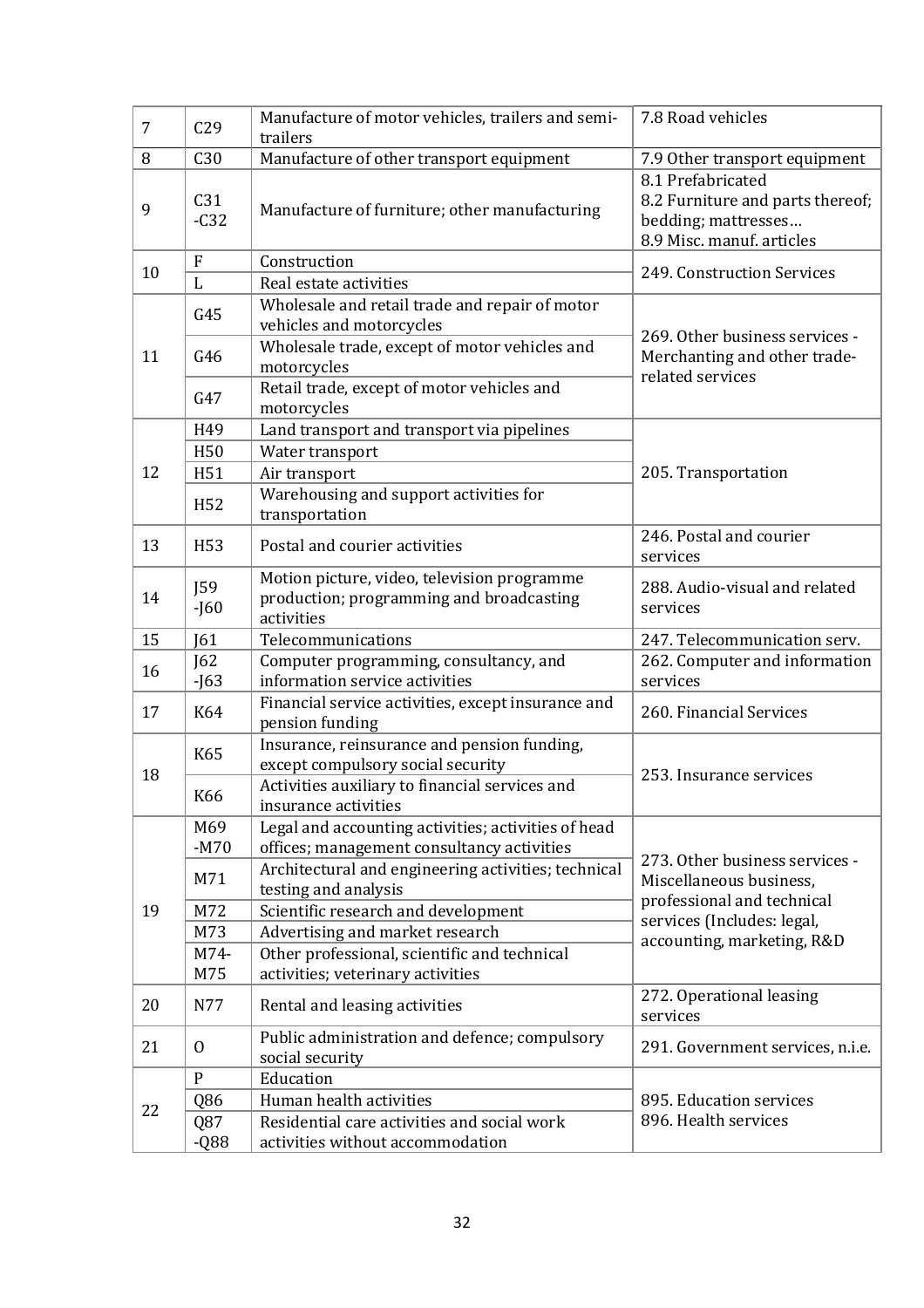| 23        | <b>R90</b><br>$-R92$      | Creative, arts and entertainment activities;<br>libraries, archives, museums and other cultural<br>activities; gambling and betting activities | 897. Other personal, cultural<br>and recreational services - |  |  |
|-----------|---------------------------|------------------------------------------------------------------------------------------------------------------------------------------------|--------------------------------------------------------------|--|--|
|           | <b>R93</b>                | Sports activities and amusement and recreation<br>activities                                                                                   | other                                                        |  |  |
|           | I                         | Accommodation and food service activities                                                                                                      |                                                              |  |  |
| 24        | N79                       | Travel agency, tour operator reservation service<br>and related activities                                                                     | 236. Travel                                                  |  |  |
|           | N <sub>80</sub><br>$-N82$ | Security and investigation, service and landscape,<br>office administrative and support activities                                             |                                                              |  |  |
|           | E36                       | Water collection, treatment and supply                                                                                                         |                                                              |  |  |
|           | E37                       | Sewerage, waste management, remediation                                                                                                        |                                                              |  |  |
|           | $-E39$                    | activities                                                                                                                                     |                                                              |  |  |
|           | N78                       | <b>Employment activities</b>                                                                                                                   |                                                              |  |  |
|           | J58                       | Publishing activities                                                                                                                          |                                                              |  |  |
| <b>NT</b> | S94                       | Activities of membership organisations                                                                                                         | N.A.                                                         |  |  |
|           | S95                       | Repair of computers and personal and household                                                                                                 |                                                              |  |  |
|           |                           | goods                                                                                                                                          |                                                              |  |  |
|           | S96                       | Other personal service activities                                                                                                              |                                                              |  |  |
|           |                           | Activities of households as employers;                                                                                                         |                                                              |  |  |
|           | T                         | undifferentiated goods- and services-producing                                                                                                 |                                                              |  |  |
|           |                           | activities of households for own use                                                                                                           |                                                              |  |  |
|           | U                         | Activities of extraterritorial organisations and                                                                                               |                                                              |  |  |
|           |                           | bodies                                                                                                                                         |                                                              |  |  |

*Legenda*: n.i.e= not included elsewhere; n.e.s.= not elsewhere specified; N.A.=Not applicable.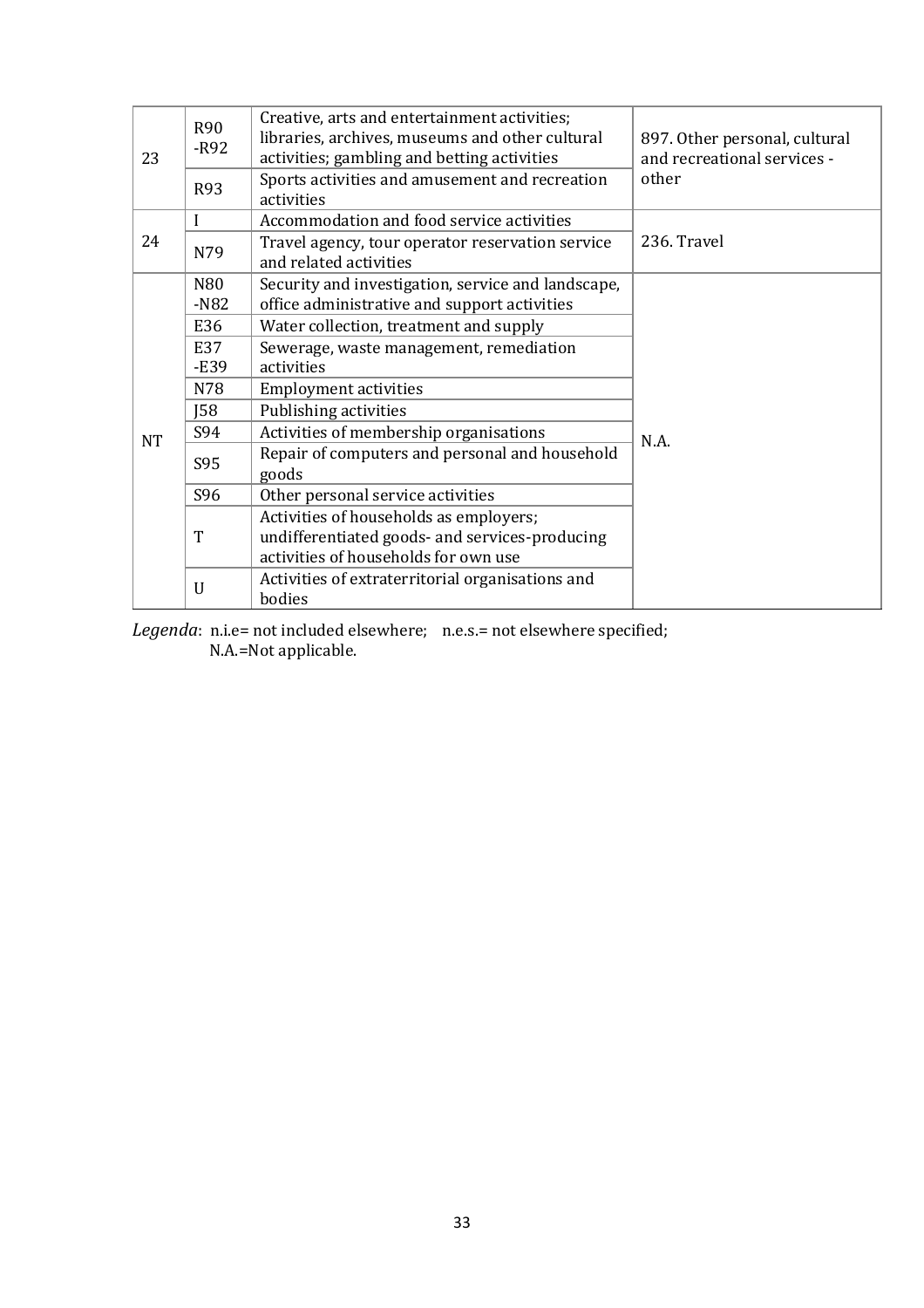| No.            | <b>GVA NACE-R2 Sector</b>                                                                                                                                                                                                                                                                                                                                                                                                                                                                            | $Tr_i$ |
|----------------|------------------------------------------------------------------------------------------------------------------------------------------------------------------------------------------------------------------------------------------------------------------------------------------------------------------------------------------------------------------------------------------------------------------------------------------------------------------------------------------------------|--------|
| 8              | Manufacture of other transport equipment                                                                                                                                                                                                                                                                                                                                                                                                                                                             | 5.5875 |
| 5              | Manufacture of chemicals and chemical products; Manufacture of<br>basic pharmaceutical products and pharmaceutical preparations                                                                                                                                                                                                                                                                                                                                                                      | 5.4507 |
| $\overline{7}$ | Manufacture of motor vehicles, trailers and semi-trailers                                                                                                                                                                                                                                                                                                                                                                                                                                            | 5.3447 |
| 9              | Manufacture of furniture; other manufacturing                                                                                                                                                                                                                                                                                                                                                                                                                                                        | 4.8347 |
| 6              | Manufacture of computer, electronic and optical products;<br>Manufacture of electrical equipment; Repair and installation of<br>machinery and equipment; Manufacture of machinery and<br>equipment n.e.c.                                                                                                                                                                                                                                                                                            | 4.5252 |
| $\overline{4}$ | Manufacture of textiles, wearing apparel, leather and related<br>products                                                                                                                                                                                                                                                                                                                                                                                                                            | 3.6416 |
| $\overline{2}$ | Mining and quarrying<br>Electricity, gas, steam and air conditioning supply                                                                                                                                                                                                                                                                                                                                                                                                                          | 2.169  |
| 3              | Manufacture of wood and of products of wood and cork, except<br>furniture; manufacture of articles of straw and plaiting materials<br>Manufacture of paper and paper products<br>Printing and reproduction of recorded media<br>Manufacture of coke and refined petroleum products<br>Manufacture of rubber and plastic products<br>Manufacture of other non-metallic mineral products<br>Manufacture of basic metals<br>Manufacture of fabricated metal products, except machinery and<br>equipment | 2.053  |
| $\mathbf{1}$   | Crop and animal production, hunting and related service activities<br>Forestry and logging<br><b>Fishing and aquaculture</b><br>Manufacture of food products; beverages and tobacco products                                                                                                                                                                                                                                                                                                         | 1.8979 |
| 12             | Land transport and transport via pipelines<br>Water transport<br>Air transport<br>Warehousing and support activities for transportation                                                                                                                                                                                                                                                                                                                                                              | 1.4940 |
| 24             | Accommodation and food service activities<br>Travel agency, tour operator reservation service and related<br>activities                                                                                                                                                                                                                                                                                                                                                                              | 1.4310 |
| 19             | Legal and accounting activities; activities of head offices;<br>management consultancy activities<br>Architectural and engineering activities; technical testing and<br>analysis<br>Scientific research and development<br>Advertising and market research<br>Other professional, scientific and technical activities; veterinary<br>activities                                                                                                                                                      | 1.0358 |

**Table 2.** Sectors ordered by degree of tradability (*tr*i)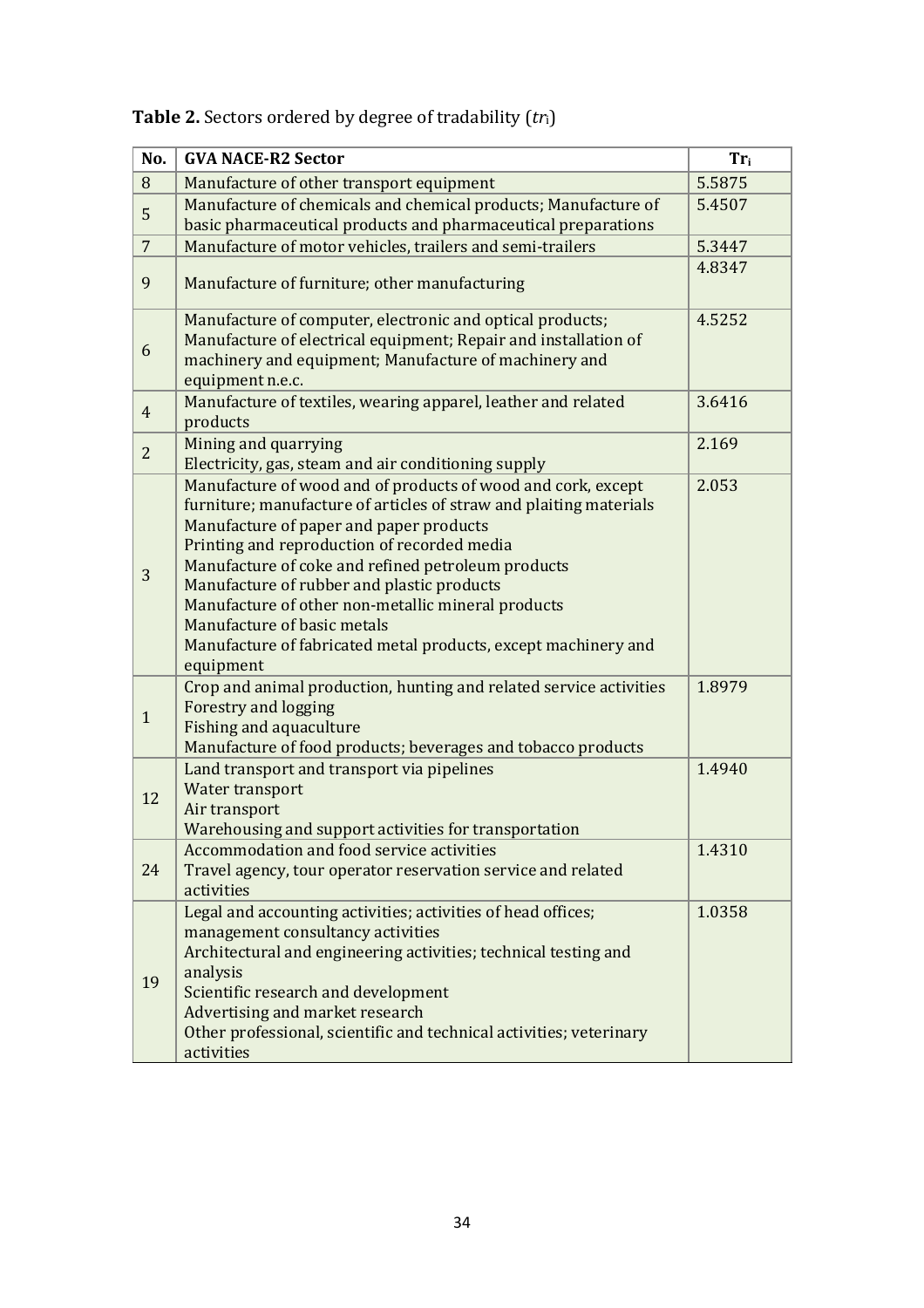| 18        | Insurance, reinsurance and pension funding, except compulsory<br>social security<br>Activities auxiliary to financial services and insurance activities                                                                                                                                                                                                                                                                                                                                                                                                                                        | 0.5028       |
|-----------|------------------------------------------------------------------------------------------------------------------------------------------------------------------------------------------------------------------------------------------------------------------------------------------------------------------------------------------------------------------------------------------------------------------------------------------------------------------------------------------------------------------------------------------------------------------------------------------------|--------------|
| 16        | Computer programming, consultancy, and information service<br>activities                                                                                                                                                                                                                                                                                                                                                                                                                                                                                                                       | 0.5007       |
| 17        | Financial service activities, except insurance and pension funding                                                                                                                                                                                                                                                                                                                                                                                                                                                                                                                             | 0.3264       |
| 13        | Postal and courier activities                                                                                                                                                                                                                                                                                                                                                                                                                                                                                                                                                                  | 0.3128       |
| 15        | Telecommunications                                                                                                                                                                                                                                                                                                                                                                                                                                                                                                                                                                             | 0.2851       |
| 14        | Motion picture, video, television programme production;<br>programming and broadcasting activities                                                                                                                                                                                                                                                                                                                                                                                                                                                                                             | 0.2689       |
| 23        | Creative, arts and entertainment activities; libraries, archives,<br>museums and other cultural activities; gambling and betting<br>activities<br>Sports activities and amusement and recreation activities                                                                                                                                                                                                                                                                                                                                                                                    | 0.2329       |
| 20        | Rental and leasing activities                                                                                                                                                                                                                                                                                                                                                                                                                                                                                                                                                                  | 0.2114       |
| 11        | Wholesale and retail trade and repair of motor vehicles and<br>motorcycles<br>Wholesale trade, except of motor vehicles and motorcycles<br>Retail trade, except of motor vehicles and motorcycles                                                                                                                                                                                                                                                                                                                                                                                              | 0.0881       |
| 21        | Public administration and defence; compulsory social security                                                                                                                                                                                                                                                                                                                                                                                                                                                                                                                                  | 0.0449       |
| 10        | Construction<br>Real estate activities                                                                                                                                                                                                                                                                                                                                                                                                                                                                                                                                                         | 0.0250       |
| 22        | Education<br>Human health activities<br>Residential care activities and social work activities without<br>accommodation                                                                                                                                                                                                                                                                                                                                                                                                                                                                        | 0.0043       |
| <b>NT</b> | Water collection, treatment and supply<br>Sewerage, waste management, remediation activities<br>Security and investigation, service and landscape, office<br>administrative and support activities<br><b>Employment activities</b><br>Publishing activities<br>Activities of membership organisations<br>Repair of computers and personal and household goods<br>Other personal service activities<br>Activities of households as employers; undifferentiated goods- and<br>services-producing activities of households for own use<br>Activities of extraterritorial organisations and bodies | $\mathbf{0}$ |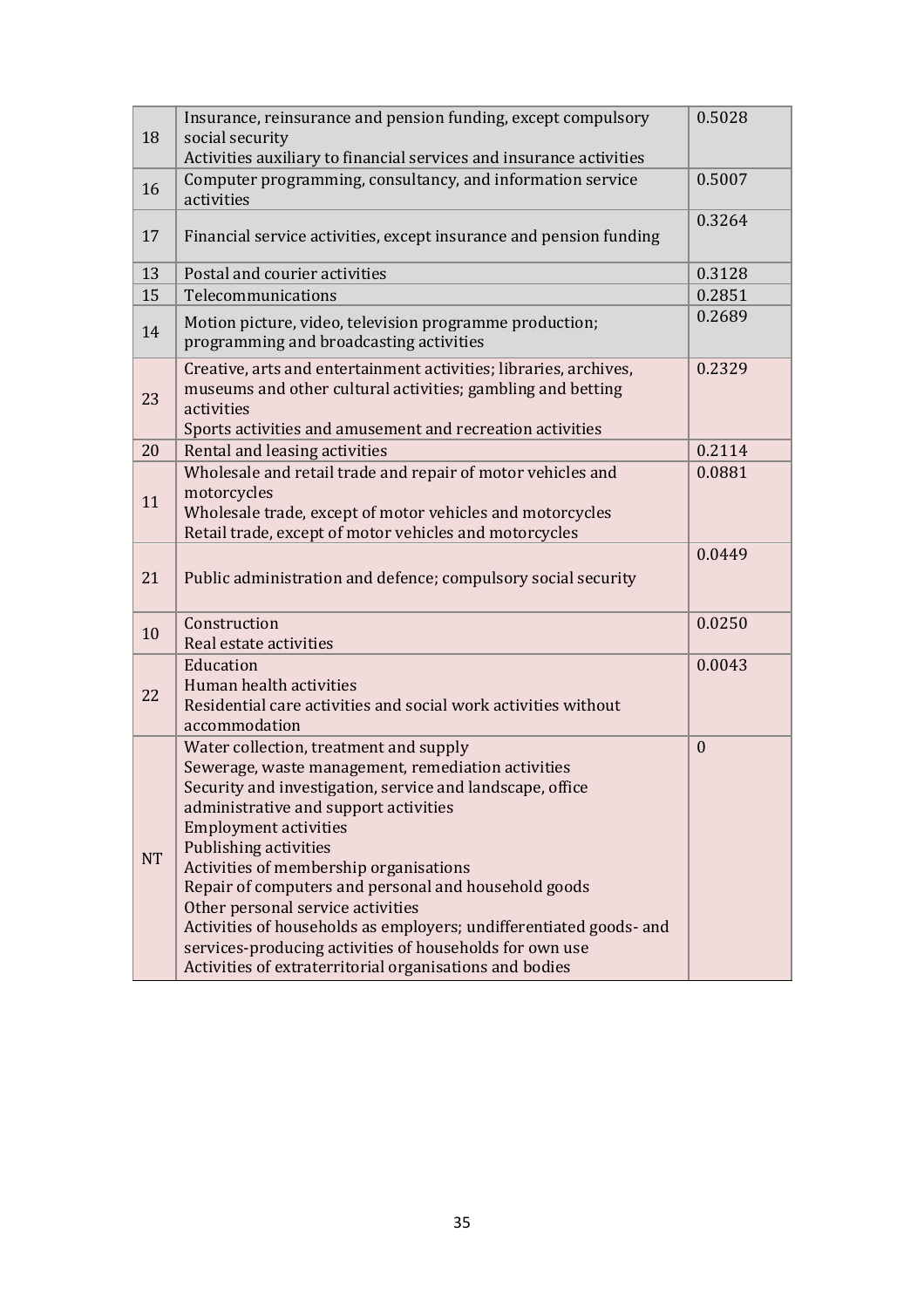| Period                        | 1994-1998 | 1999-2007 | 2008-2012 |
|-------------------------------|-----------|-----------|-----------|
| mean( $inf_T$ )               | 5.39      | 2.89      | 2.08      |
| mean( $inf_N$ )               | 8.17      | 4.89      | 2.42      |
| $\sigma(inf_T)$               | 11.73     | 5.35      | 3.85      |
| $\sigma(inf_N)$               | 12.99     | 5.14      | 3.06      |
| $\rho(\inf_{T,t},\inf_{N,t})$ | 0.94      | 0.83      | 0.36      |
| UD                            | 41.66     | 34.13     | 29.07     |
| <b>WCOOR</b>                  | 2.79      | 2.72      | 2.56      |

### **Table 3a.** Summary statistics by period

*Note*: Average values across 26 countries for each sub-period. See Data Appendix for definition of variables. σ(.) = standard deviation; ρ(.) = correlation.

|                 | $inf_T$ | $inf_N$ | unemp | GDP p.c.<br>(€, 1995) | <b>UD</b> | WCOOR          |
|-----------------|---------|---------|-------|-----------------------|-----------|----------------|
| Austria         | 1.23    | 2.24    | 6.60  | 23,000                | 34.5      | $\overline{4}$ |
| Belgium         | 1.78    | 2.11    | 9.66  | 21,500                | 52.7      | 4.38           |
| <b>Bulgaria</b> | 5.80    | 6.71    | 11.92 | 1,200                 | 26.6      | 2.12           |
| Cyprus          | 2.32    | 2.93    | 3.69  | 10,800                | 63.4      | $\overline{2}$ |
| Czech Rep.      | 4.05    | 7.37    | 7.06  | 4,300                 | 26.0      | $\overline{2}$ |
| Denmark         | 1.50    | 2.91    | 6.96  | 26,600                | 73.1      | 3.31           |
| Estonia         | 6.55    | 10.29   | 8.84  | 2,000                 | 14.1      | $\mathbf{1}$   |
| Finland         | 1.02    | 2.52    | 11.16 | 19,600                | 74.0      | 3.63           |
| France          | 1.43    | 2.07    | 9.08  | 20,200                | 8.0       | $\overline{c}$ |
| Germany         | 1.37    | 1.58    | 9.44  | 23,600                | 23.2      | $\overline{4}$ |
| Greece          | 3.70    | 5.02    | 10.14 | 8,500                 | 26.5      | $\overline{4}$ |
| Hungary         | 4.92    | 5.92    | 8.62  | 3,400                 | 24.4      | $\overline{c}$ |
| Ireland         | 1.44    | 3.76    | 9.75  | 14,400                | 40.8      | 4.63           |
| Italy           | 2.29    | 2.87    | 9.44  | 15,200                | 34.8      | 4              |
| Latvia          | 4.89    | 6.23    | 9.24  | 1,500                 | 18.0      | $\mathbf{1}$   |
| Lithuania       | 3.11    | 5.56    | 7.69  | 1,400                 | 15.1      | $\mathbf{1}$   |
| Luxembourg      | 2.25    | 2.50    | 3.40  | 38,600                | 41.8      | 2.13           |
| Netherlands     | 1.57    | 2.71    | 5.14  | 20,700                | 22.3      | $\overline{4}$ |
| Poland          | 4.78    | 6.61    | 13.77 | 2,800                 | 22.3      | $\mathbf{1}$   |
| Portugal        | 1.97    | 3.69    | 6.64  | 9,000                 | 22.0      | 2.88           |
| Romania         | 9.94    | 10.2    | 7.70  | 1,300                 | 37.0      | 2.50           |
| Slovakia        | 4.72    | 7.34    | 13.42 | 2,800                 | 31.1      | 2.88           |
| Slovenia        | 5.08    | 8.48    | 11.27 | 8,100                 | 40.2      | 4.06           |
| Spain           | 2.50    | 3.60    | 16.09 | 11,600                | 15.8      | 3.5            |
| Sweden          | 1.47    | 2.17    | 6.20  | 22,000                | 76.5      | 3              |
| U.K.            | 0.55    | 3.58    | 6.65  | 15,600                | 29.4      | $\mathbf{1}$   |

## **Table 3b.** Summary statistics by country

*See* Data Appendix for definition of variables.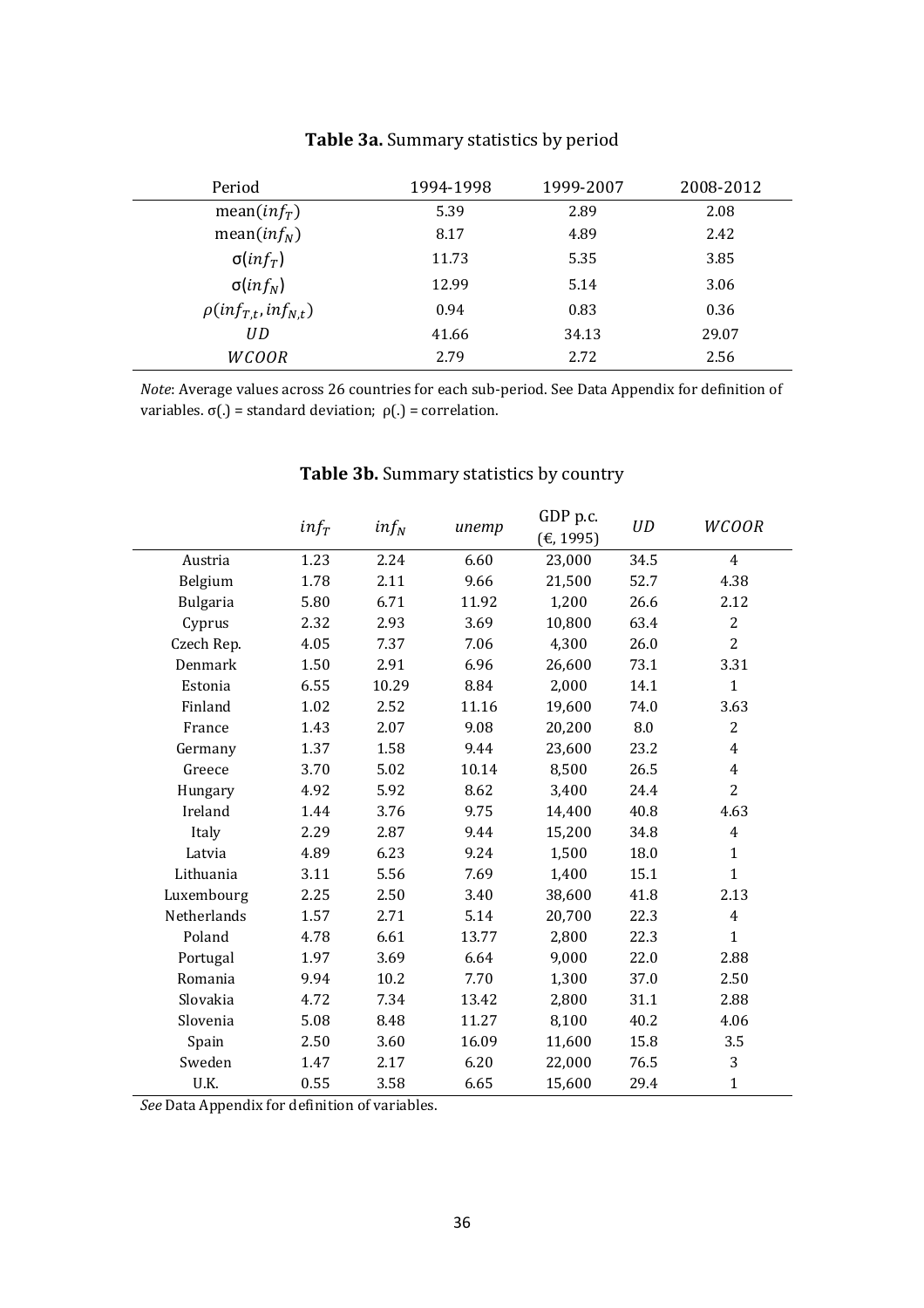|                                    | (1)         | (2)         | (3)         |
|------------------------------------|-------------|-------------|-------------|
| <b>VARIABLES</b>                   | Traded      | Non-Traded  | Relative    |
| u_cycle                            | $-0.247**$  | $-0.595***$ | $-0.356***$ |
|                                    | (0.121)     | (0.091)     | (0.121)     |
| $reer_{t-1}$                       | $-0.128***$ | $-0.192***$ | $-0.063**$  |
|                                    | (0.026)     | (0.025)     | (0.019)     |
| Constant                           | 12.989***   | 21.843***   | 8.833***    |
|                                    | (2.882)     | (3.272)     | (3.238)     |
| Country FE                         | <b>YES</b>  | <b>YES</b>  | <b>YES</b>  |
| Year FE                            | <b>YES</b>  | <b>YES</b>  | <b>YES</b>  |
| <b>Observations</b>                | 397         | 397         | 397         |
| R-squared                          | 0.772       | 0.844       | 0.284       |
|                                    | -8.421      | $-3.321$    | $-8.703$    |
| Unit root test (p-value)           | (0.000)     | (0.000)     | (0.000)     |
| Test for no serial correlation (p- | 1.501       | 20.747      | 0.272       |
| value)                             | (0.232)     | (0.001)     | (0.607)     |

### **Table 4.** Base inflation equations

Robust standard errors in parentheses. \*\*\* p<0.01, \*\* p<0.05, \* p<0.1. Unit root test is Pesaran's (2007) CADF with no trend and 1 lag. Test for residual autocorrelation is as in Woolridge (2002) and Drukker (2003).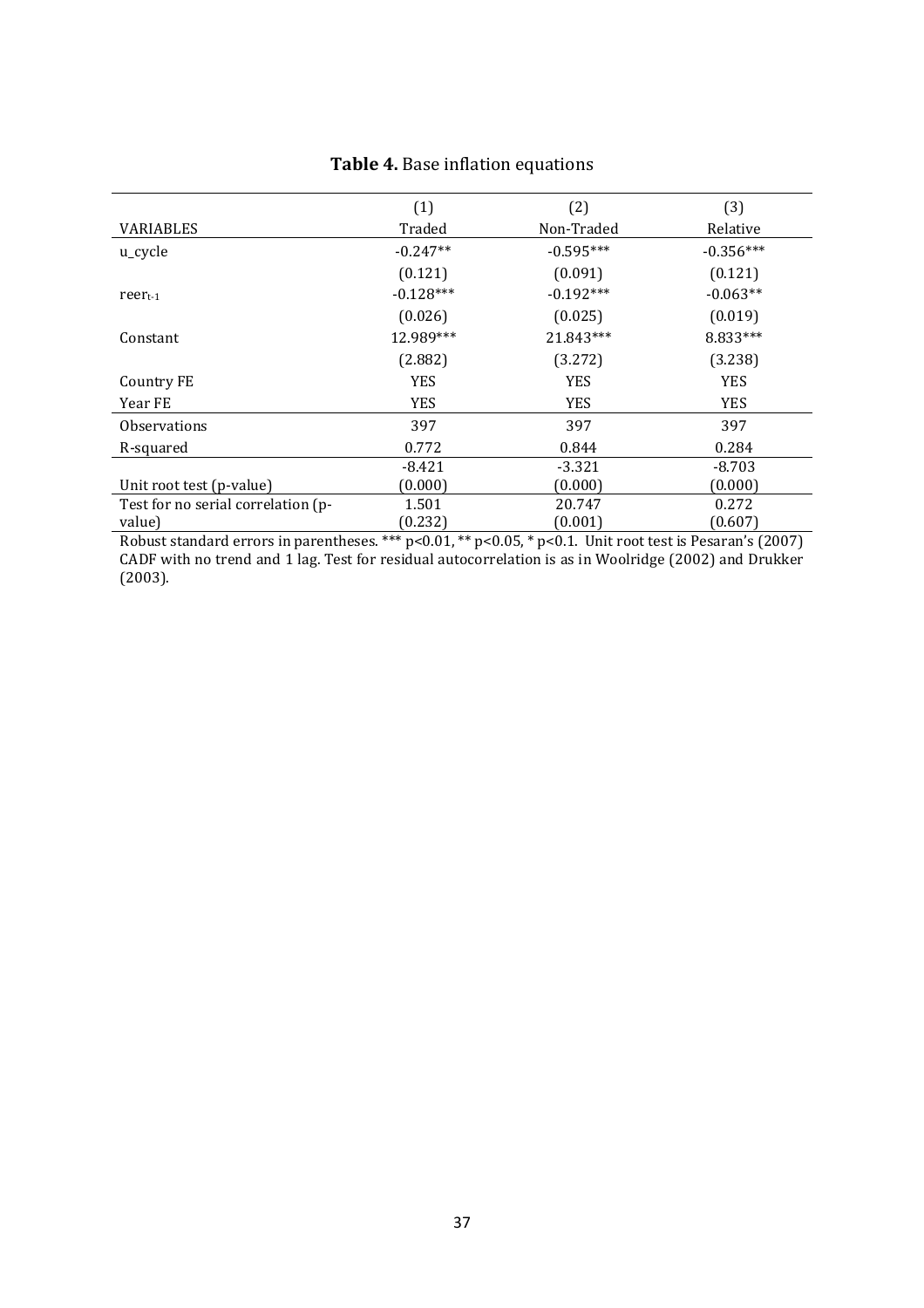|                                   | (1)         | (2)         | (3)         | (4)         | (5)         | (6)        |
|-----------------------------------|-------------|-------------|-------------|-------------|-------------|------------|
| <b>VARIABLES</b>                  | Traded      | Non-Traded  | Relative    | Traded      | Non-Traded  | Relative   |
| u_cycle                           | $-0.315**$  | $-0.624***$ | $-0.313***$ | $-0.497**$  | $-0.775***$ | $-0.278*$  |
|                                   | (0.128)     | (0.095)     | (0.100)     | (0.205)     | (0.125)     | (0.156)    |
| reer1                             | $-0.139***$ | $-0.195***$ | $-0.051***$ | $-0.034$    | $-0.144***$ | $-0.110**$ |
|                                   | (0.024)     | (0.024)     | (0.019)     | (0.054)     | (0.044)     | (0.050)    |
| wcoor                             | 8.452***    | 5.082**     | 5.571***    |             |             |            |
|                                   | (2.594)     | (2.463)     | (2.038)     |             |             |            |
| ucyclewcoor                       | $0.175**$   | $0.147**$   | $-0.058$    |             |             |            |
|                                   | (0.088)     | (0.062)     | (0.068)     |             |             |            |
| reer1wcoor                        | $-0.084***$ | $-0.048**$  | $0.057***$  |             |             |            |
|                                   | (0.026)     | (0.024)     | (0.020)     |             |             |            |
| ud                                |             |             |             | $0.432***$  | 0.178       | $-0.254$   |
|                                   |             |             |             | (0.157)     | (0.139)     | (0.155)    |
| ucycleud                          |             |             |             | 0.009       | $0.008**$   | $-0.001$   |
|                                   |             |             |             | (0.006)     | (0.004)     | (0.005)    |
| reer1ud                           |             |             |             | $-0.004***$ | $-0.002*$   | $0.003*$   |
|                                   |             |             |             | (0.002)     | (0.001)     | (0.002)    |
| bgro                              | 6.844***    | 7.836***    | 0.191       | $6.422***$  | 8.037***    | $1.615**$  |
|                                   | (1.057)     | (1.452)     | (0.758)     | (1.287)     | (1.545)     | (0.789)    |
| baltic                            | 3.419***    | 3.962***    | 0.269       | 3.816***    | 4.214***    | 0.399      |
|                                   | (0.819)     | (0.613)     | (0.668)     | (0.952)     | (0.652)     | (0.663)    |
| ceec                              | 1.492***    | 2.580***    | 0.994*      | 1.329**     | 2.581***    | 1.252***   |
|                                   | (0.538)     | (0.378)     | (0.516)     | (0.534)     | (0.365)     | (0.480)    |
| periph                            | 1.374***    | $0.731*$    | $-0.722$    | 1.037**     | 0.623       | $-0.414$   |
|                                   | (0.435)     | (0.409)     | (0.541)     | (0.435)     | (0.430)     | (0.510)    |
| Constant                          | 14.415***   | 23.071***   | 8.410***    | 4.472       | 17.335***   | 12.863**   |
|                                   | (2.470)     | (2.871)     | (1.975)     | (5.452)     | (4.513)     | (5.071)    |
| Year FE                           | <b>YES</b>  | <b>YES</b>  | <b>YES</b>  | <b>YES</b>  | <b>YES</b>  | <b>YES</b> |
| Observations                      | 396         | 396         | 396         | 369         | 369         | 369        |
| R-squared                         | 0.746       | 0.823       | 0.226       | 0.472       | 0.670       | 0.210      |
| Unit root test                    | $-6.992$    | $-5.668$    | $-7.870$    | $-8.116$    | $-1.609$    | $-8.946$   |
| (p-value)                         | (0.000)     | (0.000)     | (0.000)     | (0.000)     | (0.054)     | (0.000)    |
| Test for no serial<br>Correlation | 1.386       | 20.553      | 0.317       | 0.093       | 10.313      | 0.064      |
| (p-value)                         | (0.250)     | (0.001)     | (0.578)     | (0.763)     | (0.004)     | (0.803)    |

**Table 5.** LMI and sectoral inflation

Robust standard errors in parenthesis. \*\*\* p<0.01, \*\* p<0.05, \* p<0.1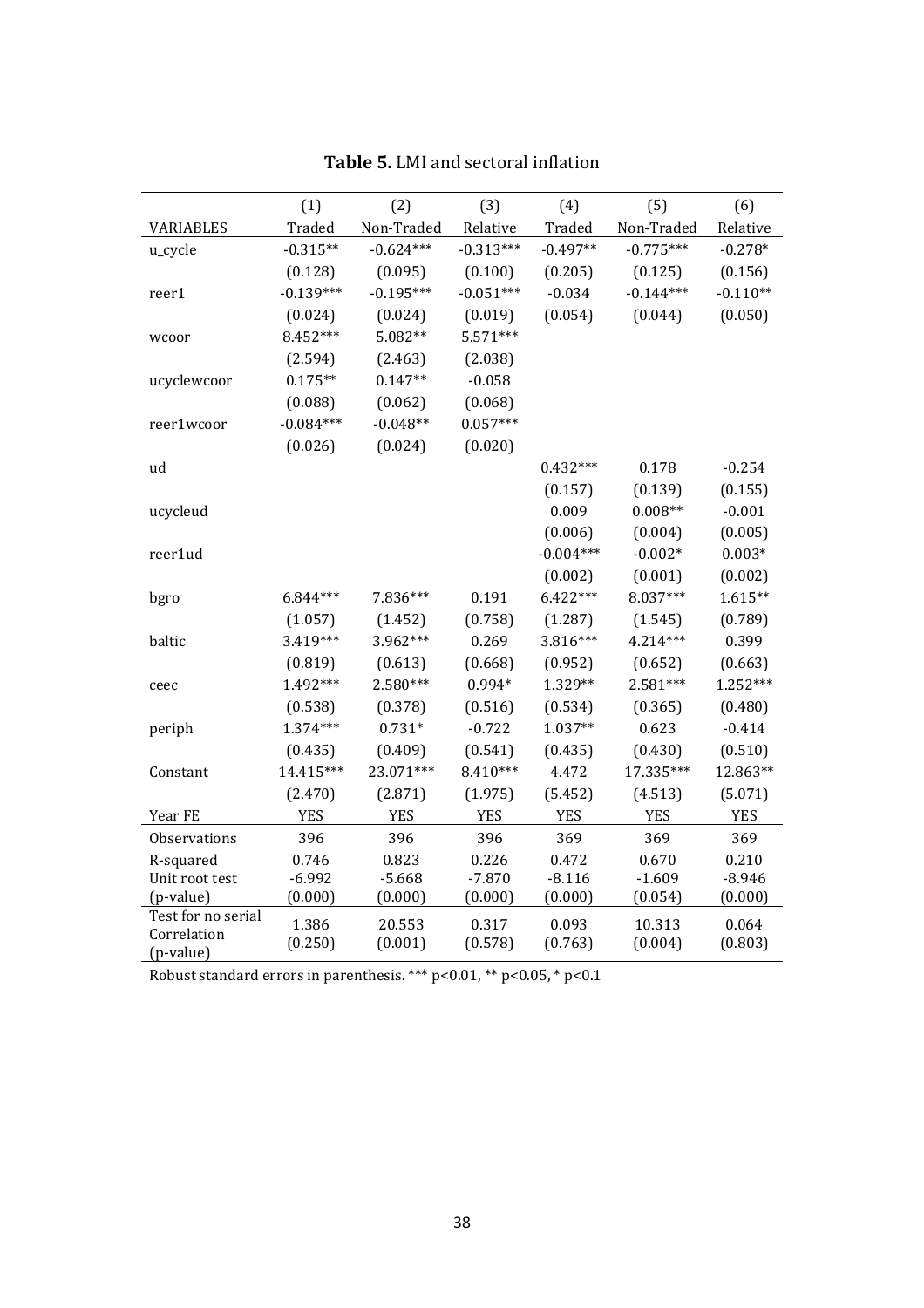|                  | Pre-2009 sample |             |             | Model-based measure of unemployment gap |             |             | Luxembourg excluded |             |             |             |             |             |
|------------------|-----------------|-------------|-------------|-----------------------------------------|-------------|-------------|---------------------|-------------|-------------|-------------|-------------|-------------|
|                  | (1)             | (2)         | (3)         | (4)                                     | (5)         | (6)         | (7)                 | (8)         | (9)         | (10)        | (11)        | (12)        |
| <b>VARIABLES</b> | Traded          | Non-Traded  | Traded      | Non-Traded                              | Traded      | Non-Traded  | Traded              | Non-Traded  | Traded      | Non-Traded  | Traded      | Non-Traded  |
| u_cycle          | $-0.446***$     | $-0.658***$ | $-0.573**$  | $-0.849***$                             | $-0.261**$  | $-0.453***$ | $-0.294**$          | $-0.587***$ | $-0.327**$  | $-0.539***$ | $-0.509**$  | $-0.859***$ |
|                  | (0.140)         | (0.119)     | (0.222)     | (0.156)                                 | (0.109)     | (0.068)     | (0.143)             | (0.085)     | (0.127)     | (0.120)     | (0.206)     | (0.146)     |
| reer1            | $-0.169***$     | $-0.205***$ | $-0.017$    | $-0.205***$                             | $-0.152***$ | $-0.178***$ | $-0.032$            | $-0.123***$ | $-0.134***$ | $-0.226***$ | $-0.026$    | $-0.070$    |
|                  | (0.032)         | (0.030)     | (0.069)     | (0.058)                                 | (0.027)     | (0.026)     | (0.053)             | (0.039)     | (0.024)     | (0.029)     | (0.053)     | (0.071)     |
| wcoor            | 7.159**         | 4.890*      |             |                                         | $6.769**$   | 3.012       |                     |             | 8.918***    | $5.517**$   |             |             |
|                  | (2.834)         | (2.792)     |             |                                         | (2.819)     | (2.061)     |                     |             | (2.592)     | (2.523)     |             |             |
| ucyclewcoo       | $0.267**$       | $0.146**$   |             |                                         | $0.142**$   | $0.110***$  |                     |             | $0.171*$    | $0.143**$   |             |             |
|                  | (0.105)         | (0.071)     |             |                                         | (0.066)     | (0.038)     |                     |             | (0.089)     | (0.063)     |             |             |
| reer1wcoor       | $-0.070**$      | $-0.046*$   |             |                                         | $-0.067**$  | $-0.029$    |                     |             | $-0.088***$ | $-0.053**$  |             |             |
|                  | (0.028)         | (0.027)     |             |                                         | (0.028)     | (0.020)     |                     |             | (0.026)     | (0.025)     |             |             |
| ud               |                 |             | $0.515***$  | 0.078                                   |             |             | $0.425***$          | 0.214       |             |             | $0.444***$  | $0.488*$    |
|                  |                 |             | (0.169)     | (0.147)                                 |             |             | (0.155)             | (0.136)     |             |             | (0.158)     | (0.278)     |
| ucycleud         |                 |             | 0.010       | $0.009**$                               |             |             | 0.005               | $0.007***$  |             |             | 0.009       | $0.012**$   |
|                  |                 |             | (0.006)     | (0.004)                                 |             |             | (0.004)             | (0.002)     |             |             | (0.006)     | (0.005)     |
| reer1ud          |                 |             | $-0.005***$ | $-0.001$                                |             |             | $-0.004***$         | $-0.002$    |             |             | $-0.004***$ | $-0.005*$   |
|                  |                 |             | (0.002)     | (0.001)                                 |             |             | (0.002)             | (0.001)     |             |             | (0.002)     | (0.003)     |
| bgro             | $6.509***$      | 8.954***    | $6.421***$  | 7.868***                                | $6.506***$  | $8.121***$  | $6.453***$          | 8.129***    | $7.105***$  | 10.599***   | $6.591***$  | 8.908***    |
|                  | (1.345)         | (1.737)     | (1.390)     | (1.594)                                 | (1.248)     | (1.582)     | (1.290)             | (1.572)     | (1.061)     | (1.933)     | (1.295)     | (1.634)     |
| baltic           | 3.098***        | 3.964***    | 4.090***    | 4.108***                                | $4.128***$  | $4.535***$  | 4.051***            | 4.681***    | $3.662***$  | $3.812***$  | 3.957***    | 4.189***    |
|                  | (0.859)         | (0.717)     | (0.986)     | (0.735)                                 | (0.966)     | (0.702)     | (0.973)             | (0.693)     | (0.813)     | (0.646)     | (0.952)     | (0.655)     |
| ceec             | $1.361**$       | 2.590***    | $1.232*$    | 2.392***                                | $1.547***$  | $2.673***$  | 1.376**             | $2.714***$  | 1.729***    | 2.409***    | $1.483***$  | 2.358***    |
|                  | (0.646)         | (0.460)     | (0.650)     | (0.483)                                 | (0.537)     | (0.378)     | (0.535)             | (0.365)     | (0.526)     | (0.420)     | (0.527)     | (0.426)     |
| periph           | $1.473***$      | 0.772       | 1.068**     | 0.446                                   | $1.315***$  | $0.938**$   | $1.133**$           | $0.832*$    | 1.582***    | $0.717*$    | $1.174***$  | 0.472       |
|                  | (0.530)         | (0.529)     | (0.511)     | (0.518)                                 | (0.434)     | (0.394)     | (0.439)             | (0.427)     | (0.432)     | (0.405)     | (0.439)     | (0.476)     |
| Constant         | 17.08***        | 23.90***    | 2.708       | 23.34***                                | $16.67***$  | $21.52***$  | 4.282               | 15.22***    | 13.85***    | 27.24***    | 3.76        | $11.17*$    |
|                  | (3.132)         | (3.459)     | (6.944)     | (6.088)                                 | (2.616)     | (3.236)     | (5.365)             | (3.965)     | (2.471)     | (3.680)     | (5.436)     | (6.607)     |
| Year FE          | <b>YES</b>      | <b>YES</b>  | <b>YES</b>  | <b>YES</b>                              | <b>YES</b>  | <b>YES</b>  | <b>YES</b>          | <b>YES</b>  | <b>YES</b>  | <b>YES</b>  | <b>YES</b>  | <b>YES</b>  |
| Obs.             | 320             | 320         | 304         | 304                                     | 368         | 368         | 368                 | 368         | 380         | 380         | 353         | 353         |
| R-squared        | 0.785           | 0.837       | 0.513       | 0.675                                   | 0.475       | 0.661       | 0.464               | 0.662       | 0.758       | 0.727       | 0.494       | 0.613       |

**Table 6.** Robustness checks: sample size and variables definitions

Note: See text for explanation of the specifications changes introduced in this table. Robust standard errors in parentheses. \*\*\* p<0.01, \*\* p<0.05, \* p<0.1.